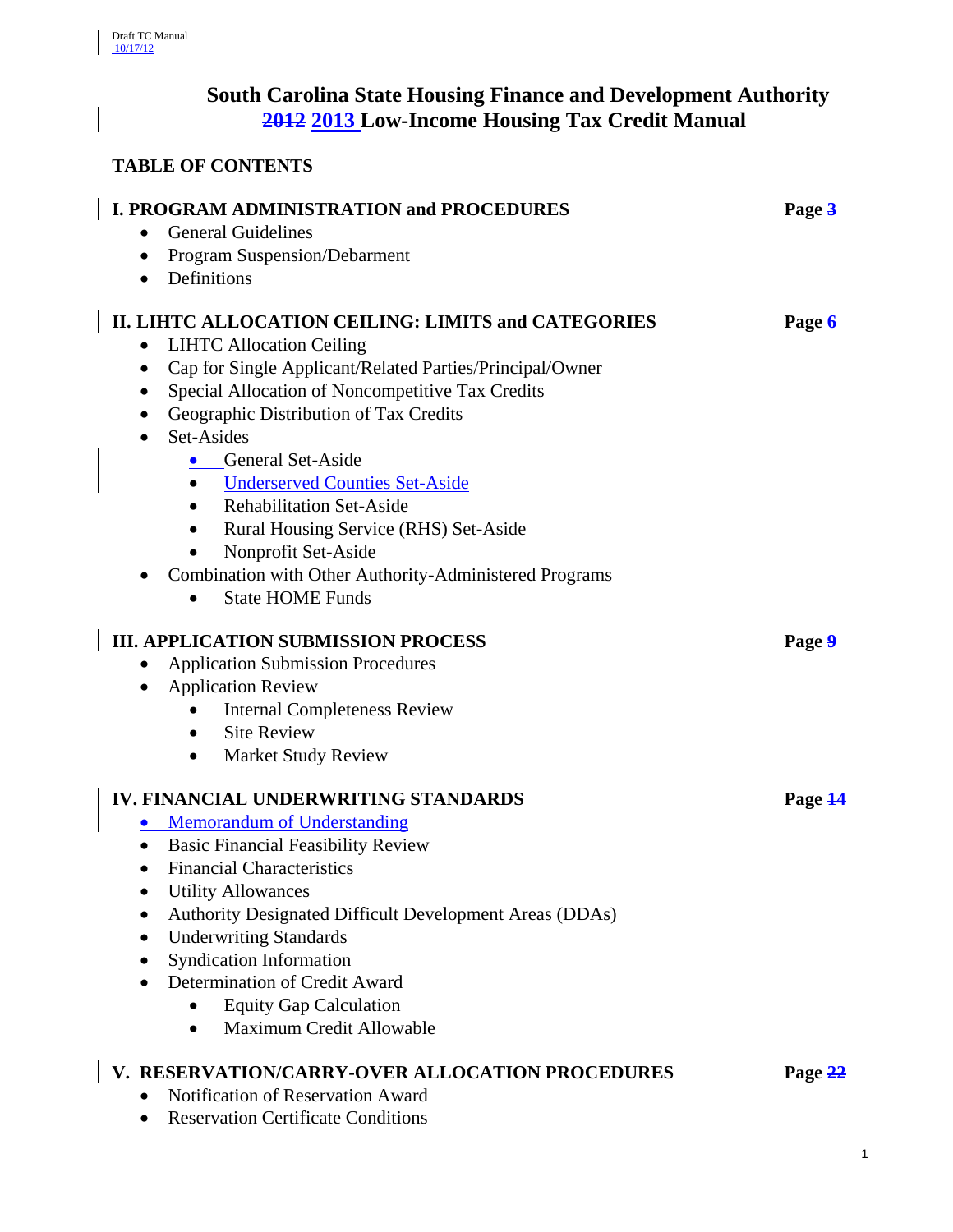- Carryover Allocation Procedure
- Verification of Ten Percent Expenditure

| VI. DEVELOPMENT PROGRESS REPORT REQUIREMENTS               | Page 24 |
|------------------------------------------------------------|---------|
| <b>Exhibit L Progress Reports</b><br>$\bullet$             |         |
| Eight (8) Month Progress Report<br>$\bullet$               |         |
| Ten (10) Month Progress Report<br>$\bullet$                |         |
| Twelve (12) Month Progress Report<br>$\bullet$             |         |
| <b>VII. PLACED IN SERVICE ALLOCATION</b>                   | Page 25 |
| Placed in Service Allocation Requirements<br>$\bullet$     |         |
| Placed in Service Application Submission<br>$\bullet$      |         |
| <b>Cost Certification Requirements</b><br>$\bullet$        |         |
|                                                            |         |
| VIII. COMPLIANCE MONITORING PROCEDURES                     | Page 27 |
| <b>Rent Increases</b><br>$\bullet$                         |         |
| <b>Annual Audited Financial Statements</b>                 |         |
| Record Keeping                                             |         |
| <b>Record Retention</b><br>$\bullet$                       |         |
| <b>Annual Owners Certification</b><br>$\bullet$            |         |
| <b>Document Review</b><br>$\bullet$                        |         |
| Frequency of Certification Documents                       |         |
| Physical Inspection of LIHTC Development<br>$\bullet$      |         |
| Authority Retention of Records<br>٠                        |         |
| Notification of Noncompliance<br>$\bullet$                 |         |
| <b>Cure Period</b><br>$\bullet$                            |         |
| <b>Compliance Monitoring Fees</b><br>$\bullet$             |         |
|                                                            |         |
| IV. DEVEL ODLENIEG UTILI IZING NON COMPETITIVE TAV ODEDITO |         |

# **IX. DEVELOPMENTS UTILIZING NON-COMPETITIVE TAX CREDITS WITH TAX EXEMPT BOND FINANCING Page 31**

- Preliminary Opinion of Eligibility (QAP Requirements)
- Application for an Allocation of Non-Competitive LIHTCs

# **ADDENDUMS**

- 2012 2013 Market Study Guideline Procedures
- 2012 2013 LIHTC Program Schedule
- List of Code Numbers for South Carolina Counties
- 2012 2013 Qualified Census Tracts (QCTs) and Difficult Development Areas (DDAs) are posted on the Authority's website at **[www.schousing.com](http://www.schousing.com/)**
- Instructions for Extranet File Uploads on the Authority's Extranet
- 2011 2013 Rent and Income Charts are posted on the Authority's website at **[www.schousng.com](http://www.schousng.com/)** As soon as possible following publication by HUD, the 2012 2013 Rent and Income Charts will be posted on the Authority's website. It is the responsibility of the Applicant to obtain the applicable rent and income information to use in completing the Application.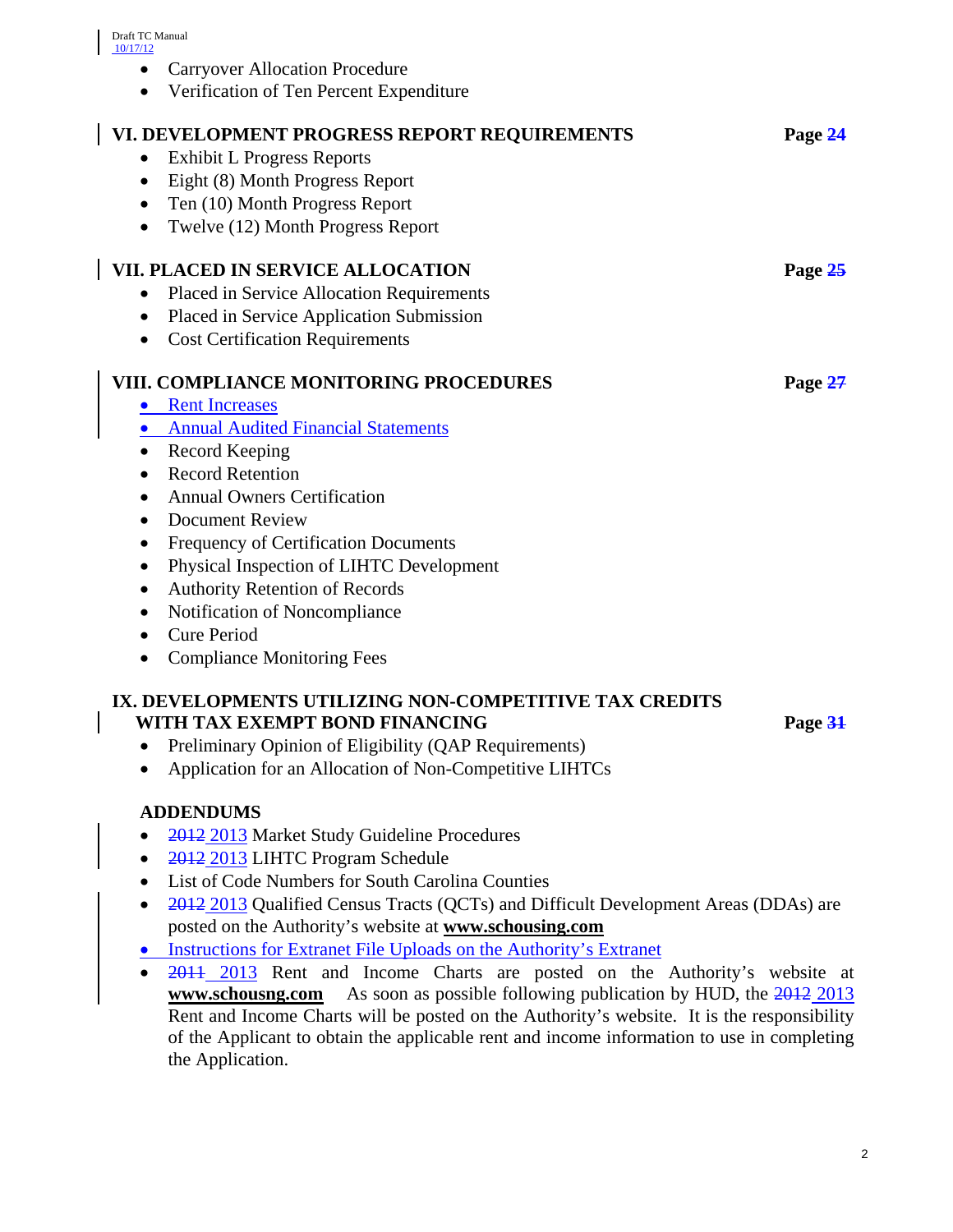# **I. PROGRAM ADMINISTRATION and PROCEDURES**

### **General Guidelines:**

- **1. Fees** Payment of **all** fees must be in the form of a cashier's check made payable to the South Carolina State Housing Finance and Development Authority. All fees are nonrefundable. Following is a list of the Authority's fee schedule:
	- **a)** Tax Credit Application Fee: \$5,500.00 due at time of application submission.
	- **b)** Market Study Review Fee: \$600.00 due at time of application submission.
	- **c)** Missing Documents Fee: \$2,000.00 assessed for applications determined by Authority to have missing documents as part of the tax credit application submission.
	- **d)** Tax Credit Reservation Fee: 10% of the tax award amount due 14 calendar days after the notification of the tax credit award.
	- **e)** Plan Review and Construction Inspections Fee: \$4,000.00 due 14 calendar days after the notification of the tax credit award.
	- **f)** Compliance Monitoring Fees:
		- i. 2011-2013 Awarded Developments- the first fifteen (15) years payable at placed in service and calculated at \$35.00 per LIHTC unit.
		- ii. 2009-2010 Awarded Developments- the first two (2) years payable at placed in service and calculated at \$35.00 per LIHTC unit and thereafter on an annual basis. Fee is due annually not later than February 1<sup>st</sup>.
		- **1.**iii. 2008 and prior Awarded Developments- \$35.00 per LIHTC unit paid annually, not later than February  $1<sup>st</sup>$  of each calendar year.
	- **g)** Reprocessing of Form 8609 Fee: \$100.00 per Form 8609 will be charged if errors in the final cost certification were made by either the developer or CPA resulting in Authority staff reunderwriting a development.
	- **h)** Reunderwriting Fee: \$2,000.00 will be charged if an awarded development has to be reunderwritten due to a change in the number of buildings, units, design of the development, sources and uses of funds, etc. This fee will also be charged for developments requesting a restructuring review any time during the 30 year compliance period.
	- **a)i)** Extension Request Fee: \$1,000.00 for the first extension request and \$2,000.00 for additional extension requests. Extension requests relate to the submission of Exhibit L Quarterly Progress Report and Tax Credit Program Awarded Development Timelines.
- **2. Deadlines** All applications must be submitted by the required due dates as specified in the LIHTC Program Schedule. Additional information requested by the Authority will be due not later than seven (7) business days from the date the information was requested.
- **3. Document Timeliness-** All supporting documentation required for the 2012 2013 Tax Credit Application must not be dated prior to September 1, 2012 2014. The only exception will be for Site Control Documents, Community Revitalization Development Plans (CRDP) and the Railroad Noise Study.

# **4. Material Changes Prohibited**

- **a)** If, upon the submission of the Carryover Allocation Documents, the Verification of Ten Percent Expenditure (10% Test) Application or the Placed-in-Service (PIS) Application, it is determined that the development is not substantially the same as the development described in the original Tax Credit Application, the development will not receive an allocation of Low Income Housing Tax Credits (LIHTC). The following changes are deemed to be material and are not permitted:
	- **i.** General or Managing Partners (GP);
	- **ii.** Total number of LIHTC units;
	- **iii.** Total number of units;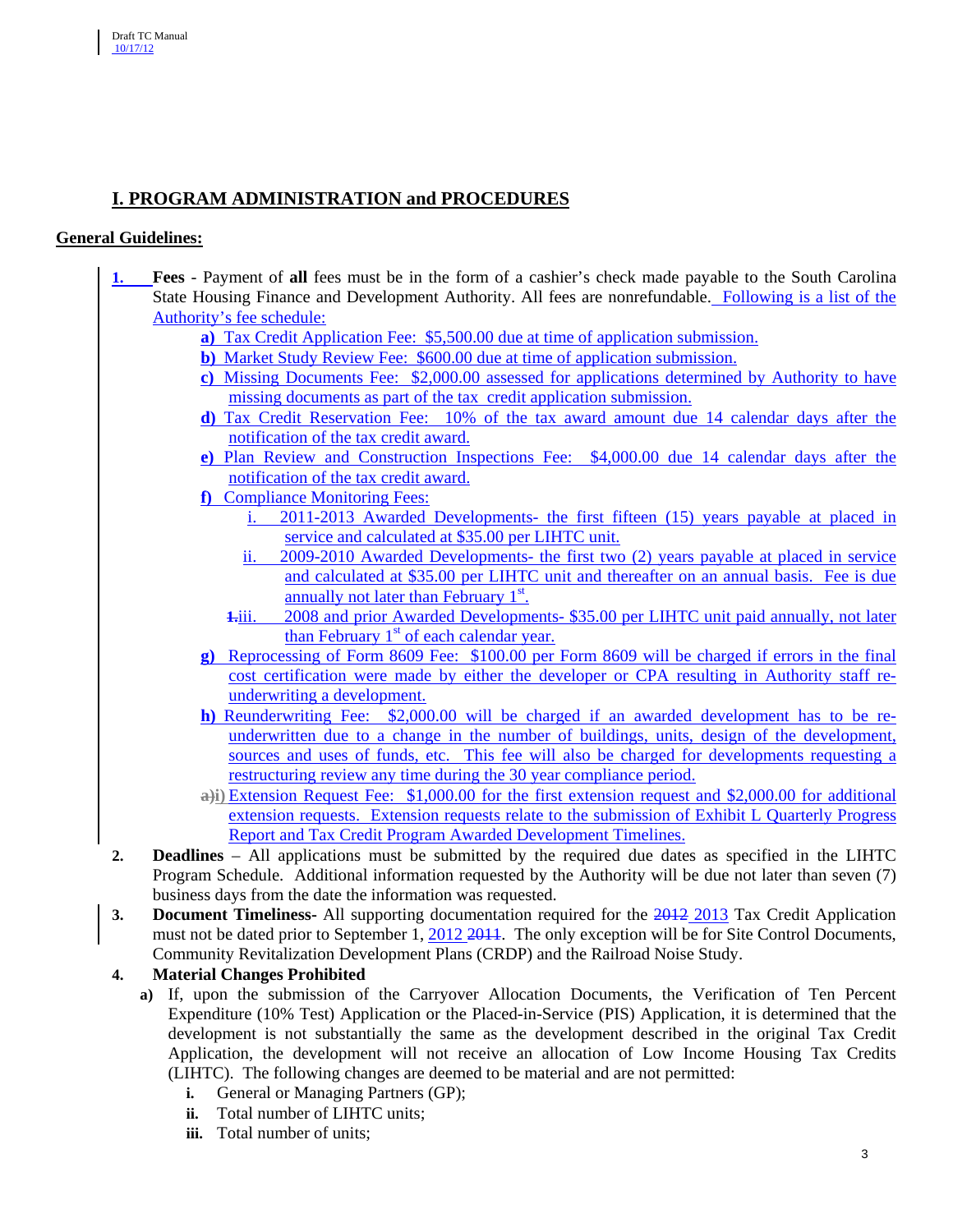- **iv.** Number of bedrooms and bathrooms per unit mix;
- **v.** Specific tenant population targeted;
- **vi.** Tenant mix (low-income/market rate);
- **vii.** An increase in the total number of units after initial application submission;
- **viii.** Site; or
- **ix.** Decreases in square footage.
- **b)** Changes in the number of buildings and units contained in each building will be allowed only to comply with changes required by local regulatory codes made after the Application submittal deadline. Required changes must be received in writing from the City/County/Regulatory Agency requiring such.

### **5. Transfers**

- **a)** Neither reservations nor carryovers are transferable without the prior written consent of the Authority. Examples of situations in which such consent may be given include, but are not limited to:
	- **i.** Death;
	- **ii.** Bankruptcy;
	- **iii.** Receivership; or
	- **iv.** Cessation of business operations of a GP;
- **b)** No change in the makeup or identity of a GP in a partnership or its equivalent in a limited liability company is permitted without the prior written consent of the Authority. Without limitation, this prohibition includes indirect transfers through the admission of any "special limited partner(s)" under any scheme that leads to the eventual exit of a GP or its equivalent in a limited liability company;
- **c)** LIHTCs allocated to developments whose ownership is altered in violation of this provision shall be subject to revocation by the Authority.
- **6. Fractional Rounding** Fractional units must be increased to the next whole unit.

# **7. ADA Requirements and Certification**

- **a)** The Authority will not offer an allocation to any development unless the Applicant submits, with its Application, a certification, signed by an architect or professional engineer licensed to practice in SC, which states that the architect or engineer will review the plans and specifications of the proposed development to ensure that such plans and specifications will comply with the accessibility and other requirements of Section 504 of the Rehabilitation Act, the Fair Housing Amendments to the Civil Rights Act of 1968, the Americans With Disabilities Act, and any other applicable state or federal legislation;
- **b)** As part of its PIS Application, a certification must be included which is signed by an architect or professional engineer licensed to practice in SC which contains a statement that the development has been constructed in accordance with the accessibility and other requirements of Section 504 of the Rehabilitation Act, the Fair Housing Amendments to the Civil Rights Act of 1968, the Americans With Disabilities Act, and any other applicable state or federal legislation, and that the development, as built, complies with the U.S. Department of Housing and Urban Development (HUD) "*Fair Housing Act Design Manual."*
- **8.** By submitting an application to the Authority, the applicant waives, hold harmless, and releases any claim or cause of action against the Authority or its staff related to or arising under the processing or scoring of any application or for the award of any tax credits under this program, and further the applicant covenants not to sue the Authority or its staff related to or arising under the processing or scoring of any application or for the award of any tax credits under this program. The applicant further agrees to indemnify the Authority for any claim or cause of action brought against the Authority related to or arising under the applicant's Tax Credit Application.
- **9.** The applicant acknowledges and understands that the tax credits awarded through this program are not entitlements or rights, but rather are privileges conferred at the sole discretion of the Authority to encourage the development of low income housing for citizens of the State.

#### **Program Suspension/Debarment:**

**1.** Any of the following actions may result in suspension from participating for funding from any of the Authority administered programs for a period of three (3) years: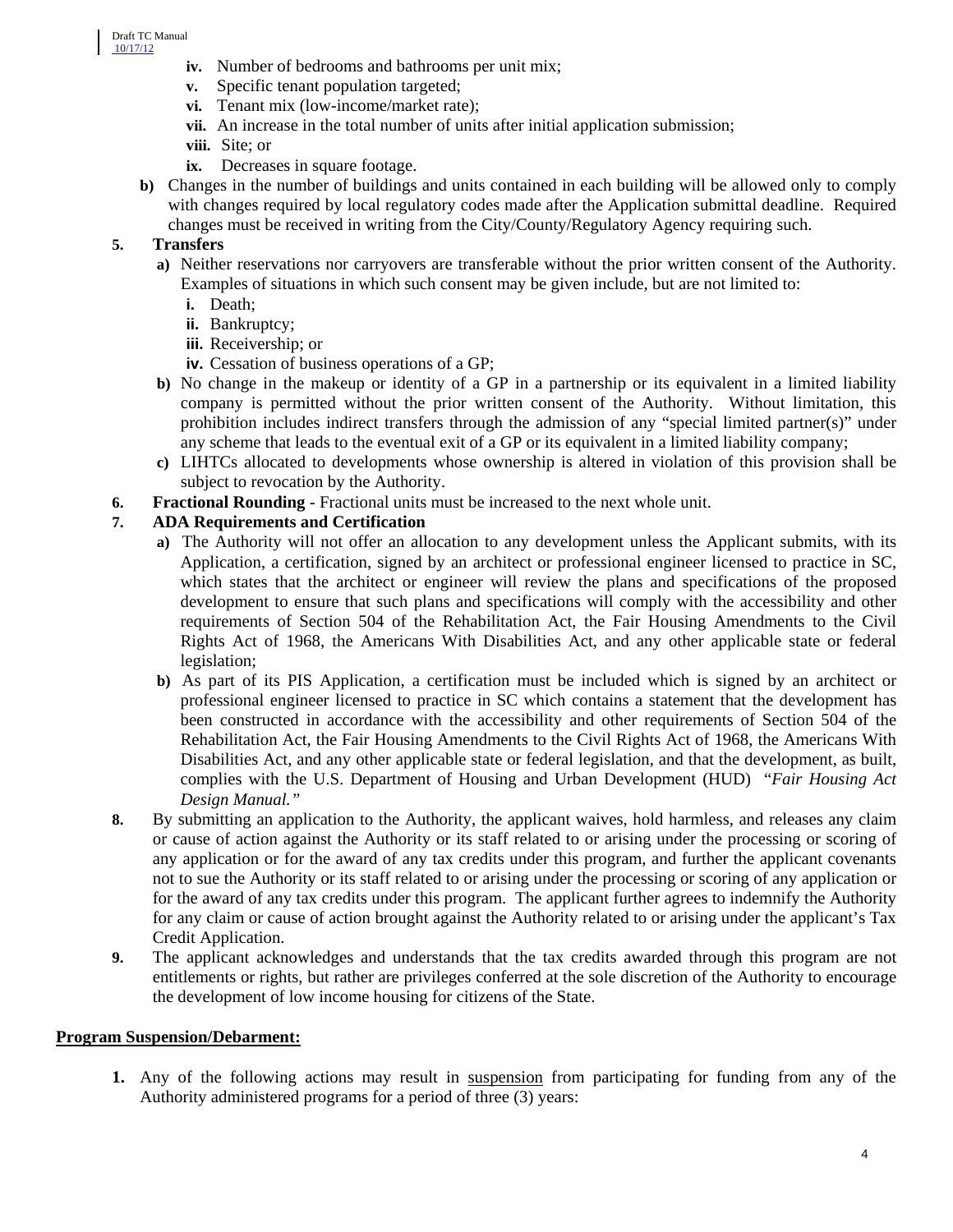- **a)** Developments that receive a carryover allocation under the program are expected to meet the Ten Percent (10%) Test by the date specified in the carryover document, and to be placed-in-service by the Code deadline. Failure of a development to achieve either of these goals will disqualify the Applicant.
- **b)** All GPs of a limited partnership and the equivalent in a limited liability corporation that receive a carryover allocation are required to remain in the partnership until the development places-in-service. Exceptions due to death, bankruptcy, or cessation of business operations will be allowed. All other removals whether voluntary or involuntary will result in disqualification for all GPs in a limited partnership and the equivalent in a limited liability corporation. Any person or entity, including Syndicators, that attempts to circumvent this provision will be subject to disqualification.
- **c)** Failure to provide the Exhibit G certification, or providing a false or inaccurate certification that a development meets the above standards when, in fact, it does not, will result in the disqualification of the developer and the architect. The Authority will also file a complaint against the architect with the S.C. Department of Labor, Licensing and Regulation.
- **d)** Developments that receive Tax Credit Assistance Program (TCAP) funds or Exchange Program funds are expected to remain in compliance with all rules and regulations imposed by these programs. Failure of a development to remain in compliance will result in all GPs of a limited partnership and the equivalent in a limited liability corporation being suspended.
- **e)** Applicant(s) may not interfere with a tax credit application, for which it is not an owner or principal, at any public hearing or other official meeting. This type of action could undermine the tax credit program in general and could create on-going consequences that can create a negative connotation of the tax credit program.
- **2.** Any of the following actions will result in the permanent debarment from participating for funding from any of the Authority administered programs:
	- **a)** Any Applicant who provides false or misleading information to the Authority with regard to a development seeking LIHTC will be permanently debarred from further participation in the Authority's programs, in any capacity whatsoever, regardless of when such false or misleading information is discovered. Any reservation or carryover allocation obtained on the basis of such false or misleading information shall be void. Each Applicant shall be given written notice by the Program Director stating the reason for which the sanction of debarment was imposed.
	- **b)** Any partnership formation and/or developer agreement, whether written or otherwise, that attempts to circumvent Authority requirements will result in the permanent debarment of all parties involved from further participation in the Authority programs, regardless of when the violation is discovered.
	- **c)** For nonprofit sponsored developments, if the requirement for continuous and ongoing material participation is breached, the nonprofit and all of its officers and directors shall be permanently debarred from future participation. In the event that the requirement for continuous and ongoing control over the development is breached, such breach will be reported to the IRS as noncompliance, and the nonprofit and all of its officers and directors shall be permanently debarred.
- **3.** Member(s) of the development team or person(s) on behalf of a development team member(s) contacting Board members from the Tax Credit Application submission date through the date of the award of the tax credits regarding (i) the scoring or evaluation of any applications, (ii) interpretations of the QAP, this Manual, or the implementation of the LIHTC program, or (iii) the award of tax credits will be suspended from the tax credit program until the next competitive funding cycle. In addition, all application(s) associated with any such member(s) of the development team will be disqualified from funding consideration.
- **4.** The Authority, in its sole discretion, may determine other acts to be infractions of the program that require suspension or debarment. Suspensions or debarments based on such acts not defined shall be conducted as outlined in the South Carolina State Housing Finance and Development Authority's Debarment and Program Suspension Policy.

# **Definitions:**

- **1. Applicant** includes each person, corporation, developer, partnership, joint venture, association, or other entity that has an ownership interest in the development for which the LIHTC application is submitted.
- **2. Developer** any individual or entity responsible for initiating and controlling the development process and ensuring that a material portion of the development process is accomplished.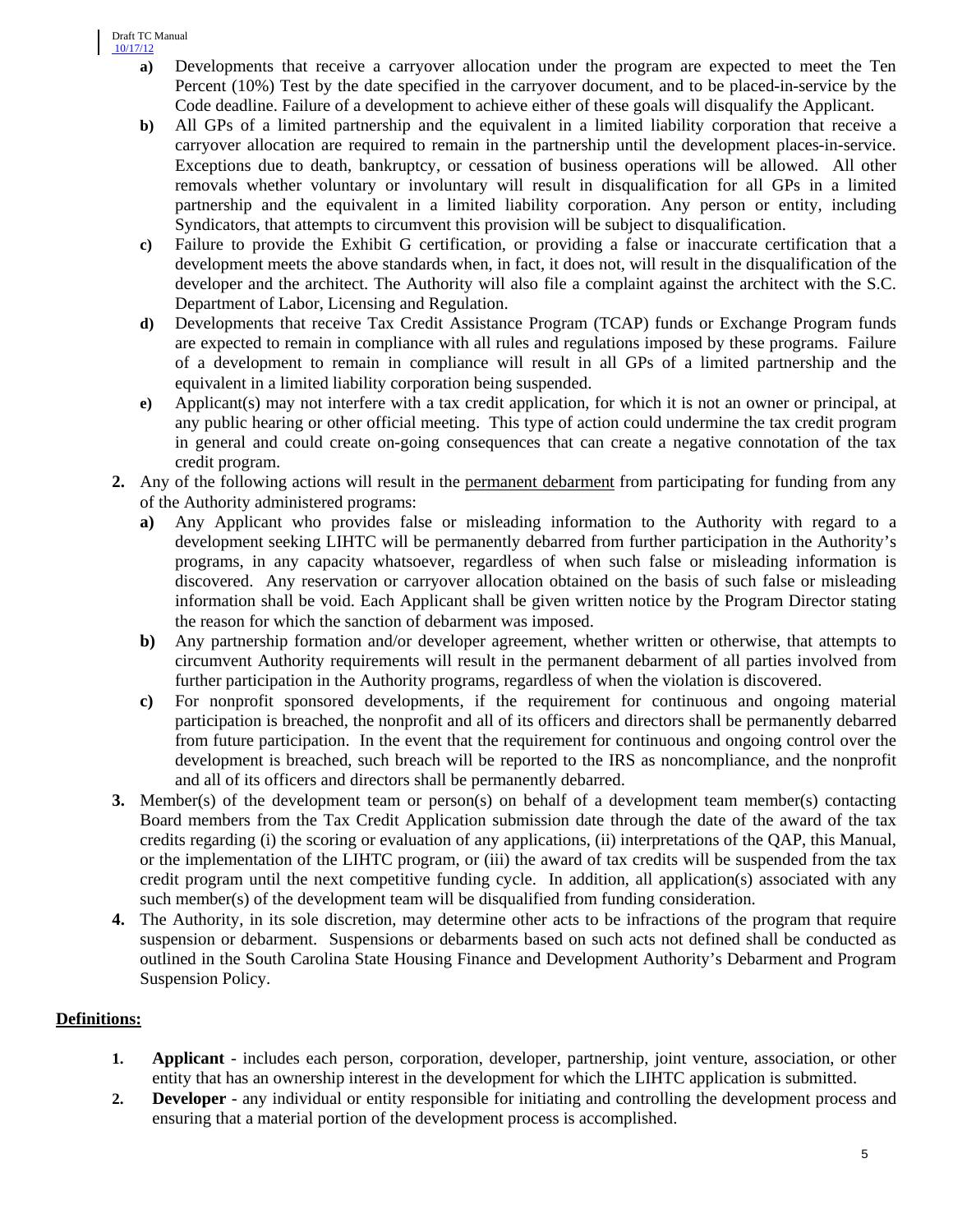- **3. Material Participation**  the regular, continuous and substantial involvement in the operation of the development throughout the compliance period, as defined by the Code.
- **4. Participants** the Applicant, owner, developer, property management entity, consultants, Syndicators, etc., proposed to be involved with the development for which an application is submitted.
- **5. Principal** any Applicant, owner, developer, guarantor, financial guarantor, or any other person, corporation, partnership, joint venture, or other entity, including any affiliate thereof, or any other person, firm, corporation, or entity of any kind whatsoever that either directly or indirectly receives a portion of the development fee (whether or not deferred) for development services and/or receives any compensation with respect to such development. Note: Consultants are not considered Principals.
- **6. Related Parties** Notwithstanding anything to the contrary contained herein, the Authority will not reserve credits in an amount in excess of  $$1.5$   $$1.7$  million to any GP or Principal(s) of such GP, directly or indirectly. Applicants will be deemed to be related if any Principal of an Applicant is also a Principal in any other Applicant.

An **"Identity of Interest"** is considered to exist if any of the following conditions exist:

- When there is any financial interest of the Applicant, Principal, owner and any other member of the development team;
- When one or more of the officers, directors, stockholders, members, or partners of the Applicant, Principal, or owner is also an officer, director, stockholder, member, or partner of any other member of the development team;
- When any officer, director, stockholder, member or partner of the Applicant, Principal, or owner has any financial interest whatsoever in any other member of the development team;
- When any other member of the development team advances any funds to the Applicant, Principal, or owner;
- When any other member of the development team provides and pays, on behalf of the Applicant, Principal, or owner, the cost of any architectural services or engineering services other than those of a surveyor, general superintendent, or engineer employed by any other member of the development team in connection with its obligations under its contract with the Applicant, Principal, or owner;
- When any other member of the development team takes stock or any interest in the Applicant, Principal, or owner entity as part of the consideration to be paid him/her;
- When any relationship exists which would give the Applicant, Principal, or owner or any other member of the development team control or influence over the price of the contract or the price paid to any other member of the development team or to a subcontractor, material supplier or lessor of equipment;
- When there exist (or come into being) any side deals, agreements, contracts, or undertakings entered into or contemplated, thereby altering, amending, or canceling any of the required application or closing (should there be a closing) documents.

# **II. LIHTC ALLOCATION CEILING: LIMITS and CATEGORIES**

# **LIHTC Allocation Ceiling:**

The amount of LIHTC available in SC in each calendar year reflects the sum of the amounts allowed under IRC Section  $42(h)(3)(C)$ . This amount may be increased by returned tax credits from prior years, tax credits allocated from the National Pool or by new legislation increasing the amount of LIHTC distributed to each state. The Authority reserves the right to withhold such credits from allocation as it deems advisable.

**Return of Credits and Returned Credit Allocation Procedures** - Allocations of credit may be returned only in accordance with applicable U.S. Treasury Regulations on a date agreed upon by the Authority and the Applicant. Amounts that are not accepted or are returned will be made available as follows:

**a**) Amounts awarded in the competition and returned prior to November 1<sup>st</sup> December 1<sup>st</sup> may be offered to qualified developments submitted in the annual tax credit funding cycle that are capable of meeting carryover requirements. Reservations of returned amounts will be offered to developments in the order in which they appear on the waiting list if the amount offered is at least ninety percent (90%) of the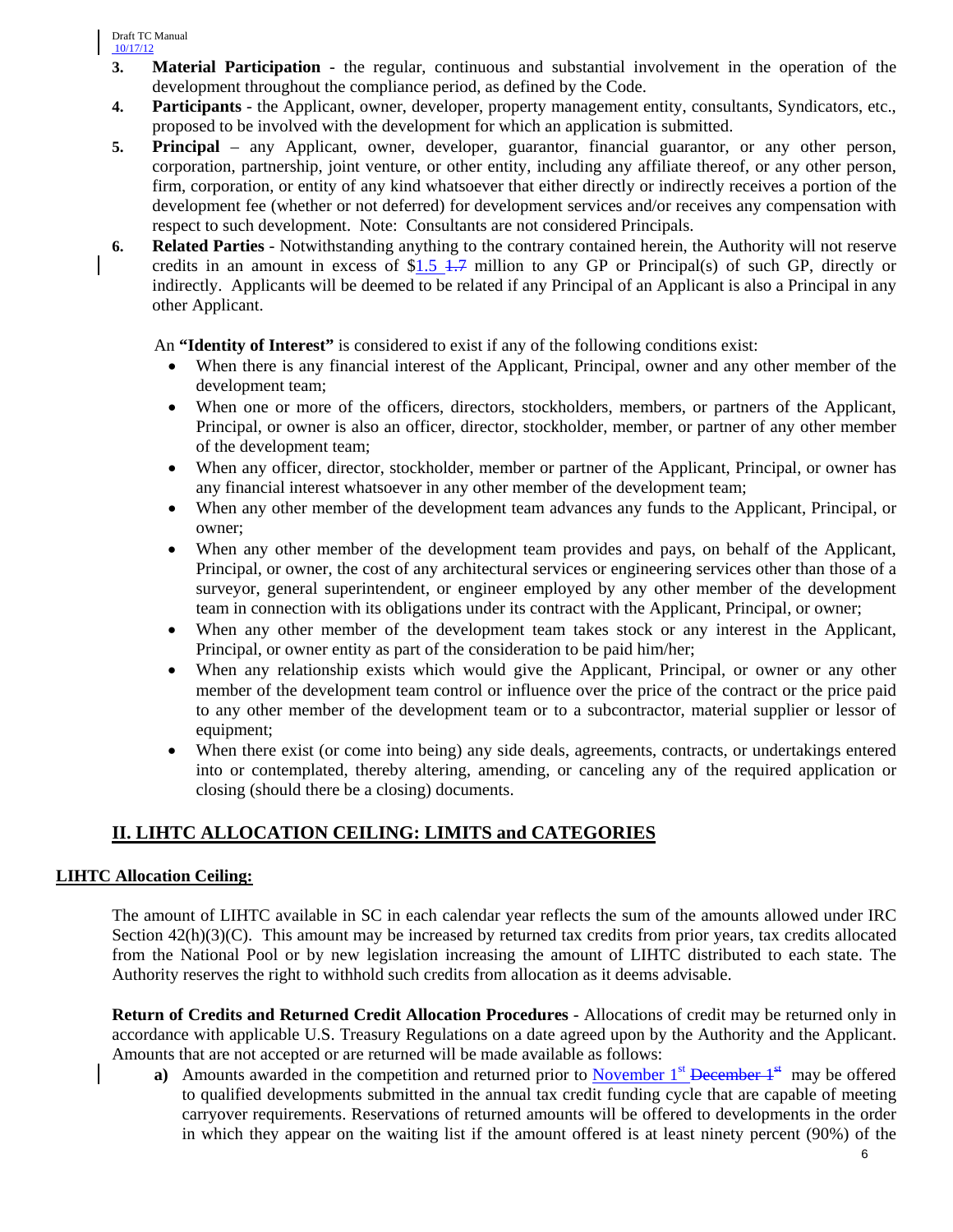credit amount for which the development is qualified. If no development can be funded to at least ninety percent (90%) of its qualified amount, such amounts shall be carried forward to the following tax credit year. LIHTC developments receiving a reservation of credits prior to November  $1<sup>st</sup>$  December  $1<sup>st</sup>$ will be required to meet all carryover qualifications.

**b)** Any amounts returned after November  $1<sup>st</sup>$  December  $1<sup>st</sup>$  will be carried forward into the next tax credit year.

# **Cap for Single Applicant/ Related Parties/ Principal/ Owner:**

- **1.** The Authority will not allocate more than \$1.5 <del>1.7</del> million in LIHTCs to a Principal involved with multiple developments (see "Definitions" on page 5).
- **2.** The maximum tax credit awarded per project will not exceed \$750,000 850,000.
- **3.** In the event a Principal exceeds the limitation, the tax credit award to that Principal's development with the lowest point score will be reduced so that the limitation is not exceeded. That development will be awarded a reservation only if the LIHTC amount, as calculated by the Authority, is at least ninety percent (90%) of the unreduced amount that the development would have otherwise received.
- **4.** Regardless of the percentage of participation a Principal has in the development, one hundred percent (100%) of the development's LIHTC reservation will count toward the limitation per Principal.
- **5.** A Principal may not be associated with or submit more than two (2) three (3) applications/developments.

### **Special Allocation of Noncompetitive Tax Credits:**

In its sole and absolute discretion, and where warranted by extenuating circumstances, the Authority reserves the right to allocate additional credits to previously awarded developments.

Any additional credits from the 2013 2012 credit ceiling supplementing awards from prior years will not count against the 2013 2012 cap limits for single applicant, related parties, principal or owner.

#### **Geographic Distribution of Tax Credits:**

In order to ensure that tax credits are geographically distributed to all areas of the State, the Authority will limit tax credit awards to a maximum of <u>one (1) two (2)</u> new construction developments per county from the General, Underserved Counties and Nonprofit Set-Asides.

#### **Set-Asides:**

The Authority has five (5) four (4) Set-Asides in which applicants may compete for credits: General, Underserved Counties, Rehabilitation, Rural Housing Service (RHS), and Nonprofit Set-Asides. Proposals in the General Set-Aside will be considered for funding after awards in the other Set-Asides have been made. Excess Unused funds in the Underserved Counties, Rehabilitation, Nonprofit (after the minimum 10% IRS requirement is met) or RHS Set-Asides will roll up to the General Set-Aside. After awards have been made in the General Set-Aside, any excess unused funds remaining in this Set-Aside will be allocated to the development, irrespective of the development's Set-Aside pool, having the highest funding percentage. The maximum funding percentage is determined by dividing the amount of credit remaining in that pool Set-Aside by the amount of credit calculated by the Authority for a development that is partially funded. These excess unused funds will be allocated if they increase the development's funding percentage to at least ninety percent (90%). A development can compete for funding consideration only in the Set-Aside in which it applies.

HOME funds will be provided to the set-asides as follows: General- up to \$2,640,000; Rehabilitation- up to \$530,000; RHS- up to \$320,000 and Nonprofit- up to \$610,000. HOME funds will be awarded in descending point score order by set-aside until the HOME funds are exhausted. A development will be awarded HOME funds only if the HOME amount, as calculated by the Authority, is at least ninety percent (90%) of the unreduced amount that the development would have otherwise received. If there are HOME funds remaining unused in a set-aside, the unused funds will roll to the General Set-Aside. The Authority reserves the right to reduce HOME funds requested based on underwriting analysis.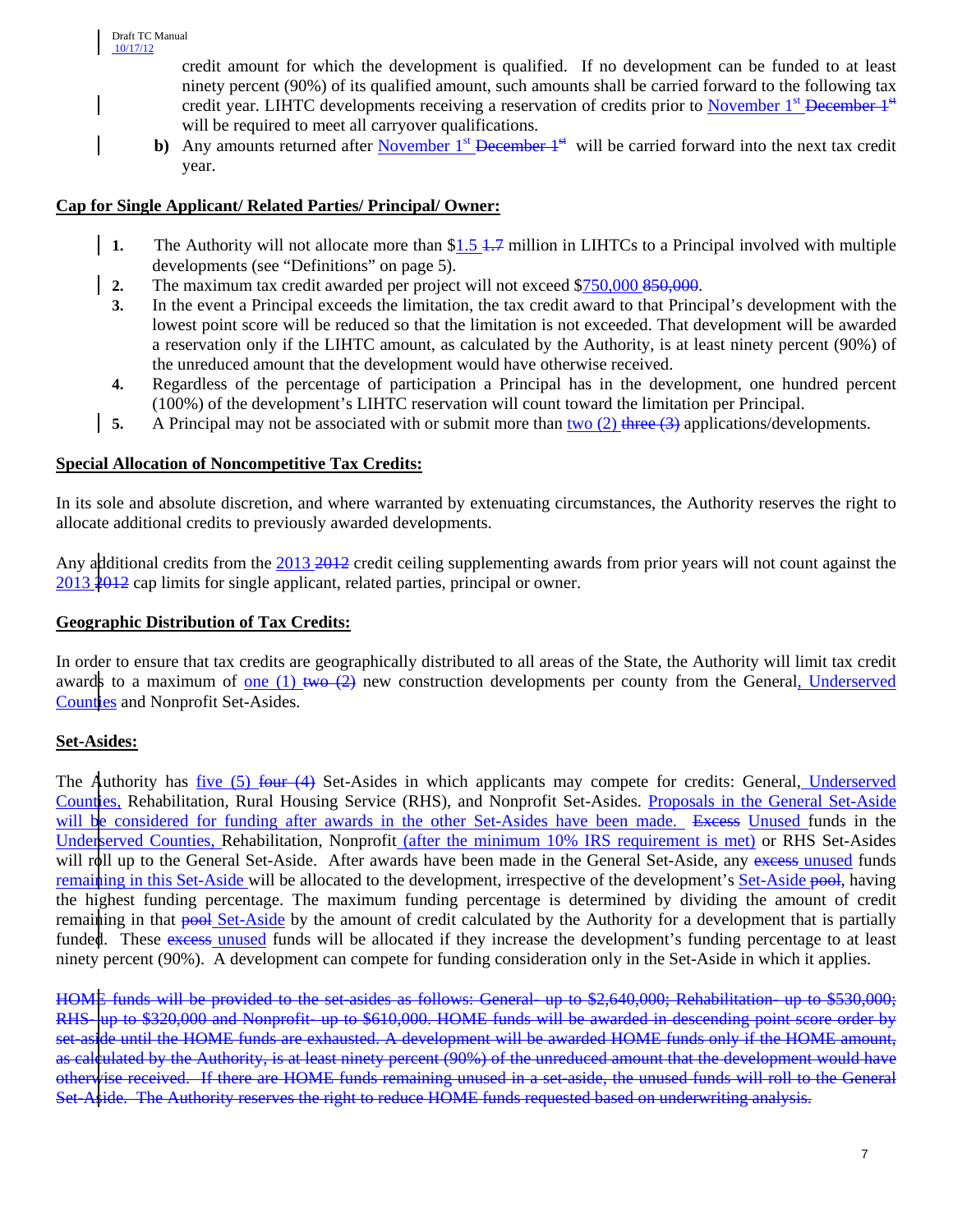# **1. General Set-Aside:**

- **a)** Up to \$3,350,000 of the state LIHTC ceiling is initially reserved for developments participating in this Set-Aside.
- **b)** To compete in this set-aside, the Applicant mustDevelopments eligible to participate in this Set-Aside can be new construction or adaptive reuse only.

be qualified to do business in the State of South Carolina, as evidenced by having a status of "Good Standing" with the South Carolina Secretary of State's Office. Developments eligible to participate in this set-aside can be new construction, rehabilitation, or adaptive reuse.

### **2. Underserved Counties Set-Aside:**

- **a)** Up to \$3,350,000 of the state LIHTC ceiling is initially reserved for developments participating in the Underserved Counties Set-Aside.
- **b**) To compete in this Set-Aside, development sites must be located in one of the following counties which has not received a new construction LIHTC award in the past three (3) years: Abbeville, Allendale, Anderson, Bamberg, Barnwell, Calhoun, Cherokee, Chester, Chesterfield, Clarendon, Colleton, Darlington, Dillon, Fairfield, Hampton, Jasper, Lee, Marion, Marlboro, McCormick, Orangeburg, Union and Williamsburg.
- **c)** Developments eligible to participate in this Set-Aside can be new construction or adaptive reuse only.

# **2.3. Rehabilitation Set-Aside:**

- **a**) Up to \$1,500,000 \$1,300,000 of the state LIHTC ceiling is *initially* reserved for developments participating in the Rehabilitation Set-Aside.
- **b)** This Set-Aside is for one hundred percent (100%) rehabilitation developments only. Adaptive Reuse developments will not be allowed in this Set-Aside.
- **c)** Rehabilitation developments having a current vacancy rate of 30% or greater will not be allowed to participate in the Rehabilitation Set-Aside. These developments must compete in the General or Underserved Counties Set-Aside.

# **3.4. Rural Housing Service (RHS) Set-Aside:**

- **a)** Up to \$800,000 of the state LIHTC ceiling is initially reserved for the exclusive use of eligible RHS developments;
- **b)** In order to compete within the RHS Set-Aside:
	- **i.** The development must have been selected for RHS 514, 515, or 516 funding as evidenced by a letter from the RHS State Multifamily Housing Director.
	- **ii.** The applicant must be qualified to do business in the State of South Carolina, as evidenced by having a status of "Good Standing" with the South Carolina Secretary of State's Office.

# **4.5. Nonprofit Set-Aside:**

- **a)** As per Section 42 of the Code, a minimum of ten percent (10%) of the state LIHTC ceiling is reserved for the exclusive use of eligible nonprofit organizations. The Authority will initially reserve up to \$1,500,000 of the state LIHTC ceiling for use in the Nonprofit Set-Aside. Credits awarded to eligible nonprofit organizations from the designated Set-Aside will count toward meeting the minimum ten percent (10%) state ceiling. Should the Authority not award the minimum ten percent (10%) state ceiling then those credits will be carried forward to the next funding cycle.
- **b)** Eligible nonprofit organizations must meet the following criteria:
	- **i.** The nonprofit organization(s) must be a tax-exempt organization under Section  $501(c)(3)$  or  $501(c)(4)$  of the Code. A tax-exempt organization is defined as:
		- **1.** An entity that has full-time staff whose responsibilities include the development of housing.
		- **2.** An entity qualified to do business in the State of South Carolina, as evidenced by having a status of "Good Standing" with the South Carolina Secretary of State's Office.
	- **ii.** The nonprofit organization(s) must have among its exempt purposes the development of lowincome housing;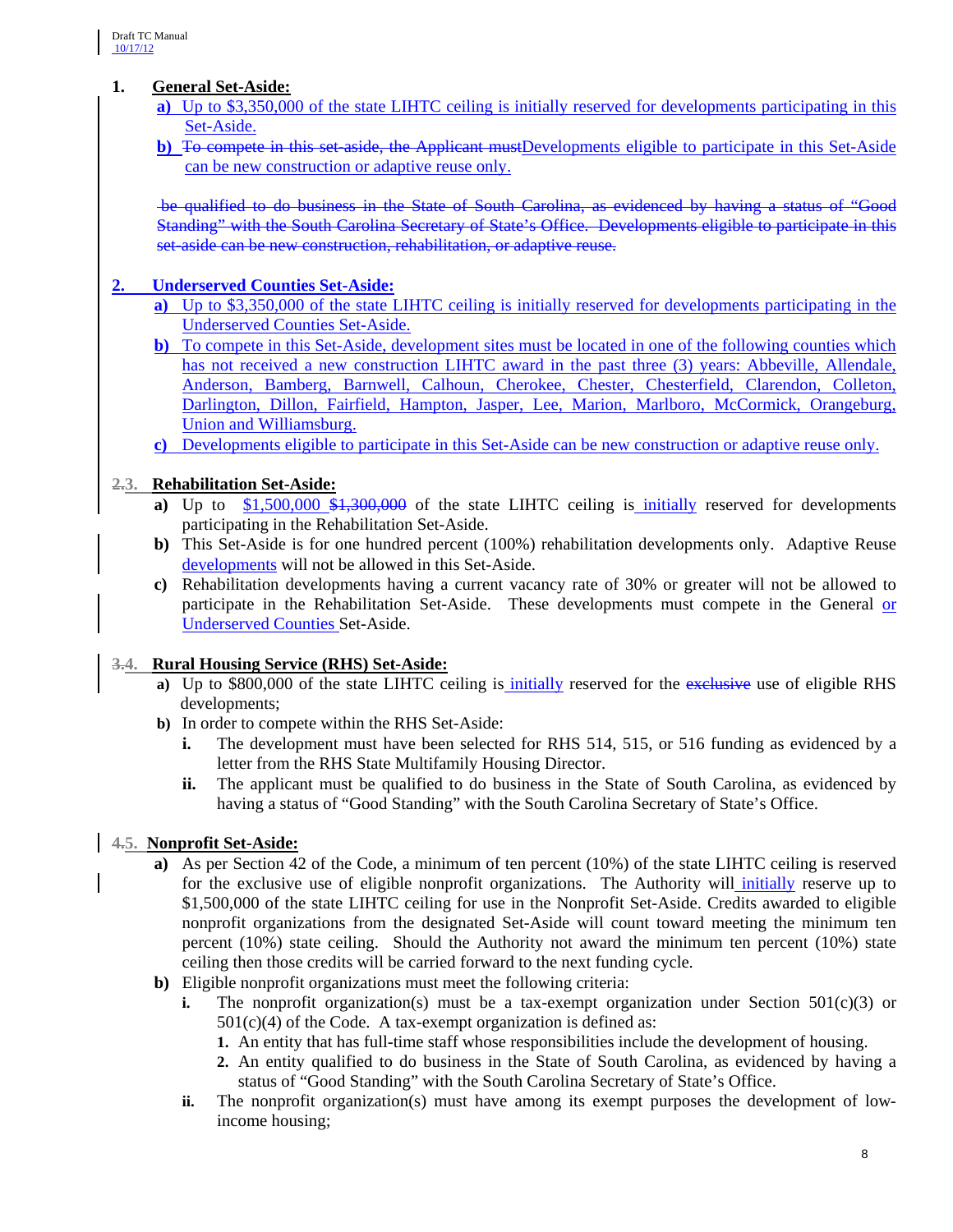- **iii.** The nonprofit organization(s) must also meet the requirements for material participation contained in Section 469 of the Code:
	- **1.** Each nonprofit must submit a narrative statement, certified by a resolution of the nonprofit's Board of Directors, describing the nonprofit's plan for material participation during the development and compliance period;
	- **2.** The Authority will review the narrative statement to determine whether the participation of the nonprofit in the ongoing operation of the development will be deemed material. Such determination shall be made in the sole discretion of the Authority;
	- **3.** For participation to be deemed material, it must be continuous and ongoing throughout the compliance period;
	- **4.** In the event that the requirement for continuous and ongoing material participation is breached, such breach will be reported to the IRS as noncompliance and the nonprofit and all of its officers and directors shall be permanently debarred;
- **iv.** If the ownership entity of the development is a limited partnership, the nonprofit organization or the wholly owned single-asset entity subsidiary must own (directly or through the partnership) at least 51% interest in the general partner of the partnership entity in accordance with current laws and IRS regulations throughout the development's compliance period. If the ownership entity of the development is a limited liability company, the nonprofit organization or the wholly owned single-asset entity subsidiary must be the managing member (having similar powers to a GP in a limited partnership) throughout the development's compliance period.
- **v.** The nonprofit GP of the limited partnership or its equivalent in a limited liability company may be an association or alliance of eligible nonprofit organization(s) and a for profit organization(s).
- **vi.** Fees paid to third party development consultants, evidenced by the cost certification, must not exceed \$35,000. The consultant fee must be for legitimate and necessary consulting services;
- **vii.** Only the nonprofit organization(s) that is the GP, or the functional equivalent(s) in an LLC, shall be permitted to exercise substantial and ongoing continuous control over the application submission process and over the subsequently produced development. All functions and responsibilities normally performed or undertaken by a GP must be performed by the nonprofit GP. No LP or other investor shall be permitted to exercise control, either directly or indirectly, over the nonprofit GP or to participate in matters relating to the ownership or operation of the development beyond the degree of participation that is usual and customary for an LP.

# **Combination with Other Authority-Administered Programs:**

# **Applicants may apply for HOME funds only when applying for tax credits.**

# **State HOME Funds**

- **a)** State HOME funds up to \$3.6 \$4.1 million will be available in the LIHTC competition;
- **b)** For the LIHTC competition, HOME funds are not available in the following counties: Aiken, Anderson, Beaufort, Berkeley, Charleston, Greenville, Horry, Lexington, Richland, Spartanburg and York.
- **b**) The maximum state HOME award any one (1) development can request is \$350,000 \$400,000. These awards will be available as deferred loans with a one half percent  $(1/2%)$  interest rate and a term and amortization period of no longer than thirty (30) years. Both principal and interest will be deferred for thirty (30) years;
- **c)** HOME funds will be provided to the set-asides as follows: General- up to \$1,152,000 ; Underserved Counties- up to \$1,152,000; Rehabilitation- up to \$504,000 ; RHS- up to \$288,000 and Nonprofit- up to \$504,000 . HOME funds will be awarded in descending point score order by set-aside until the HOME funds are exhausted. A development will be awarded HOME funds only if the HOME amount, as calculated by the Authority, is at least ninety percent (90%) of the unreduced amount that the development would have otherwise received. If there are HOME funds remaining unused in a set-aside, the unused funds will roll to the General Set-Aside. The Authority reserves the right to reduce HOME funds requested based on underwriting analysis. **c)**
- **d)** State HOME funds are a permanent financing source and therefore may not be used during the course of project construction. HOME funds may only be requested once the following criteria has been met: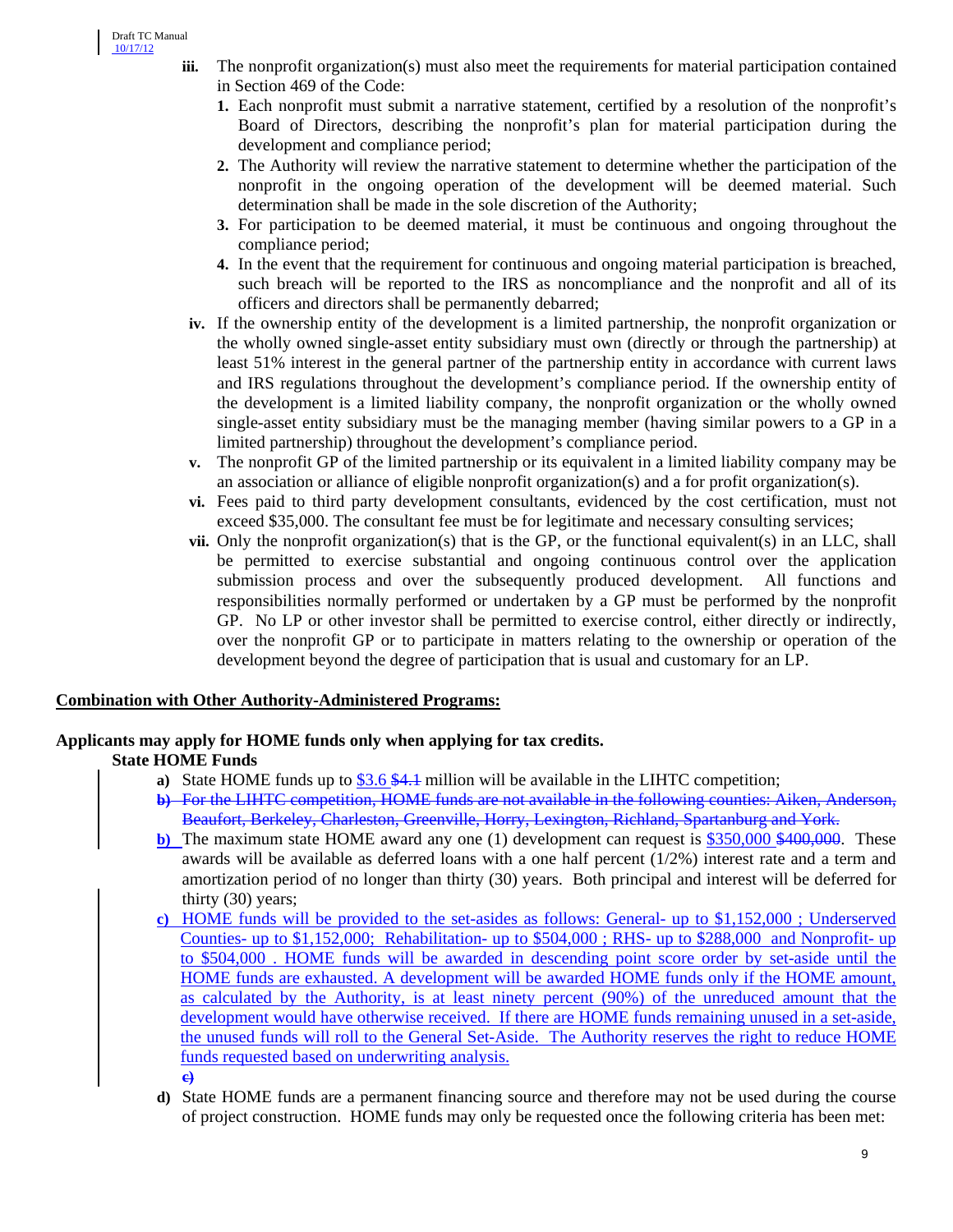- i. The project is 100% complete and a certificate of occupancy has been issued by the local City/County officials; and
- ii. The HOME final inspection has been requested, completed and approved; and
- iii. The HOME loan has closed and, at a minimum, Authority staff in receipt of a copy of the recorded or clock marked date stamped HOME Mortgage and HOME Restrictive Covenant.
- **e)** State HOME funds can be applied for and combined with LIHTC proposals only in conjunction with the LIHTC competition. If a HOME award has previously been awarded for the proposed LIHTC development and has not been closed out then the development is not eligible for LIHTC funding. Previously awarded HOME developments that have been closed out can apply only if written approval is given by the Authority's Awards Management Manager and if the development meets the 10-year rule criteria as outlined in Section 42 of the Code;
- **f)** State HOME funds may be awarded to any LIHTC development if, and only if, at least twenty percent (20%) of the development's total units are rent and income restricted and HOME restricted, based on the fifty percent (50%) Area Median Income. The maximum HOME subsidy per unit cannot exceed the per unit HUD 221(d) limits by bedroom size;
- **g)** Only one state HOME award will be allocated per development;
- **h)** LIHTC will not be allocated to any development that applies for state HOME funds but does not receive a state HOME award; and
- **i)** The Applicant must provide at the Tax Credit Application submission a Phase I Environmental Site Assessment Report prepared by a third party independent licensed environmental professional and addressed to the SC State Housing Finance & Development Authority. For developments with existing buildings, a report must also be included that contains the results from lead-based paint testing. The Phase I ESA must be prepared in accordance with the American Society for Testing and Materials Practice Standards E-1527-05, or as may be amended. If the Phase I indicates that there are environmental issues at the site which will require a Phase II ESA then the applicant must submit not only a Phase I ESA but also a Phase II ESA with the Tier One Application submission. The report must be accompanied by a certification from the Applicant stating that any issues raised in the environmental report(s) have been reviewed. HOME funds will not be awarded to developments which require mitigation for hazardous materials, other than lead-based paint and/or asbestos, found on, within, or adjacent to the proposed site.
- **j**) For the purposes of this section, Applicant(s) means any person associated with the 2012 2013 LIHTC Application and any prior HOME awards. In order to receive a reservation of LIHTC in conjunction with state HOME funds, each of the following provisions are applicable and must be met by the Applicant by February 1, 2013 March 1, 2012:
	- **i.** All 2010 2009 and previous state HOME awards must be officially closed out; and
	- **ii.** All 2011 2010 HOME awards must have a minimum of seventy-five percent (75%) of the funds drawn or seventy-five percent (75%) of the development completed; and
	- **iii.** The percentage complete date for previous HOME awards must be met by February 1, 2013 March 1, 2012. Written confirmation regarding HOME award percentage completion must be provided with the Tax Credit Application submission from the Awards Management Manager.

# **III. APPLICATION SUBMISSION PROCESS**

# **Application Submission Procedures:**

**It is required that the Tax Credit Application submission be organized using the Tabs corresponding to Exhibit A-Application Checklist. All documents listed on the Application Checklist, if applicable, are to be submitted.** 

**1. Completed Tax Credit Application** – All pages of the Application must be completed and the application certification page executed by the Applicant and a notary public. All required application signatures must be originals. Faxes will not be accepted. The Authority reserves the right to determine whether any omission in the Application or required documentation is material or non-material for purposes of the satisfaction of the criteria. Each Applicant must submit an original in a three ring binder **and** two (2) binder clipped or rubber banded copies of the entire Application package, including all attachments. All pictures/photos submitted as part of the Application package must be in color, including Application copies.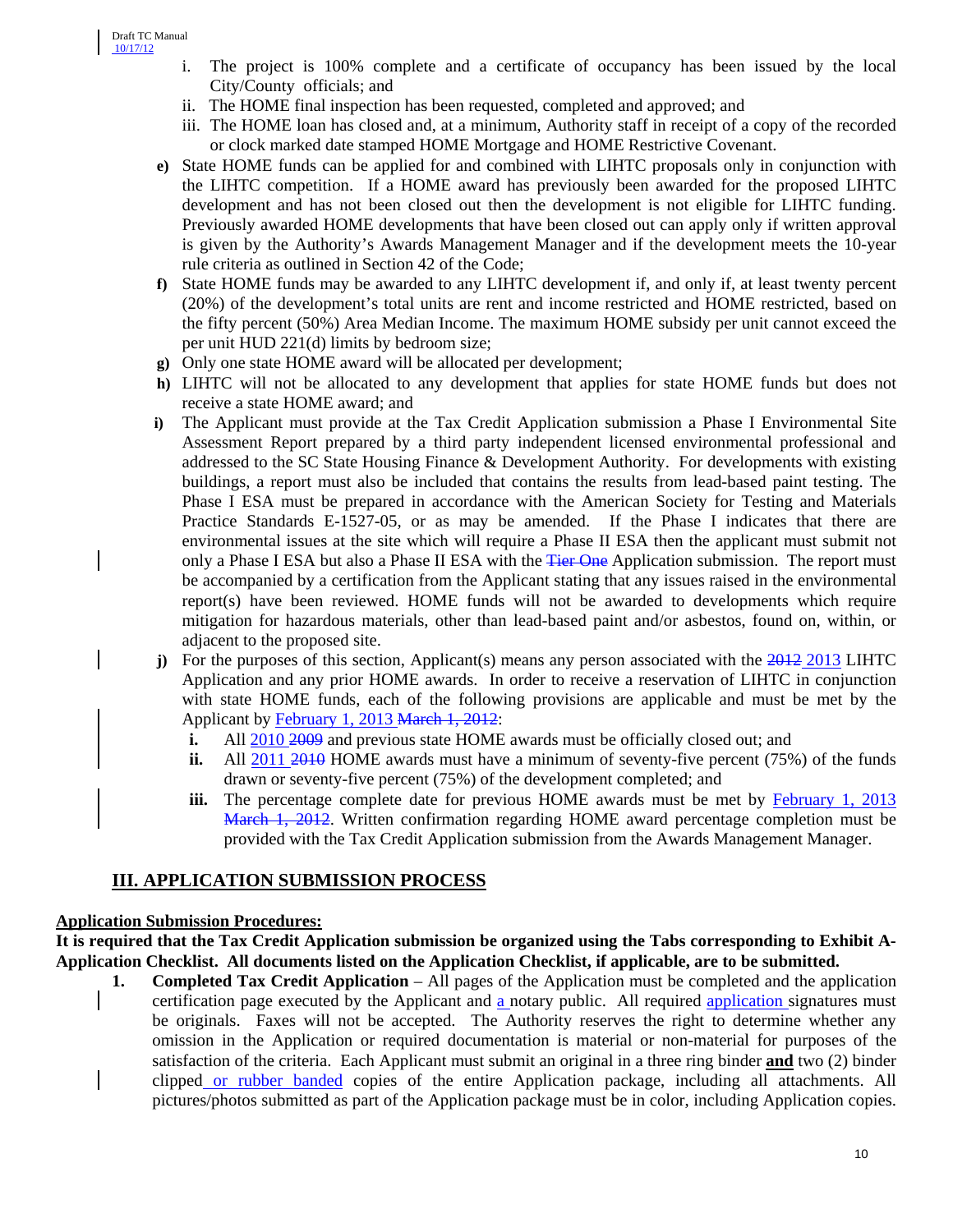In addition, the Application and all attachments, exhibits, certifications, opinions, etc. must also be submitted on a Flash Drive or CD in PDF format.

- **2. Application Submission Fee**  A **\$5,500** fee is due at the time of the Application submittal.
- **3. Market Study Review Fee** A market study review fee of **\$600** is due at the time of the Application submittal. This fee and the Application fee may be submitted as a single check.
- **4. Certification for Development Rejection Form** The Applicant consents to the Authority's review of its Application to determine whether or not it meets requirements, and agrees that a determination made that an Application fails to meet requirements is final and is not subject to further appeal (**Form 1**).
- **5. Rent Roll-** A certified-rent roll certified by the on-site property manager or a representative of the property management company for all rehabilitation developments must be submitted with the Application.
- **6. Utility Allowance-** The applicable utility allowance from the local PHA or other approved utility provider must be submitted with the Application submittal. The allowance must be dated within 12 months of the tax credit application submission date.
- **7. Relocation Certification and Tenant Profile Form** Developments must minimize the displacement of low income households.
	- **a**) Should permanent or temporary displacement occur, a detailed, step by step relocation plan must be furnished with the Application describing how displaced persons will be relocated, including a description of the costs of relocation. The Applicant is responsible for all relocation expenses, which must be included in the project's development budget. All Applicants applying for acquisition/rehabilitation developments must complete **FORM 3**, Developer Relocation Certification and Tenant Profile Form. Applicants applying for HOME funds must comply with the uniform Relocation Assistance and Real Property Acquisition Policies Act of 1970, as revised in 49 CFR Part 24;
	- **b)** Developments involving permanent relocation of tenants are discouraged and will be considered for LIHTC only application submittals. No more than ten percent (10%) of the existing tenants may be permanently displaced. A detailed, step by step relocation plan must be furnished with the Application describing how permanently displaced persons will be relocated, including a description of the costs of relocation. The Applicant is responsible for all relocation expenses, which must be included in the project's development budget.
- **8. Development Narrative** The Authority requires a description of:
	- **a)** The current use of the site;
	- **b)** All development and unit amenities;
	- **c)** Older person amenities, if applicable;
	- **d)** Number of units to receive project based rental assistance and the type of assistance;
	- **e)** Utilities to be used and if tenant or owner will be responsible;
	- **f)** Proposed supportive services, if applicable;
	- **g)** Furnishings, if applicable; and
	- **h)** Identity and proximity of services, including transportation, available to the proposed site and appropriate to its tenant population. Each application must include:
		- **1.** A map identifying the development site and the location of services. Pictures of services must be in color;
		- **2.** Written directions from the site to each service;
		- **3.** The services must be identified by name on the map and in the written directions;
		- **4.** Mileage must be provided from the site to the identified service. Distance should be measured using a computer based mapping system such as Google Maps, or other similar distance calculating systems. All directions must be printed from the mapping system and included in the application for points to be awarded. Distances are subject to Authority verification and GPS verification.
- **9. Site Control Documents** At the time of Application submission, the Applicant must have site control. The Applicant must show evidence of site control by having one of the following executed documents:
	- **a)** The Applicant holds title to the site on which the development will be constructed by a properly executed and recorded deed; or
	- **b**) The Applicant has an executed purchase option (the Authority will not accept options on other options) with date certain performance; or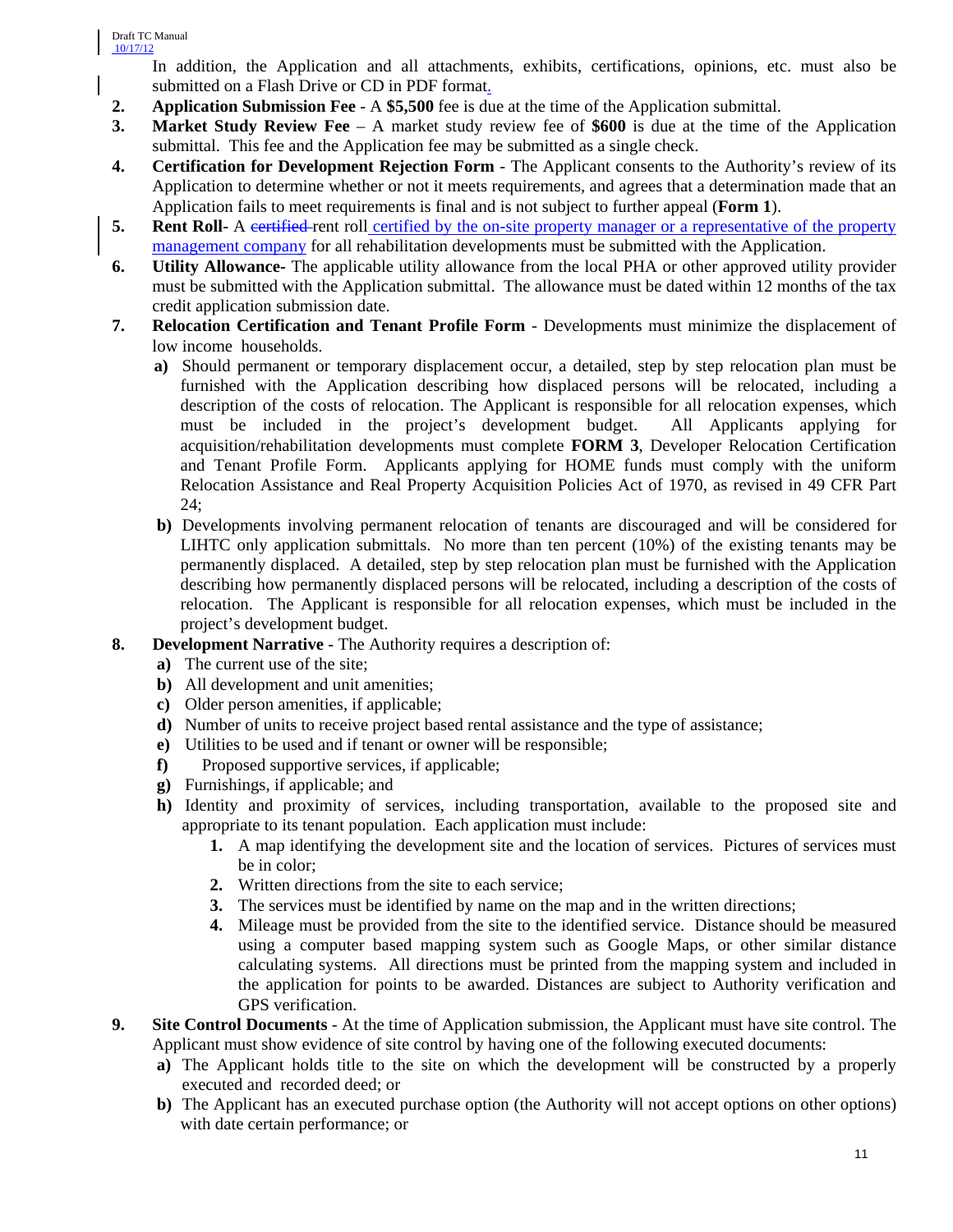- **c)** The Applicant has an executed purchase contract with date certain performance; or
- **d)** The Applicant has an executed ninety-nine (99) year land lease or option on a long-term lease.
- **e)** With the exception of **a)** above, the Applicant must also submit a copy of the current deed recorded for the site in order to verify the seller.
- **f)** For all developments requesting HOME funds the following language **must be** included in any purchase option, purchase contract, or long term lease or included as an executed addendum attached to one of these documents and dated on or before March  $15$ ,  $2013$   $22$ ,  $2012$ , "Notwithstanding any provision of this Agreement, if U.S. Department of Housing and Urban Development (HUD) funds are used, including, but not limited to HOME funds, the parties agree and acknowledge that this Agreement does not constitute a commitment of funds or site approval, and that such commitment of funds or approval may occur only upon satisfactory completion of an environmental review and receipt of a release of funds notice from the U.S. Dept of HUD under 24 CFR Part 58. The parties further agree that the provision of any federal funds to the project is conditioned on the determination to proceed with, modify or cancel the project based on the results of a subsequent environmental review. If no HUD funds are utilized in regard to this property, this provision shall be considered null and void."
- **10. Zoning**  The Applicant must provide and have in place at the time of Application submission proper zoning for the proposed site:
	- **a)** For new construction or adaptive reuse developments, evidence that the land use requirements for each site on which the development will be located is currently zoned for or allows for multifamily residential use. All special/conditional use permits and any other discretionary land use approvals must be approved and completed. A letter provided from the City/County Official Evidence should verify that the proposed development site currently meets the local zoning or land use restrictions.
	- **b**) For rehabilitation developments, a letter provided from the City/County Official should verify evidence that this type of development, as existing, is allowed by local zoning or land use restrictions.
	- **c)** For adaptive reuse developments, evidence that the zoning currently in place allows for multifamily residential developments.
- **11. Site Suitability Determination and General Site Information** The Applicant must provide:
	- **a) Labeled color photographs** (or color copies) of the proposed development site and all adjacent properties;
	- **b)** A **map clearly identifying the exact location** of the development site. The site must be marked with survey tape and/or some other identifying material. All corners of the property's boundaries must be marked and the site entrance noted in some distinctive way. In addition, a sign or number marker that clearly identifies the proposed site must be placed on the site and a photograph of the sign or number marker included with the color photographs submitted as part of the Application;
	- **c)** A **map with directions** to the development site from 300-C Outlet Point Blvd., Columbia, SC, 29210;
	- **d)** A **site plan/ schematic site plan** that shows how the development is to be built. The plan must show the site boundaries and setbacks, indicate the placement of buildings on the site, parking areas, sidewalks, planned landscaping, amenities (i.e. gazebo/picnic/playground areas), easements for power lines/sewer and water lines/ cable and phone lines/etc, utility locations for water/ sewer/ gas/ electric/ phone and cable, trash dumpsters, buffers, retaining walls, etc.;
	- **e) Preliminary Development Plans** Plans must include the front, rear and side elevations of the buildings as well as detailed unit floor plans for each bedroom size. Plans must include square footages of each room in the unit as well as the total square footage of the unit itself. Acquisition with rehabilitation development must provide preliminary plans showing all proposed changes to existing buildings, parking areas, utilities, etc.;
	- **f)** A **Schematic Site Plan/Topography Map Overlay.** A map using the criteria from item (d) above must be provided. The map must clearly identify the site contour lines at twenty (20) foot intervals or less. A bar graph indicating the scale for distance must also be included on the map.
	- **g)** The most current **Aerial Photograph,** preferably a Google Earth map, with the location of the site clearly marked. The site location must be in the center of the aerial photograph. The map must also show a ¼, ½, and 1mile radius circle beyond the development site.
	- **h) Water and Sewer Letter** Written verification by City/County official or the utility service provider indicating that the water and sewer utility tie-ins are accessible and within the specified 350 feet or 351- 500 feet of the proposed site, if claiming points.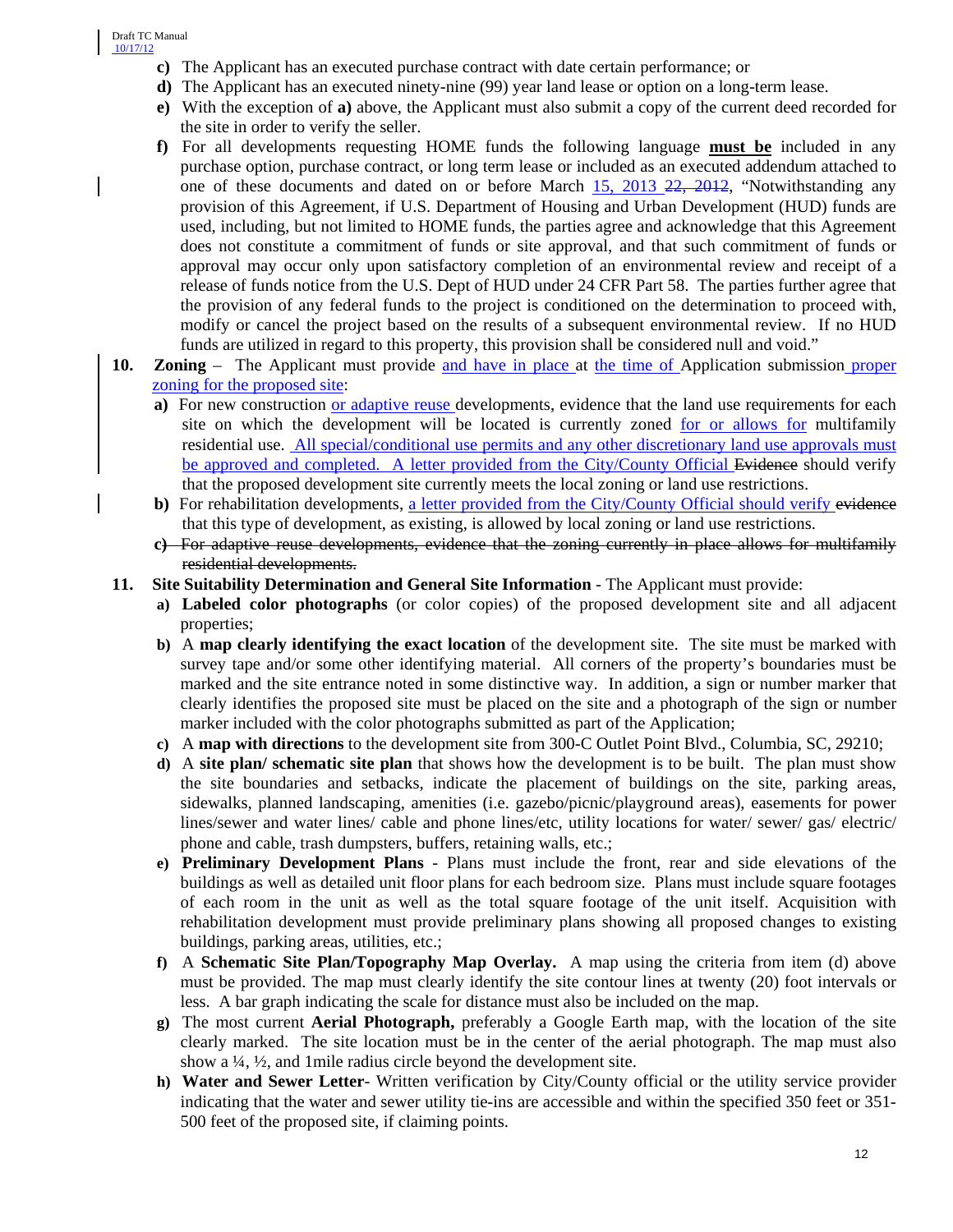NOTE: All required plans and maps must be no larger than 11x17, utilize a scale in which one inch (1") equals one hundred feet (100') or less, and fit, neatly folded if necessary, in a 3-ring binder.

- **12. Phase I Environmental Assessment Report**  The Applicant must provide at Application submission a Phase I Environmental Site Assessment Report prepared by a third party independent licensed environmental professional and addressed to the SC State Housing Finance & Development Authority. For developments with existing buildings, a report must also be included that contains the results from leadbased paint testing. The Phase I ESA must be prepared in accordance with the American Society for Testing and Materials Practice Standards E-1527-05, or as may be amended. If the Phase I indicates that there are environmental issues at the site which will require a Phase II ESA then the applicant must submit not only a Phase I ESA but also a Phase II ESA with the Tier One Application submission. The report must be accompanied by a certification from the Applicant stating that any issues raised in the environmental report(s) have been reviewed. HOME funds will not be awarded to developments which require mitigation for hazardous materials found on, within, or adjacent to the proposed site.
- **13. Market Study**  A third party independent market study, prepared by an Authority approved market analyst, must be submitted with the Application. The market study must adhere to the Authority's 2013 2012 Market Study Guideline Procedures.
- **14. Physical Needs Assessment Report (PNA)** A PNA report prepared and certified by a third party independent licensed engineer or architect is required for rehabilitation developments. The PNA report must not be dated prior to September 1, 2012 2011.
	- **a**) The Authority requires a minimum of \$25,000 15,000 per unit in hard construction costs with at least fifty percent (50%) of the hard construction costs attributed to interior unit costs. If the PNA report represents needed repairs in excess of \$25,000 per unit, then the application must reflect the higher rehabilitation costs. Developments that do not reflect at least \$25,000 per unit in hard construction costs will be disqualified for LIHTC funding consideration.
	- **b)** Developments that do not reflect at least \$15,000 per unit in hard construction costs will be disqualified for LIHTC consideration. If the PNA report represents needed repairs in excess of \$15,000 per unit, then the application must reflect the higher rehabilitation costs.
	- **c)** The PNA report must state that one hundred percent (100%) of the units were inspected and provide information unit by unit. **If the PNA report does not reflect that one hundred percent (100%) of the units were inspected then the proposed development will be eliminated from further funding consideration.**
	- **d)** All rehabilitation developments must adhere to mandatory design criteria as outlined in the QAP. Any mandatory items replaced on or after January 1, 2006 are not required to be replaced as part of the rehabilitation. The PNA report must include a unit by unit listing of all mandatory items replaced on or after January 1, 2006.
	- **e)** The report must include a comprehensive list of the immediate necessary repairs and their costs. Additionally, the remaining "useful life" of major systems including the HVAC <del>, electrical, plumbing,</del> and roofing must be estimated. Major systems that have been replaced within the past seven (7) years are not allowable rehabilitation expenditure items for meeting the **\$25,000 15,000** in hard construction costs per unit requirement.
	- **f)** All appliances seven (7) years and older, to include range, refrigerator, dishwasher, and hot water heater, must be replaced.
	- **g)** The PNA report must also address the overall structural integrity of each existing building(s).
	- **h)** Developments applying in the RHS set-aside may submit the rehabilitation assessment utilized by RHS. The assessment must not be dated prior to September 1, 2011.
	- **i) Exhibit R** must be submitted with the PNA report. The hard construction costs per unit indicated on page 11 of the Tax Credit Application must be greater than or equal to the hard construction costs indicated on **Exhibit R**.
	- **j)** Adaptive reuse developments are not required to submit a PNA report.
- **15. Parking Space Criteria**  Parking areas must be located on the development site. In localities that do not have their own parking space regulatory code/requirement, the Authority requires that the development provide adequate parking spaces. If tenants are required to pay for parking, those charges must be included in the rental fees and are subject to the LIHTC allowable rent limitations. The minimum number of parking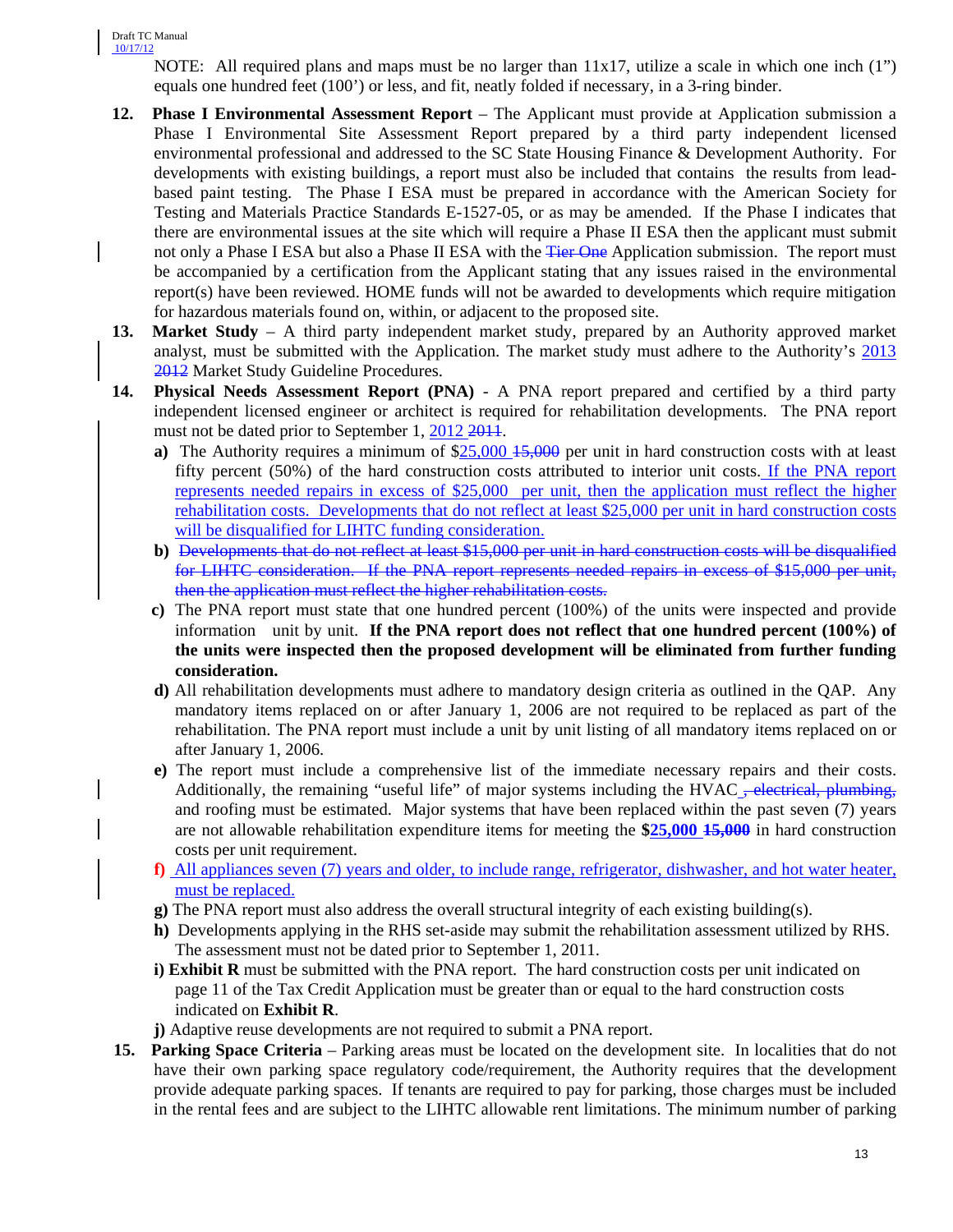spaces is as follows (again, only in those localities that **DO NOT** have their own regulatory code/requirements):

- **a**) For older persons developments a minimum of one-half (.5) parking space per unit is required;
- **b**) For a homeless/transitional development a minimum of one (1) parking space per every ten (10) beds is required in addition to sufficient parking for all development staff;
- **c)** For all other developments, for each unit of three (3) or more bedrooms a minimum of two (2) parking spaces per unit is required; for each unit of two (2) or fewer bedrooms – a minimum of one and one-half (1.5) parking spaces per unit is required;
- **d)** Existing properties being submitted for acquisition or rehabilitation are not required to increase existing parking as stated in (a), (b) or (c) above.
- **16. Community Revitalization Development Plan (CRDP)** Applicants seeking points for developments located in CRDP areas must adhere to and provide documents as outlined in the 2013 QAP. provide written verification from the City/County official that the proposed site is located within a designated Community Revitalization Development Plan (CRDP) area. Verification from the City/County official must indicate the CRDP was adopted not later than November 15, 2011. In addition, the Applicant must provide evidence (i.e., photographs and site addresses) that the proposed development is part of an existing and ongoing revitalization effort in the area that promotes affordable housing to include single and multifamily developments.
- **17. Qualified Census Tract (QCT) Verification –** Applicants must provide written verification from the City/County official that the proposed site is located within a federally designated QCT.
- **18. Opinions, Certifications and Exhibits** All opinions, certifications and exhibits submitted by attorneys, the Applicant, or other professionals must be based on an independent investigation into the facts and circumstances surrounding the proposed development. All opinions, certifications, and exhibits must be in the form specified by the Authority. **Applications will be disqualified if an opinion, certification, or exhibit has been materially altered, amended, or changed.** All opinions and certifications submitted by attorneys, architects and/or engineers, and certified public accountants (CPAs) must be on letterhead and with original signatures. Changes in professionals hired by the Applicant, i.e. attorneys, architects, and certified public accountants, are permissible; however, the new professionals must adhere to the original certifications made by previous professionals.
- **19. Third Party Professionals -**Architects, engineers and certified public accountants must be independent third-party professionals and be licensed to practice their professions in South Carolina. Attorneys must be independent third-party professionals and be licensed to practice law by any state. Matters of South Carolina law must be opined on by South Carolina licensed attorneys.

# **Application Review:**

# **1. Internal Completeness Review**

- **a)** Applications will be reviewed for completeness after the submittal deadline. It is the Applicant's responsibility to submit all required documentation. Applicants will be notified in writing of any documents that are missing and/or incomplete and given seven (7) business days to submit those documents. The Authority will make the final determination if applications are complete. The Authority has the right to request clarification or additional information if it deems necessary;
- **b)** Applications with three (3) or fewer missing and/or incomplete documents will be assessed a \$2,000 administrative fee. If any missing and/or incomplete documents to be resubmitted are not received by the seven (7) business day deadline, the Application will be disqualified;
- **c)** If an Application has four (4) or more missing and/or incomplete documents the Application will be disqualified;
- **d)** Any document(s) determined to be missing and/or incomplete and are identified as document(s) needed for points consideration may be accepted but the Applicant will not receive points;
- **e)** Authority staff will review and point score all Applications. Final point scores will be posted to the Authority's website.
- **f)** If there is a tie between developments when final point scores are determined, the Authority will utilize the Authority Discretion and Tie Breaker Criteria outlined in Section IV of the 2012 2013 QAP to determine the development(s) to be awarded tax credits.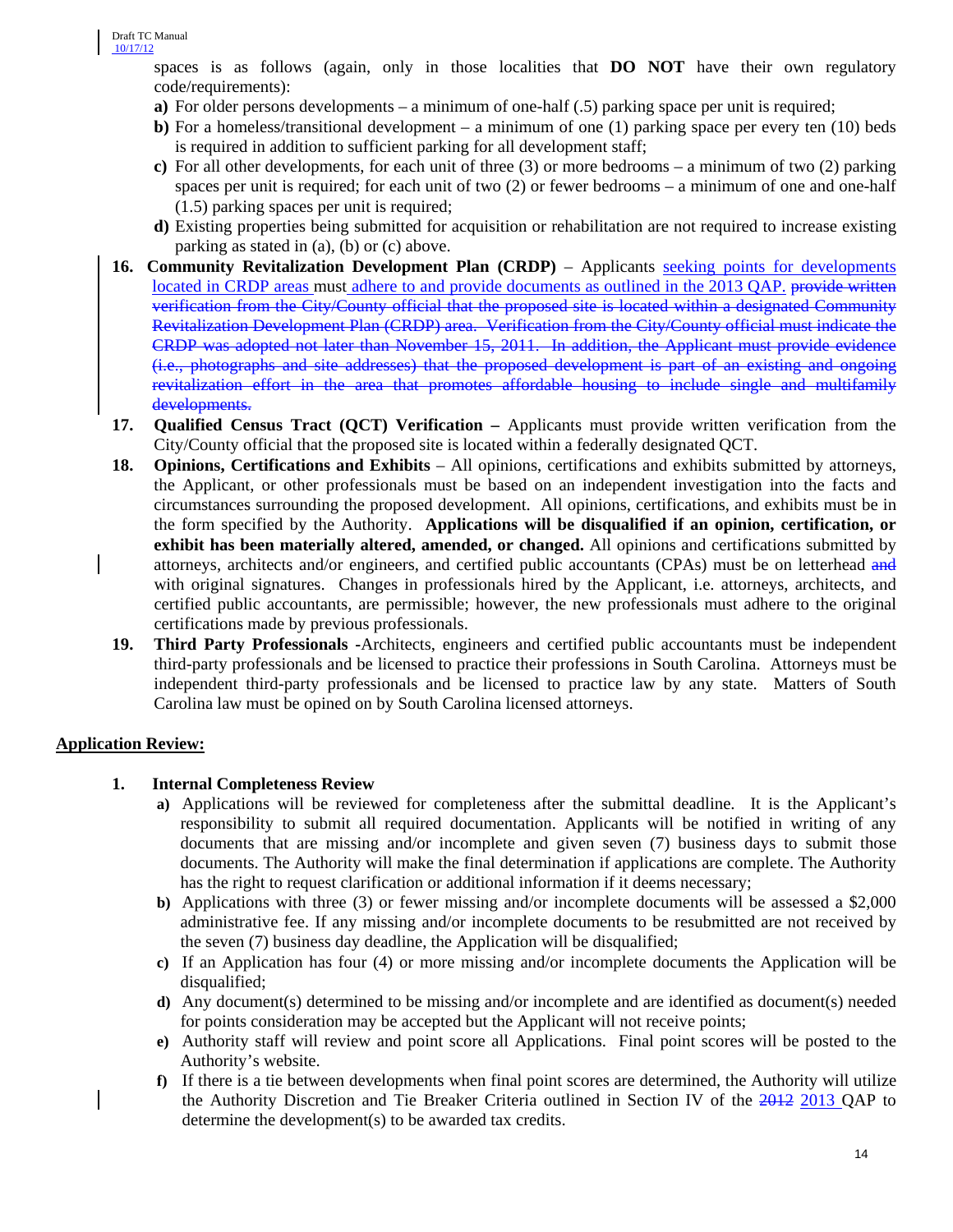**g)** Applications that do not score high enough to receive an award will be placed on a waiting list for consideration should additional tax credits become available.

# **2. Site Review**

- **a)** Authority staff or contract consultant(s) will conduct evaluations for each Application site. A review will determine if there are  $(1)$  detrimental site characteristics on or near the proposed development and (2) positive site characteristics. If the Authority determines detrimental site characteristics exist on, adjacent to, or within unallowable distances from the site, the Authority may reject the application.
- **b)** All sites will receive a point score based on positive and detrimental site characteristics.

It is the objective of the Authority to select the best available sites for those developments best satisfying the general purpose and guidelines of this LIHTC Manual and the QAP. The determination of detrimental site characteristics should not be construed as a finding that a site is not a buildable site under any circumstances.

### **3. Market Study Review**

Submitted market studies must conform to the requirements in the Authority's 2013 2012 Market Study Guideline Procedures, contain an Exhibit S-2 form, and a 2012 S-2 Rent Calculation Worksheet. Market analysts must adhere to Market Study Terminology as sanctioned by the National Council of Affordable Housing Market Analysts. The Market Study terminology list is available at: [www.housingonline.com .](http://www.housingonline.com/) The Authority will engage a third party market analyst to review all market studies submitted with a Tax Credit Application. The Authority's third party market analyst will review each study to ensure that Authority procedures were followed. The Authority's third party market analyst will have at least six (6) weeks to review all submitted market studies. A report for each submitted market study will be prepared noting any deficiencies found in the market study. The report will be provided to both the analyst that prepared the market study, the Applicant, and the Authority. All deficiencies noted in the market study report must be addressed to the satisfaction of the Authority's third party market analyst and Authority staff. The Authority will consider the market study, the market, marketability factors, and any additional information available to determine if an acceptable market exists for a development as proposed. The Authority is not bound by the conclusions or recommendations of the market study submitted with an Application and reserves the right to disqualify any Application in the competition if it determines an acceptable market does not exist.

# **IV. FINANCIAL UNDERWRITING STANDARDS**

# **Memorandum of Understanding:**

On March 1, 2012, a Memorandum of Understanding (MOU) between the South Carolina State Housing Finance and Development Authority (SCSHFDA) and the United States Department of Housing and Urban Development-Regional Administrator's Office (HUD Regional) and the United States Department of Agriculture, Rural Housing Service (RHS) was executed. The MOU outlines the respective roles and responsibilities for Subsidy Layering Reviews (SLRs) related to affordable housing proposals to be developed and financed within the State of South Carolina. The MOU describes the work, conditions, circumstances, and procedures under which all parties will conduct SLRs when involved in the development process for reviewing proposals requesting low income housing tax credits. Information provided by Applicants in their application submission for tax credits and seeking funding through HUD or RHS will be reviewed and information shared with the other funding partners, as outlined in the MOU.

# **Basic Financial Feasibility Review:**

**1.** Section 42(m)(2)(A) of the Code provides that "The housing credit dollar amount allocated to a development shall not exceed the amount the housing credit agency determines is necessary for the financial feasibility of the development and its viability as a qualified low-income housing development throughout the compliance period." **In determining financial feasibility, the Authority will disregard all personal or other**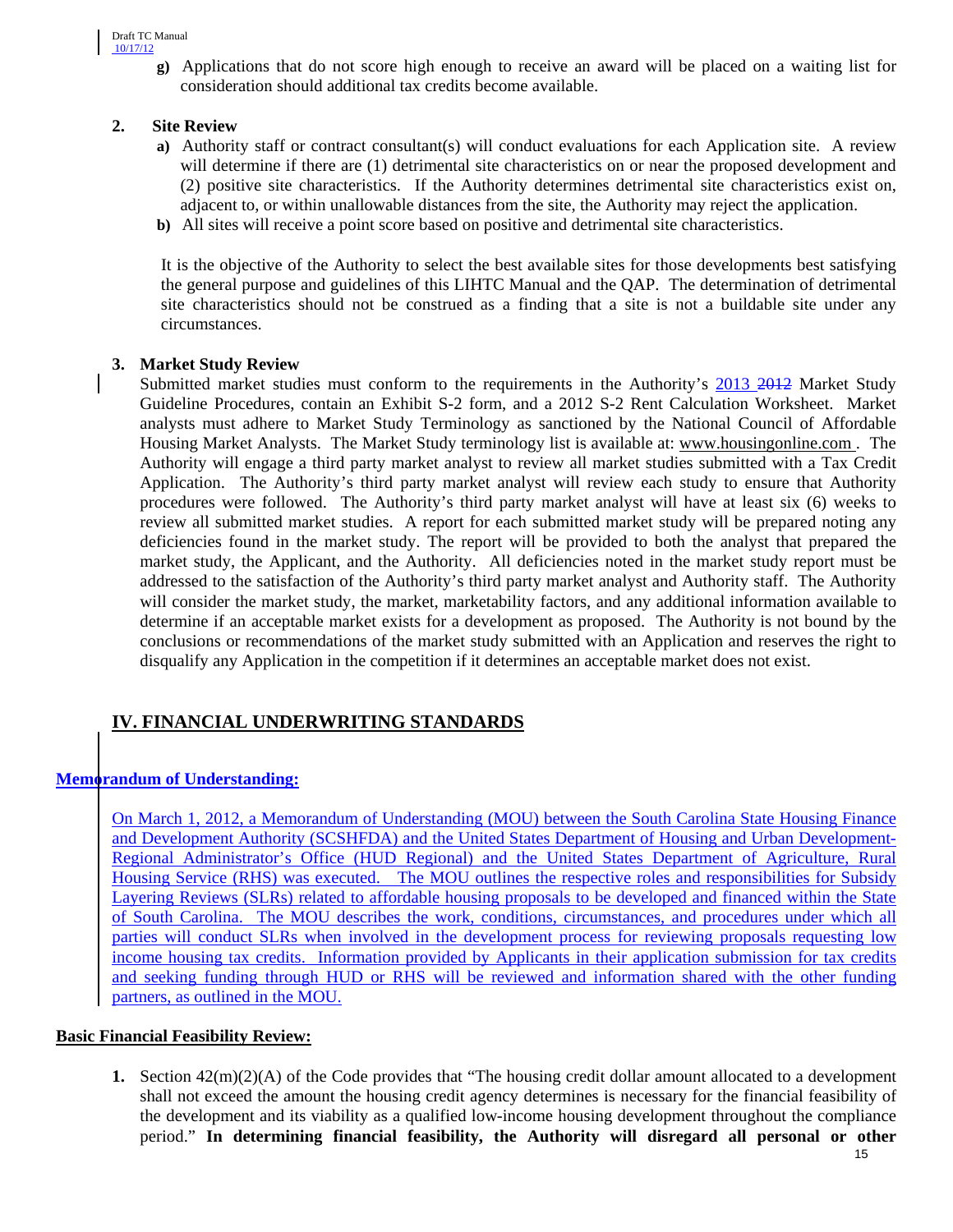**guarantees that are required to supply deficiencies in income necessary to pay debt service and operating expenses of the development. Developments that are not financially feasible without such guarantees will not be offered a LIHTC award.** 

- **2.** Developments determined not to be financially feasible or determined not to need the LIHTC will be disqualified.
- **3.** To receive an allocation, a development must be underwritten to determine the least amount of credit necessary to be financially feasible at the following times:
	- **a)** When the initial Application is made; and
	- **b)** When the Carryover Allocation is requested; and
	- **c)** When the last building is Placed-In-Service.

### **Financial Characteristics:**

Development income information on any market rate and low income units must be provided. Market rate units are units that are not income or rent restricted and are available without regard to tenant income. The low-income units are units subject to the income and rent restrictions of the Code. The Applicant must indicate all federal, state, or local subsidies that will be providing any type of assistance for the low-income tenants.

In determining maximum allowable gross rent and utility allowances for LIHTC units, the use of an imputed income based on the number of bedrooms in a unit is required by the provisions of the Code. Units with no separate bedroom are treated as being occupied by one (1) person and larger units are treated as being occupied by one and one-half (1.5) persons per separate bedroom.

- 0 Bedroom Unit  $= 1.0$  person income
- 1 Bedroom Unit  $= 1.5$  person income
- 2 Bedroom Unit = 3.0 person income
- 3 Bedroom Unit  $= 4.5$  person income
- 4 Bedroom Unit  $= 6.0$  person income

Maximum annual gross rents cannot exceed thirty percent (30%) of the imputed income. Gross rent does not include any payment under Section 8 of the U. S. Housing Act of 1937, or any comparable rental assistance program with respect to such unit or the occupants. Gross rent must include an allowance for any utilities paid by the tenant.

The Revenue Reconciliation Act of 1993 requires the housing credit agency to consider the reasonableness and appropriateness of development costs and operating expenses. In making this determination, the housing credit agency must consider: (1) the sources and uses of funds and the total financial structure of the development; (2) any proceeds expected to be generated by the syndication of the tax credit; and (3) the percentage of the housing credit dollar amount to be used for development costs other than intermediary costs.

Certain fees are considered to be intermediary costs. The term "intermediary" has not been defined in the Code, and the IRS has not issued regulations concerning this provision. Until such regulations are promulgated, the Authority has defined intermediary costs as all costs other than "land, sticks, and bricks." For evaluating the reasonableness of certain fees and overhead items represented for tax credit basis purposes, additional documentation as to the nature and amount of intermediary costs may be required. The Authority reserves the right to question any fees which are unidentified, unusual or excessive and to limit these fees and overhead items, based on the development size and other associated risk factors. A tax attorney or consultant is recommended to aid in determining which development costs are included in eligible basis under the Code.

The development costs are evaluated for reasonableness, necessity, and eligibility. Cost comparisons with previous development cost certifications and other third party data may be performed for comparability and reasonableness. Acquisition and/or rehabilitation development costs will be evaluated to assess whether the proposed rehabilitation is required and satisfies the PNA. The Authority reserves the right to inspect proposed rehabilitation developments before a reservation is offered.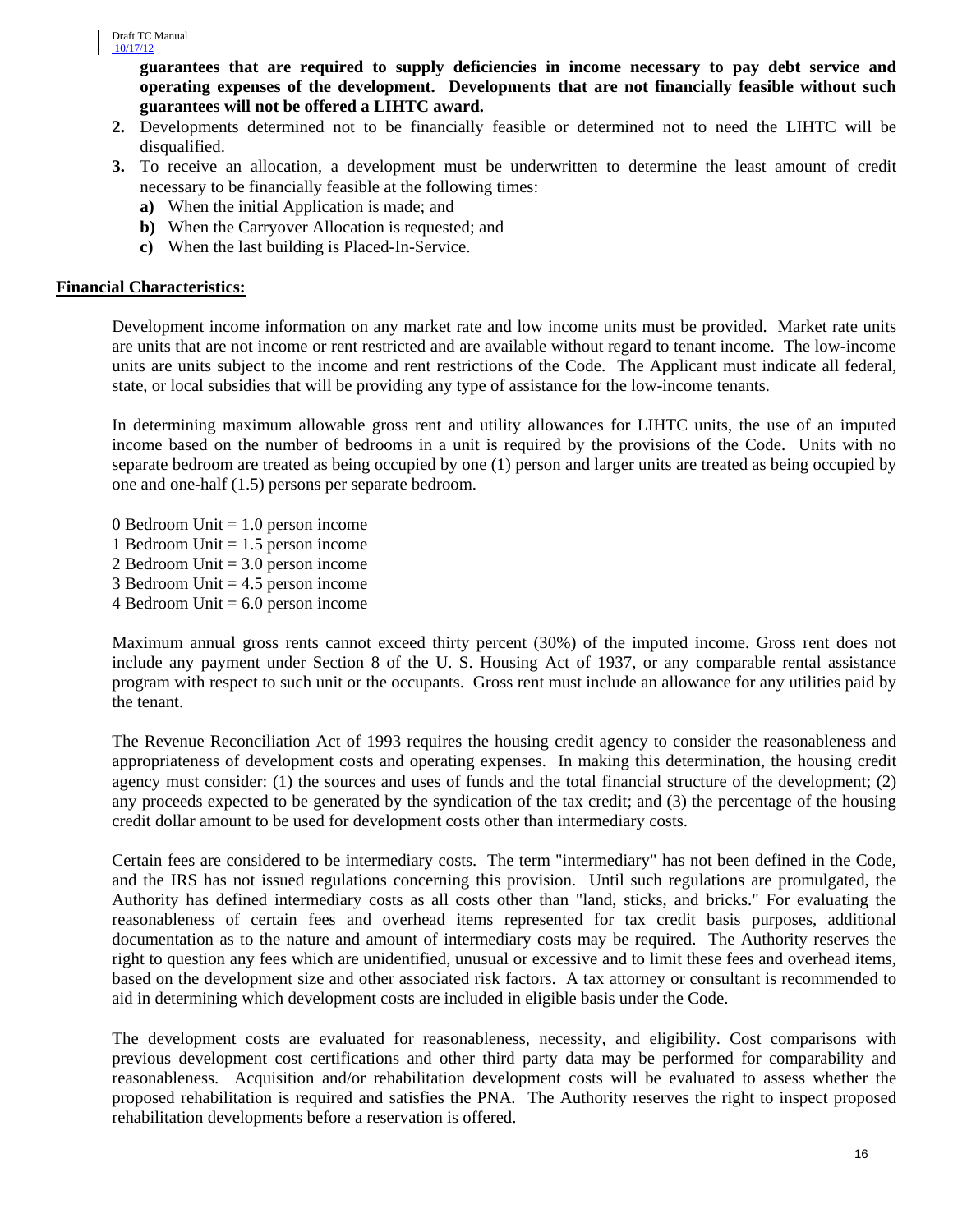Applicants are cautioned to be accurate in providing development cost information. Underestimating could result in insufficient tax credits being available to successfully complete the development while overestimating could result in a development being considered infeasible. **Increases in development costs due to cost overruns will not result in an increase in the allocated tax credit.**

#### **Utility Allowances:**

Any utility services paid for by the tenant must be considered in the calculation of tenant-paid rent. An allowance for tenant-paid utilities is deducted from the maximum allowable monthly gross rent to determine the maximum allowable monthly net rent; the proposed tenant rent may not exceed the maximum allowable monthly net rent. Any services paid for by the owner should not be included in the utility allowance.

- **1. Sources:** Applicants may submit utility allowances only from those sources approved by the Authority. The Authority will accept utility allowances provided by:
	- **a)** Rural Housing Service (RHS) but only for those developments financed by and receiving rental assistance from if RHS. A copy of the RHS approved utility allowance must be provided. <del>provides financing of the</del> proposed development;
	- **b)** The Authority's Voucher Program Utility Allowances for those developments located in the seven (7) counties which the Authority administers Section 8 Rental Assistance; utilizing HAP contracts;
	- **b)c)** HUD Regulated Buildings with 100% project based rental subsidies where the rents and utility allowances are reviewed by HUD each year. A copy of the current approved HUD allowance for the development must be provided.
	- **d)** The local public housing authority (PHA) serving the proposed project;
	- **c)e)** HUD Utility Schedule Model. All utility allowance calculations on the Excel Spreadsheets as part of the HUD Utility Schedule Model must be provided. The Authority reserves the right to review all backup date used for calculations; or
	- **d)f)** Third party certified utility company estimates only if that utility company will be directly providing services to the development.

The Authority will not accept utility allowances determined by any other sources, including engineers, consultants, and applicants/developers.

- **2. Mandatory Services:** Utility services which must be provided to all tenants are heating, air conditioning, cooking, lighting and/or other electric, hot water, water and sewer, and trash collection. Air conditioning must be separately identified in the allowance calculation.
- **3. Other Charges:** The utility allowance must include an amount for the cost of any service paid for by the tenant. In addition the allowance must include any charges imposed by the utility provider for access or connection, such as electric or natural gas facilities fees. Charges for services must accurately reflect any surcharges based on the location of the development, such as higher water and sewer fees for sites outside the city limits. Charges for specific appliances, such as ranges and refrigerators, should be included in the allowance only if the tenant must supply the appliance(s).
- **4. Calculation:** The utility allowance is computed by first adding the exact amount of each individual utility service (e.g., heating, cooking) for each bedroom size, without rounding. The resulting total utility allowance for each bedroom size is then rounded upward to the next whole dollar if it contains any fraction of a dollar (i.e., .01-.99). See Exhibit U for an example of a completed utility allowance schedule.

#### **Authority Designated Difficult Development Areas (DDAs):**

As outlined in H.R. 3221, the Housing and Economic Recovery Act of 2008, the Authority must establish criteria for determining which areas will be treated as Difficult Development Areas (DDAs) and which projects will be eligible to receive additional tax credits up to 130% 120%. Developments utilizing tax exempt bonds are not eligible for this basis boost. The DDA criteria established by the Authority are separate from the federally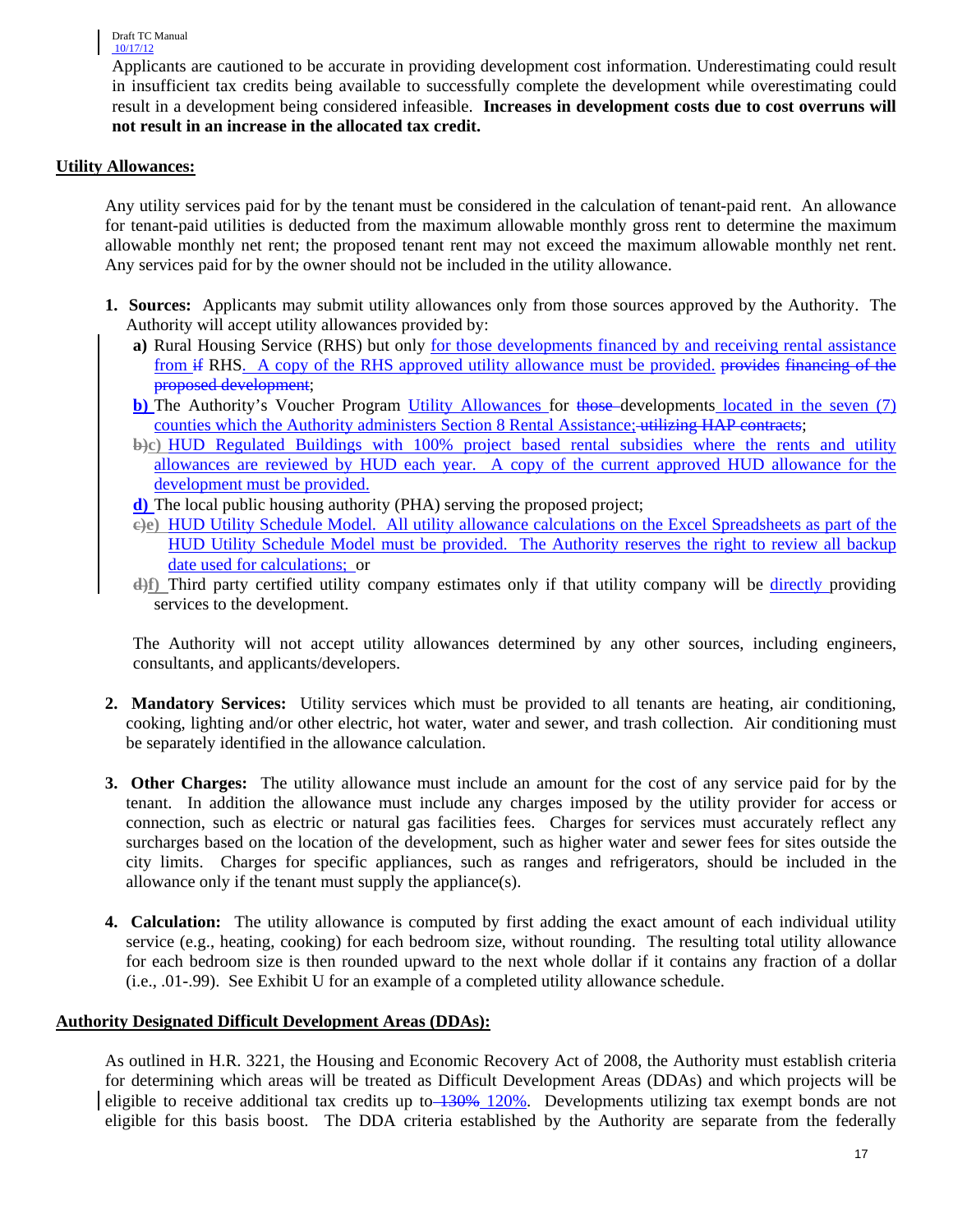designated DDA areas. Developments meeting any of the following criteria are eligible to receive a basis boost of up to  $\frac{130\%}{120\%}$ .

- **a)** If any part of the proposed site is in a federally designated Qualified Census Tract (QCT), the Authority will treat the entire site as DDA area and allow the basis boost to all building in the development; or
- **b)** Developments that are 100% elderly (62 years and older); or
- **c)** Developments that are 100% special needs; or
- **d)** Development that are targeted for older persons or families.

# **Underwriting Standards:**

**1. Operating Reserves -** Developments receiving loan funds from RHS may satisfy the operating reserve requirement of the LIHTC program by establishing the two percent (2%) operating and maintenance capital reserve account and by maintaining this account as required by RHS. Developments not subject to the RHS two percent (2%) operating and maintenance capital reserve requirements must establish and maintain minimum operating reserves equal to six (6) months of projected operating expenses and six (6) month of must-pay debt service and any additional reserves required by the syndicator and verified in writing. The reserve must be established at the time the development places in service and must be maintained at the required level throughout the compliance period unless earlier release of the reserves is approved by the Authority and the Syndicator of the low-income housing tax credits.

 The Authority may allow for release of operating reserves after certain requirements are met. The following conditions must be met for consideration:

- **a)** The Syndicator of the low-income housing tax credits must provide a written statement verifying the Syndicator's approval of the release of operating reserves and must attest that the agreement is the result of the property meeting the conditions of release specified in the partnership agreement or operating agreement. The Syndicator must use **Exhibit OR-1** to report the approval for release of the reserves and must indicate on this form the conditions that have been met which allow for the release.
- **b)** The Owner/Principal(s) must provide a statement that the conditions required by the Syndicator for release of the operating reserves have been met. This must be certified on **Exhibit OR-2.** Providing false or misleading information to obtain the release of reserves may result in debarment.
- **c)** Before a release of operating reserves will be considered, the property must have been placed in service a minimum of five (5) years and have maintained a minimum debt coverage ratio of 1.15 for the three (3) most recent consecutive calendar years.

The Authority reserves the right to hire an accounting firm at the property owner's expense to confirm that the required conditions for release of the operating reserves have been met.

- **2. Replacement Reserves** Applicants are required to establish and maintain minimum replacement reserves of **\$250** per unit annually for new construction and for rehabilitation developments serving older persons (aged 55 and up). Replacement reserves for all other rehabilitation developments are **\$300** per unit annually. The Authority requires evidence of the existence of Replacement Reserves. If the syndicator requires additional amounts above the Authority minimums then written verification of such must be provided by the syndicator. Replacement Reserves must be reflected in the development's annual audited financial statements. The Authority must approve and sign off on the use of Replacement Reserves. Applicants must submit statutory documents to justify the expenditure(s). Requests should be submitted to the Authority's Development Director.
- **3. Developer Fees, Developer Overhead, and Consultant Fees (the "Fees")**  In evaluating the reasonableness of Fees the Authority has established limits as follows:
	- **a) New Construction** The sum of **Fees** may not exceed fifteen percent (**15 %)** of Adjusted Development Costs\*.
	- **b) Rehabilitation without a change in ownership** The sum of **Fees** may not exceed fifteen percent (**15%)** of Adjusted Development Costs\*.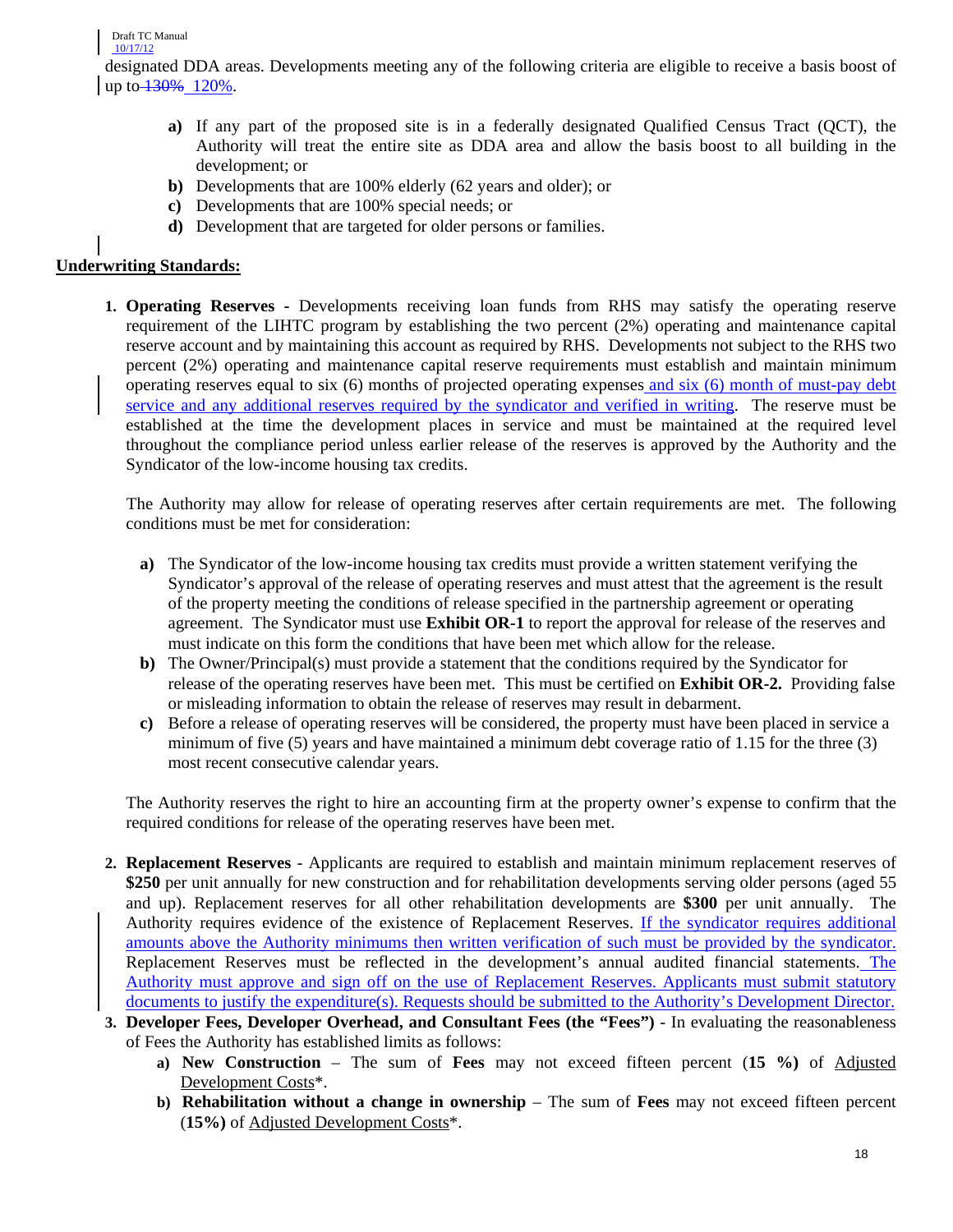#### **c) Acquisition with rehabilitation**

- **i. Acquisition** For acquisition with rehabilitation developments, **Fees** allowed on the acquisition costs are limited as follows:
	- **1. Acquisition costs up to \$500,000 Fees** may not exceed eight percent (**8%**) of Adjusted Development Costs\*.
	- **2. Acquisition costs from \$500,001 to \$1,000,000 Fees** may not exceed the **greater of \$40,000** or seven percent (**7%**) of Adjusted Development Costs\*.
	- **3. Acquisition costs from \$1,000,001 to \$1,500,000 Fees** may not exceed the **greater of \$70,000** or six percent (**6%**) of Adjusted Development Costs\*.
	- **4. Acquisition costs greater than \$1,500,000 Fees** may not exceed the **greater of \$90,000** or five percent (**5**%) of Adjusted Development Costs\*.
	- **5. Acquisition cost limit Fees** on acquisition costs are capped at a **maximum of \$150,000**.
- **ii. Rehabilitation Fees** on rehabilitation costs may not exceed fifteen percent (**15%)** of Adjusted Development Costs\*.

| *Adjusted Development Costs $=$ |  | Total Development Costs (Line 51)        |  |
|---------------------------------|--|------------------------------------------|--|
|                                 |  | Less Land (Line 1)                       |  |
|                                 |  | Less Consulting Fees (Line 20)           |  |
|                                 |  | Less Developer Fees (Line 45)            |  |
|                                 |  | Less Developer Overhead (Line 46)        |  |
|                                 |  | Less Other Developer Costs (Line 47) $-$ |  |
|                                 |  |                                          |  |

Line numbers refer to page 10 in the Tax Credit Application, the 10% Expenditure Test Application, and Placed In Service Application.

- **4. Deferred Developer Fees** Developer fees can be deferred to cover a gap in funding sources when:
	- **a)** The entire amount will be paid pursuant to the standards required by the Code to stay in basis.
	- **b)** The deferred portion does not exceed fifty percent (**50%**) of the total amount in the Tier Two application.
	- **c)** Payment projections do not jeopardize the operation of the development.
	- **d)** Nonprofit organizations must include a resolution from the Board of Directors authorizing a deferred payment obligation from the development.
	- **e)** Applicants must include with the application a statement describing the terms of the deferred repayment obligation, including any interest rate charged and the source of repayment.
	- **f)** The Authority will require a Note evidencing the principal amount and terms of repayment of any deferred repayment obligation to be submitted at the time of the PIS cost certification.
- **5. Contractor Cost Limits** The combined total of Contractor Profit, Overhead, and General Requirements (the "Contractor Fees") shall be limited to fourteen percent **(14%)** of Hard Construction Costs. The restrictions on Contractor Fees are the following:

| Contractor Profit and Overhead: | may not exceed 8% of Hard Construction Costs  |
|---------------------------------|-----------------------------------------------|
| <b>General Requirements:</b>    | may not exceed 6% of Hard Construction Costs  |
| <b>Total Contractor Fees:</b>   | may not exceed 14% of Hard Construction Costs |

If there is an identity of interest between the Applicant and contractor, as defined in the LIHTC Manual, the Authority, at its sole discretion, may require an additional cost certification with the PIS application of the construction costs. The Authority will commission the CPA and the associated accounting fees will be charged to the Applicant.

 *\*\*\*Hard Construction Costs* are limited to the following line items from the development cost budget in the Application:

Line 3 – Demolition

Line 5 – On Site Improvement

Line 6 – Off Site Improvement

Line 7 – Other (Site Work)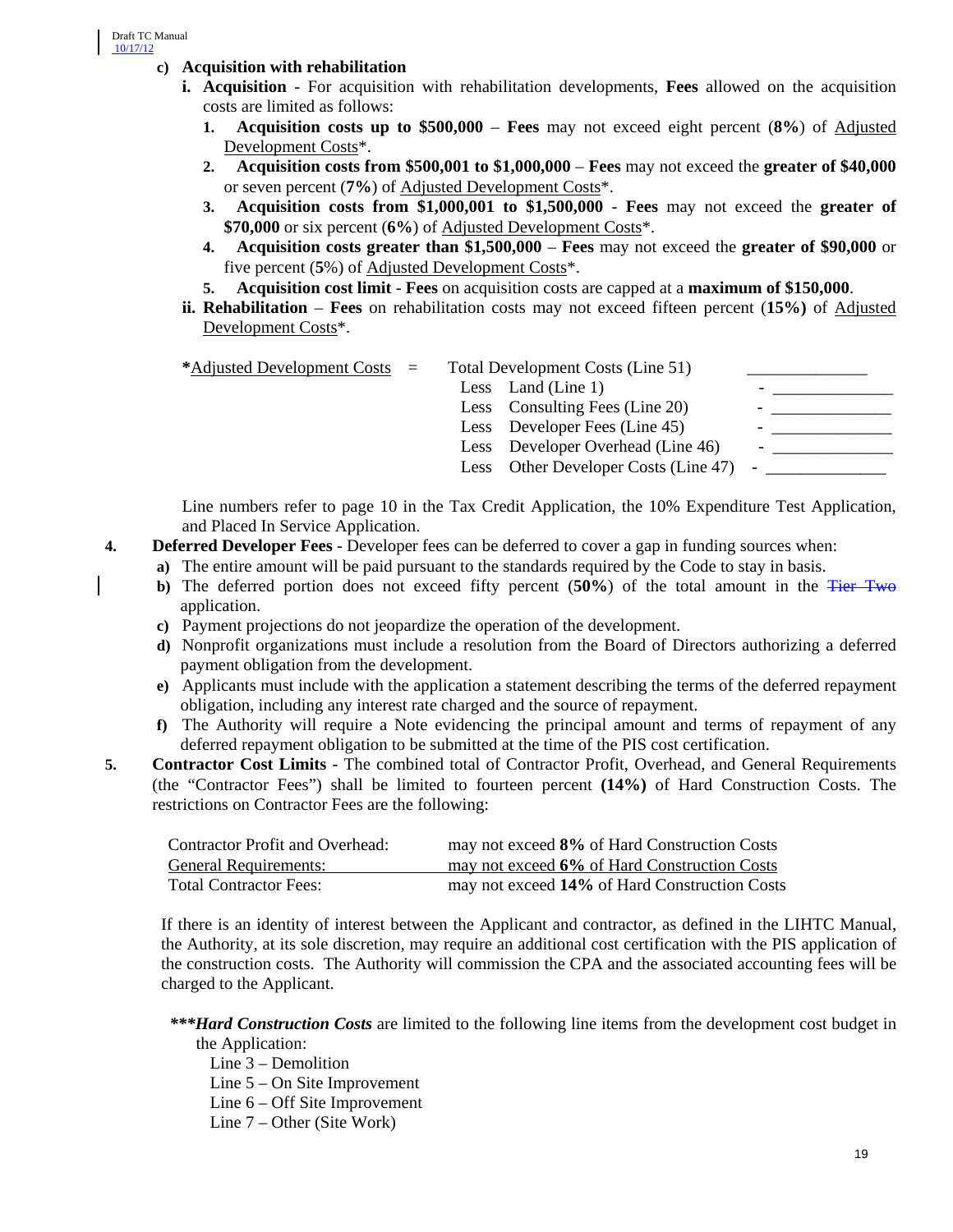- Line 8 New Building
- Line 9 Rehabilitation
- Line 10 Accessory Building

Line 15 – Contractor Contingency

# **6. Annual Operating Expenses (AOE)**

- **a)** Applicants must provide a detailed explanation of the methodology used in determining AOE.
- **b)** AOE must be projected in a range from a minimum of \$3,200 3,000 to a maximum of \$4,200 4,000 per unit.
- **c)** AOE per unit are to be calculated excluding reserves.
- **d)** The Authority may, in its sole discretion, consider and approve AOE outside of this range. The Applicant must present support for those expenses and provide evidence supporting the higher amount (e.g., insurance for coastal properties). Owner-paid utilities, other than water, sewer, and trash, will also be considered.
- **7. Development Cost Review** The Authority will utilize a construction cost consultant to render an opinion on the development cost projections for proposals considered for funding. Applicants will be required to provide detailed cost information to substantiate the projected costs. Should the construction cost consultant require additional information to render an opinion, applicants will be given seven (7) business days to provide the additional information. If the additional information is not received within seven (7) business day, the application will be disqualified. If the construction cost consultant determines that the projected costs cannot be substantiated or determines that the project's costs are not reasonable for an affordable housing development, then the development will be eliminated from the tax credit competition. See the QAP for maximum Total Development costs per unit and maximum tax credits per unit.

# **8. Debt Coverage Ratio (DCR)**

- **a)** LIHTC dollars will not be reserved or allocated to developments that are not made financially feasible by the credit or which are financially feasible without the credit. The development's initial first year DCR must fall be within the range of **1.20** to **1.45.** The development must maintain not less than a 1.0 DCR throughout the 15 year compliance period.
- **b)** The DCR is calculated as Net Operating Income (NOI) divided by the annual debt service. For this purpose, NOI is the income remaining after subtracting Operating Expenses and Replacement Reserves from the Effective Gross Income (EGI).
- **c)** For the purpose of determining the appropriate amount of tax credits to be allocated to a development, the Authority assumes that each development will bear the maximum level of permanent debt. **When calculating the tax credit amount, the Authority will limit the maximum DCR to 1.45. A proposed development may exceed the 1.45 maximum DCR for financial feasibility purposes, but when calculating the credit to be allocated, the Authority will limit the DCR to 1.45. In the event that the development DCR, as submitted, is greater than 1.45, the Authority will increase debt based on the terms submitted in the application in order to reduce the DCR to 1.45 for the calculation of the credit amount. This increase in debt will be included in the equity gap calculation**.
- **d)** The maximum DCR of 1.45 restriction will be waived if the initial projected annual Cash Flow/Unit (CFU) does not exceed  $\frac{1}{x}$  four hundred dollars (\$400 600). CFU is calculated by subtracting annual debt service from the NOI and dividing this result by the number of units that will be rented to tenants. In the event that the development DCR, as submitted, is greater than 1.45 and the development CFU, as submitted, is greater than \$400 600, the Authority will increase debt based upon the terms submitted in the application in order to reduce the DCR to  $1.45$  or the CFU to \$400 600, whichever is met first, for calculation of the credit amount. This increase in debt will be included in the equity gap calculation.

# **9. Expense Coverage Ratio (ECR)**

- **a)** For developments whose funding sources do not include repayable debt, financial feasibility will be measured by the Expense Coverage Ratio (ECR). The development's initial ECR must be a minimum of **1.20**. Development utilizing the ECR may not have an initial projected annual cash flow per unit in excess of \$400 600.
- **b)** The ECR is calculated as Effective Gross Income (EGI) divided by the sum of Annual Operating Expenses (AOE) plus Replacement Reserves.
- **c)** For the purpose of determining the appropriate amount of tax credits to be allocated to a development, the Authority assumes that each development will bear a reasonable level of permanent debt if it is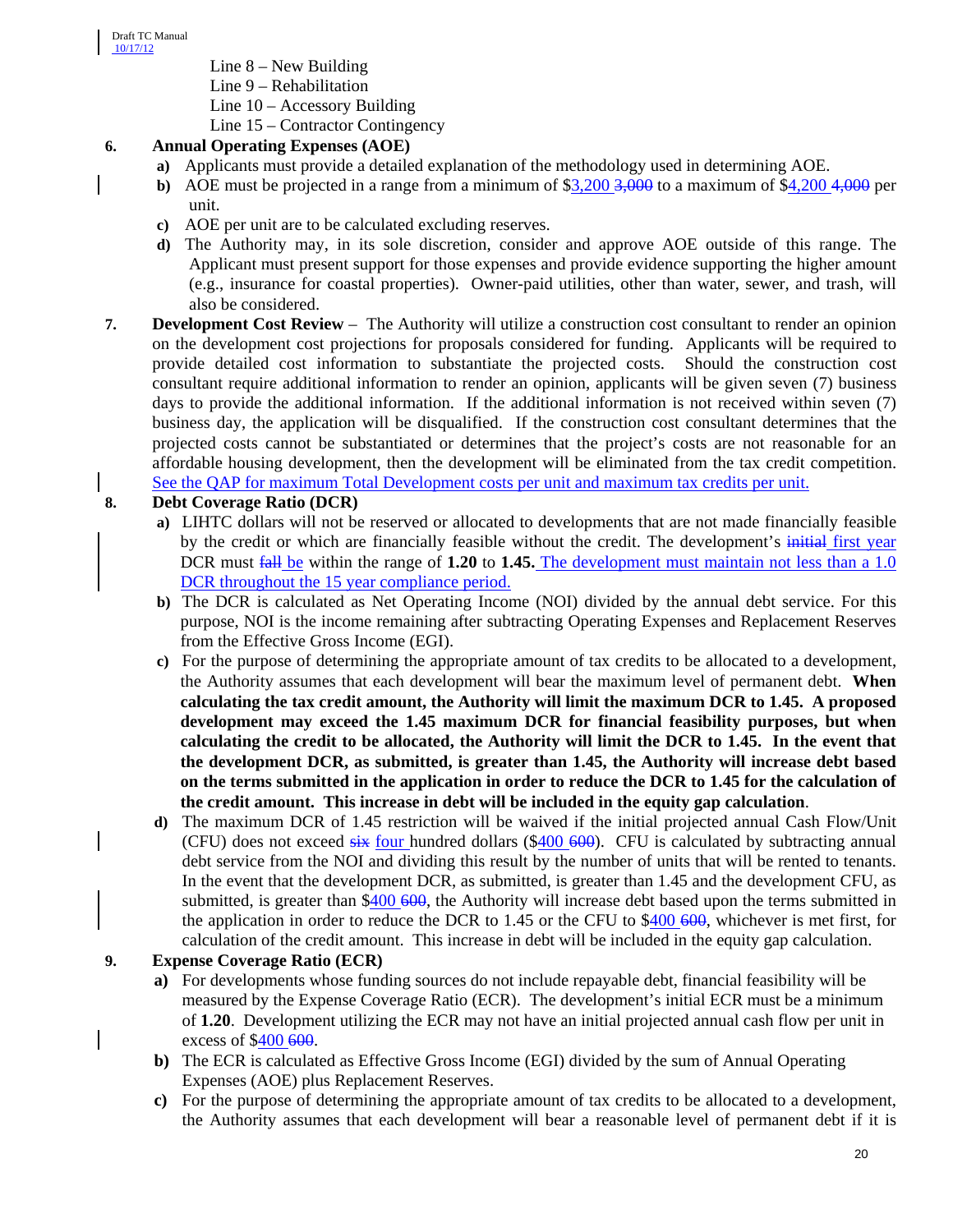feasible for the development to do so. If it is determined in the Authority's underwriting analysis that a proposed development can bear a level of permanent debt, then debt will be imputed at current rates and the debt coverage ratio (DCR) rules identified in 8 a) through 8 d) above will apply.

# **10. Funding Sources**

- **a)** Applicants receiving "soft loans" (e.g., AHP, Deferred Developer Fees, etc.) must adequately explain in their applications the repayment terms of these loans.
- **b)** Income that is projected to be generated by a property during the construction or rent up period may not be used as a funding source in the proposal for low-income housing tax credits. Examples of this are "rent-up cash flow" and interest earnings.

# **11. Permanent Financing**

A letter of intent is required for all permanent financing sources. The Authority will underwrite the first mortgage debt at an interest rate of six percent (6%) or the rate provided in the lender letter if less. The letter must clearly state the term of the permanent loan, the amortization period, how the interest rate will be indexed, the current rate at the time of the letter, the anticipated principal amount of the loan, and the lien position. All permanent loans are required to amortize so that debt service on such loans is paid in equal installments over a period of twenty (20) years or longer. Any permanent loan represented as having an amortization period shorter than twenty (20) years or with an accelerated payment of debt service (such that the loan is paid off in less than 20 years) will be underwritten by Authority staff with a minimum twenty (20) year amortization with 240 equal monthly debt service payments. Should a proposal fail to meet other underwriting guidelines resulting from projecting a minimum twenty (20) year amortization, the proposal may be disqualified.

### **12. Annual Rent, Expense Trends and Vacancy Rates**

- **a)** Development rents will be trended upward at a two percent (2%**)** annual increase.
- **b)** Operating expenses will be trended upward at a three percent (3%**)** annual increase.
- **c)** For the vacancy rate, the Authority will utilize the greater of seven percent (7%) or the vacancy rate represented in the market study for the primary market area.
- **d)** The pro-forma financial statements must substantiate that the development will maintain a positive cash flow for the full fifteen (15) year period. A fifteen (15) year pro-forma must be submitted with the application submission.

# **13. Other Income**

Projected income from services or charges other than monthly rental of dwelling units must be clearly specified with type and amount of income identified in detail in the application for tax credits. Other Income projections may not exceed three percent (3%) of the total potential annual rent. For this purpose, total potential annual rent will be defined as the sum of all rents to be collected assuming one hundred percent (100%) occupancy at the proposed tenant rents as represented in the application for tax credits.

# **14. Brokering / Reselling of Services to Tenants**

Revenue and expenses resulting from acting as a broker or reseller of services to tenants **may not be included** in a proposal for low-income housing tax credits. Examples include, but are not limited to, the brokering or purchase and resale of cable, satellite, and/or internet service to tenants. These activities are not prohibited as long as they are in compliance with IRC Section 42, but income projected to be generated from such endeavors will be excluded when performing the Authority's underwriting analysis.

**15. Minimum Hard Cost Requirement** - The Authority requires a minimum hard cost ratio of not less than sixty-five percent (**65%)** of total development costs.

*Hard Costs* are the following line items on the development cost budget in the Application:

- Line 1 Land
- Line 2 Existing Structure
- Line 3 Demolition
- Line  $4$  Other (Land  $\&$  Buildings)
- Line 5 On Site Improvement
- Line 6 Off Site Improvement
- Line 7 Other (Site Work)
- Line 8 New Building
- Line 9 Rehabilitation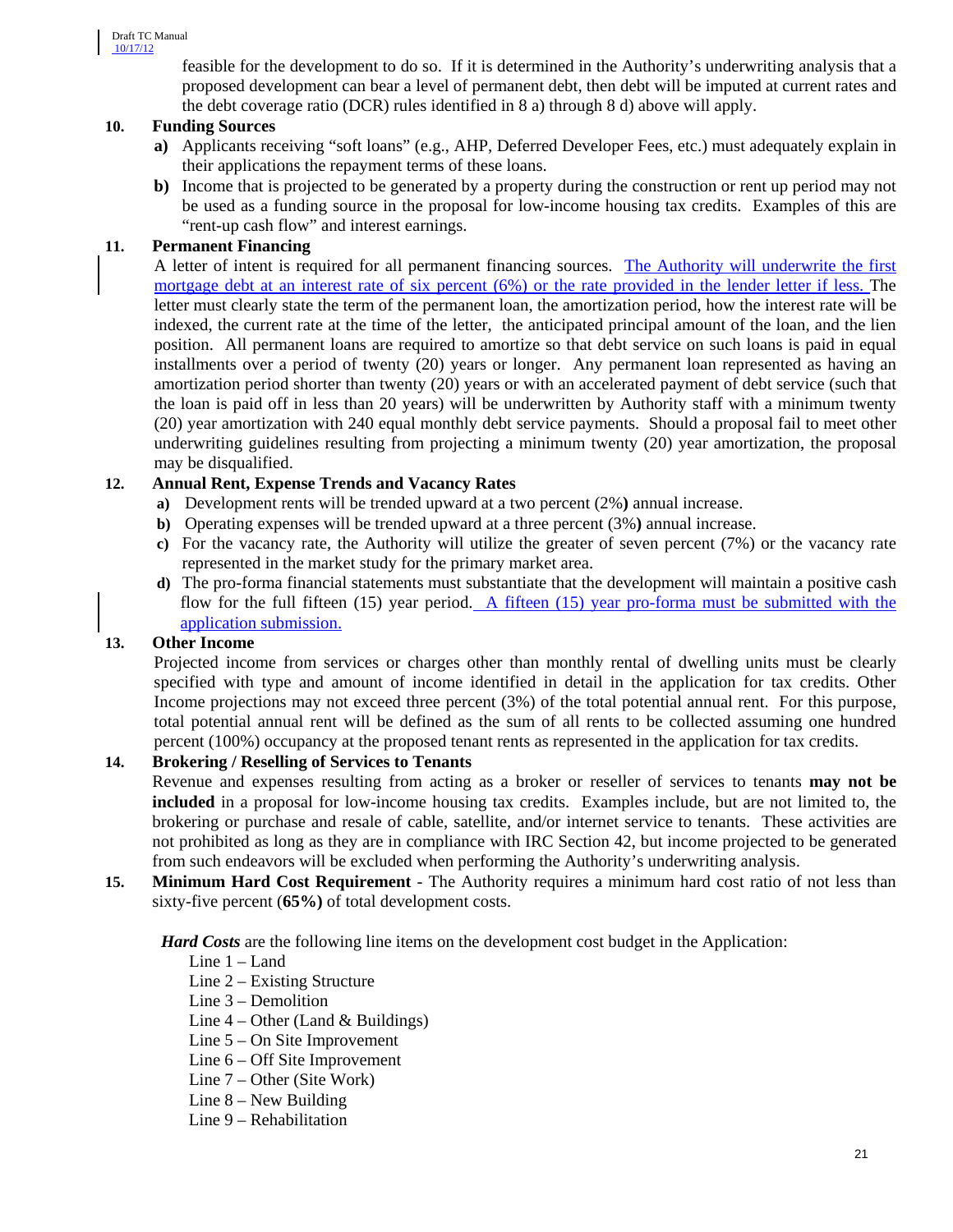Line 10 – Accessory Building Line 15 – Contractor Contingency

Although the total of soft costs can be up to thirty-five percent (35%) of total developments costs, the Authority and its third party cost consultant will review soft cost budget items to ensure that these costs are within reasonable and acceptable ranges based on current industry standards. If costs are determined to be too high or too low, an explanation of how the costs were determined will be requested. Depending on further review of the explanation, costs may be adjusted as deemed necessary.

- **16. Alternative Plan for AHP Funding Source -** Applications that compete for tax credits and represent that Affordable Housing Program (AHP) funds will be sought from the Federal Home Loan Bank (FHLB) must provide a narrative with the Application detailing how the funding gap will be filled if not awarded AHP funds. Additionally, revised pages 7, 8 (rental income section only), 9, and 12 (rental income section only) of the application must be attached to the narrative. The only changes allowed are changes in funding sources and rental income. Changes not allowed include, but are not limited to, operating expenses, total development costs, total number of units, and unit mix. This information will be required at the Application submittal. This requirement may be waived for Applicants that provide a firm commitment of the AHP funding.
- **17. Value Assigned to Land-** For all proposals involving the purchase of land and building(s), the Applicant must provide a detailed explanation of the method used to allocate acquisition costs to land. If the Authority determines that the explanation or method of allocation is inadequate, an appraisal or a copy of the latest tax assessment may be required to support the allocation of costs to land.

# **18. Appraisals**

- **a)** The Authority reserves the right to require appraisals on all development proposals.
- **b)** If the Authority deems submitted acquisition costs of land and/or buildings to be unusual or excessive, an appraisal will be required. In such a case, the Authority will hire the appraiser at the expense of the Applicant.
- **c)** If the appraisal does not substantiate the purchase price submitted in the tax credit application the Authority will decrease the amount proposed in the application to match the appraised price. In such a case, the Authority will hire the appraiser at the expense of the Applicant.
- **d)** The land value and building(s) value will be appraised "as is" and reported separately.
- **e)** The Authority will use discretion in allowing acquisition costs in excess of appraised value. These situations will be reviewed on a case-by-case basis and the Applicant must provide justification to support acquisition costs in excess of the appraised value. If the Authority finds the justification offered to be unacceptable, acquisition costs in excess of the appraised value will be excluded from the development's eligible basis.
- **f)** Developments not meeting minimum underwriting requirements or found to be financially infeasible as a result of this reduction will be disqualified.

#### **Syndication Information:**

If the information as to the syndication value is unusual, the Authority in its sole discretion may assign a value based on existing market information. If any elements of the syndication proposal are unusual, the Applicant must provide an explanation. The Authority anticipates will underwrite ing using a minimum 80 75 cents on the dollar for a syndication factor.

#### **Determination of Credit Award:**

**1.** Equity Gap Calculation:

Equity gap is defined as total development costs minus the total of all non-LIHTC sources of funds (i.e., the development costs not covered by debt financing, grants, etc.). The Authority will impute debt for owner financed developments. **When calculating the tax credit amount to be awarded/allocated, the Authority will limit the maximum DCR to 1.45. In the event that the DCR for the proposal submitted is greater than 1.45, the Authority will increase debt based on the terms stated in the application in order to reduce the DCR to 1.45 for the purpose of calculating the tax credit. This increase in the debt amount**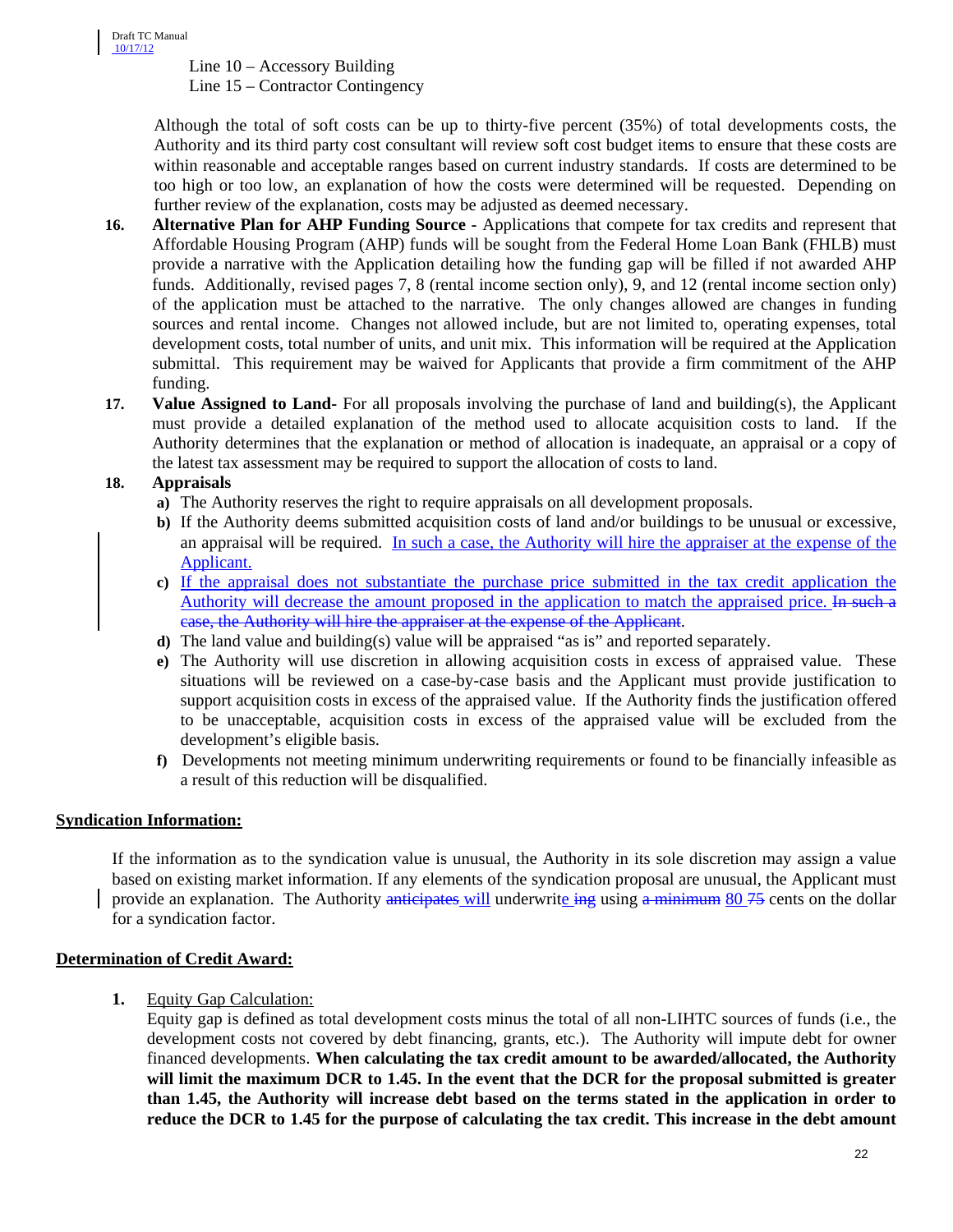will be utilized in the equity gap calculation. The tax credit amount is calculated so that, over ten years, the allocation equals the excess development costs, thereby "closing" the equity gap. If credits are syndicated, only a portion of the ten (10) year allocation amount is returned to the developer as equity. The rest is used to cover the Syndicator's expenses and reserve requirements. The equity factor is the percentage of the ten (10) year credit returned to the development owner in the form of equity.

A certified statement from the Syndicator or private placement entity identifying the syndication factor per tax credit dollar and the amount of syndication proceeds is required when available, but not later than the PIS date. The equity gap is calculated as follows:

| <b>Total Development Cost</b>             |  |
|-------------------------------------------|--|
| Less:                                     |  |
| Total Sources of Funds*                   |  |
| <b>Equity Gap</b>                         |  |
| Divide by 10 Year Credit Period $\div 10$ |  |
| Annual Tax Credit Required                |  |
| Divide by Syndication Value               |  |
| Returned Per Tax Credit Dollar            |  |
| <b>Annual Credit Amount</b>               |  |
|                                           |  |

\* For the purpose of the equity gap calculation, a developer fee note will not be considered as a source of funding.

**2.** Maximum Credit Allowable:

The amount of the tax credit awarded will be limited to the amount necessary to fill the equity gap but cannot exceed the amount determined using the applicable percentage set monthly by the Secretary of the Treasury.

| <b>Total Qualified Basis</b>        |  |
|-------------------------------------|--|
| Multiplied by Applicable Percentage |  |
| Maximum Annual Credit Amount        |  |

The actual amount of the credit for the development is determined by the Authority.

If the development is eligible for historic tax credits, include a detailed narrative description of the calculation of eligible basis for the historic credit and other information critical to the successful combination of the two (2) tax credit programs.

# **V. RESERVATION/CARRY-OVER ALLOCATION PROCEDURES**

# **Notification of Reservation Award:**

**Reservation Certificate** – Reservation Certificates will be sent to Applicants for those developments in order of highest to lowest point score until tax credits have been exhausted. To acknowledge acceptance of the reservation of tax credits, Applicants must execute and return the Reservation Certificates. Once all Reservation Certificates have been executed and returned, the LIHTC Awards List will be released and posted on the Authority's website: [www.schousing.com](http://www.schousing.com/) . The date of the Reservation Certificate is the "Reservation Date."

Under Section 42(b)(2)(A), only developments that place in service by December 30, 2013 are eligible for the flat 9% credit rate. The amount of tax credits reserved for new construction or rehabilitation costs for the 2012 2013 Tax Credit funding cycle will be calculated using a minimum applicable percentage rate of nine percent (9%). The amount of tax credits reserved for acquisition costs is based on the **greater of** the tax credit applicable percentage (%) in effect for the month of credit reservation or the applicable percentage (%) in effect for the month of the Tax Credit Application submission. Applicants who receive a reservation of tax credits will be notified of the dollar amount of tax credits preliminarily reserved and the Reservation Fee which must be submitted to the Authority.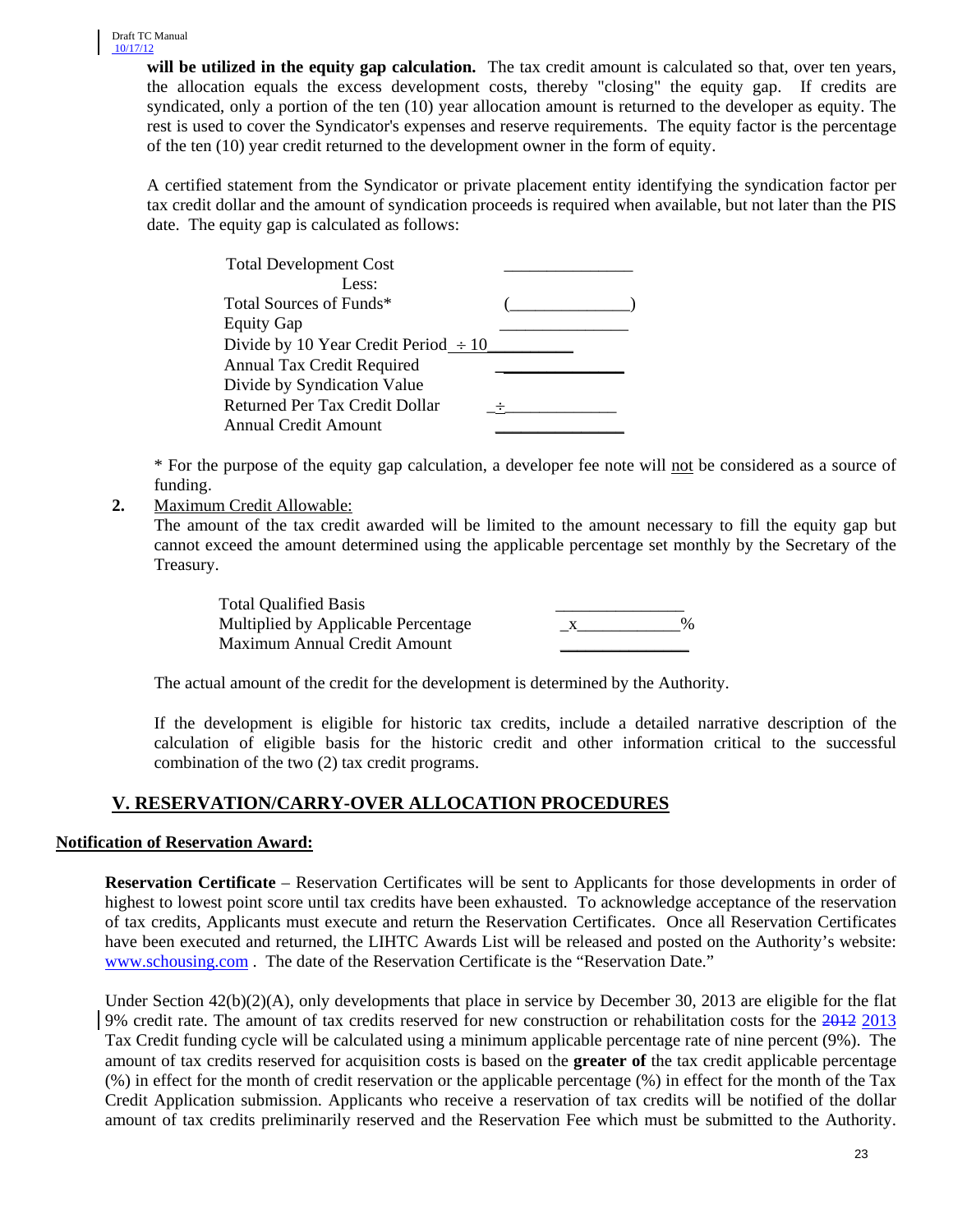Draft TC Manual 10/17/12

Applicants have ten (10) business days from the date of the notification letter to submit fees and the executed original Reservation Certificate. Upon receipt of the Reservation Fee, Construction Inspection Fees, and the executed Reservation Certificate, the Authority will execute the Reservation Certificate and forward a copy to the Applicant.

Tax credit developments that do not place in service **on or before** December 30, 2013 will be underwritten at the applicable federal rate for the month the development places in service. Additional tax credits may not be available to fill any funding gaps created by the difference between the flat nine percent (9%) credit rate and the applicable federal rate after December 30, 2013. It is the Applicant's responsibility to ensure that developments are financially feasible and have all sources of funding in place and committed at the time a Placed in Service Application is submitted.

# **Reservation Certificate Conditions:**

**Reservations of LIHTCs are not transferable**. Any changes in GP, partnership, or individual, etc., listed as the "owner" entity on the initial Application will result in cancellation of the reservation of tax credits. A nonrefundable Reservation Fee will be charged in an amount equal to ten percent (10%**)** of the annual LIHTC amount reserved for the development. Applicants must strictly comply with the following reservation conditions:

- **1.** Developments may, because of the limited supply of credit dollars, be offered reservations in an amount less than the maximum amount for which it would otherwise qualify. Additional LIHTC amounts that may become available for reallocation will be reserved only upon payment of a Reservation Fee equal to ten percent (10%**)** of the additional amount awarded.
- **2.** Developments will be subject to three (3) construction inspections by an independent third party consultant during the course of construction. This includes two inspections during the construction phase and a final inspection. In addition, all development plans and specifications will be reviewed for compliance with Exhibit G criteria, for which points were taken, as well as ADA compliance. The Authority's fee schedule for these reviews are as follows:
	- **a)** Construction inspection fee \$750.00 per inspection; and
	- **b)** Plan and specification review \$1,750.00.

A total of \$4,000.00 to cover these reviews is due at the time the executed Reservation Certificate is returned.

- **3.** Developments seeking a Placed-In-Service (PIS) allocation the year in which the reservation was made must submit a PIS application on or before the second Monday in December not later than 5:00 p.m. (EST).
- **4.** Developments with a reservation of LIHTC that will PIS after December 31 of the year in which the reservation was issued must submit an Application for a Carryover Allocation to the Authority no later than the date specified in the Reservation Certificate.
- **5.** Issuance of additional regulations by the IRS may change the amounts and terms of the Reservation Certificate, or may cause it to be revoked in order to comply with such regulations.
- **6.** Failure to meet any of the above conditions will render the Reservation Certificate null and void.
- **7.** Any untimely submission of documentation referenced in the Reservation Certificate will result in its cancellation.

# **Carryover Allocation Procedure:**

Applicants receiving a Reservation Certificate will be notified of the requirements to apply for an **allocation** of tax credits at the time of the reservation.

Issuance of a Reservation Certificate does not guarantee that the development will be the recipient of an allocation of LIHTC, nor does it guarantee that, if the development becomes the recipient of an allocation of LIHTC, such credit will be in the amount stated in the Reservation Certificate*.* All allocations will be determined by the Authority. The Authority reserves the right to investigate the validity of any certifications and/or opinions and reserves the right to request supplemental information. Also all allocations will be based upon the determination by the Authority of the least amount of credit which will render the development financially feasible. Should it be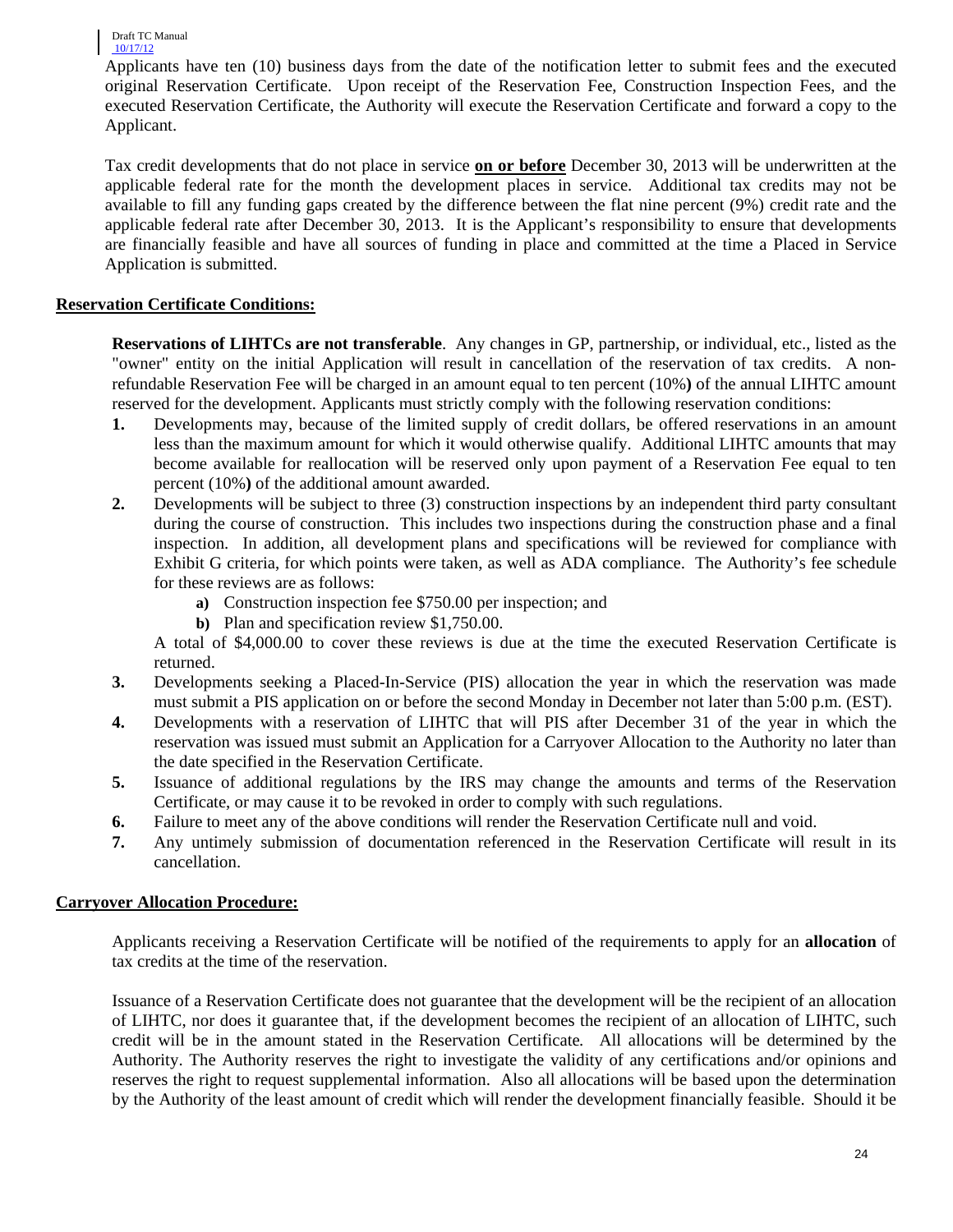#### Draft TC Manual 10/17/12

determined that the development is financially feasible without an allocation of the credit, then no LIHTC will be allocated to the development and the reservation certificate will be null, void and of no force or effect.

**Carryover Allocations are not transferable**. An Application, together with all supporting documentation must be received in the Authority's office on or before the date specified in the Reservation Certificate. No extension will be given.

If the Carryover Application is complete and deemed eligible, the Authority will mail a Carryover Agreement together with a Binding Agreement for signature. The Applicant must return the original documents by the due date indicated in the notification letter. In addition, the Applicant must enter into an Agreement as to Restrictive Covenants with the Authority and record the Covenants in the Office of the Register of Mesne Conveyance (or office of the Clerk of Court if there is no RMC) in the county in which the development is located. The Authority requires the recorded Restrictive Covenants to be submitted within twelve (12) months after the Reservation Date.

#### **Verification of Ten Percent Expenditure:**

The Code allows the Verification of Ten Percent Expenditure (10% Test) to be met no later than twelve (12) months after the Carryover Allocation date. However, the Authority requires the Verification of Ten Percent Expenditure (10% Test) to be met no later than six (6) months after the Carryover Allocation date.Any extension of this date will be permitted only at the Authority's discretion and only under circumstances deemed to be beyond the Applicant's ability to control. In any event, the Authority will not grant any extension longer than ten (10) months after the Carryover Allocation date.

- **1.** The 10% Expenditure Test Application is due and must be submitted in a three ring binder by the due date specified in the Carryover Allocation Agreement. Failure to submit by the due date will result in the cancellation of the LIHTC award.
- **2.** This date will be three (3) weeks after the date that the development is required to have met the 10% Test.
- **3.** In the event that the three (3) week period does not end on a business day, the due date will be extended until 5:00 p.m. (EST) on the next business day.
- **4.** The 10% Test must be complete and correct as of the date on which it is submitted.
- **5.** The 10% Test will be reviewed for completeness and accuracy to allow the Authority to compare the information with **Exhibit A - 10% Expenditure Information Checklist**. If any of the required documents are found to be missing/incomplete the following will apply:
	- **a)** Prior to the Application deadline the missing/incomplete document(s) may be submitted without penalty.
	- **b)** After the Application deadline the missing/incomplete document(s) may be submitted upon payment of a \$1,000 administrative fee for each business day after the deadline until the documents are submitted.
- **6.** If the missing/incomplete documents are not corrected and resubmitted to the Authority within seven (7) business days following the notification, the development will forfeit its allocation of tax credits.
- **7.** Costs incurred to meet the 10% Test must be certified by an independent (unrelated third party) CPA by the date that the Carryover Allocation Agreement requires the 10% Test information to be submitted to the Authority.

The following documents must be submitted with the 10% Test:

- **1.** Certification of 10% Expenditure (**Exhibit H)**; and
- **2.** Accountant Certification of Costs and 10% Expenditure **(Exhibit I)** (all cost certifications must be issued by a CPA licensed by South Carolina Board of Accountancy); and
- **3.** If land cost is being used to meet the 10% Test then a copy of the executed deed or executed ninety-nine (99) year land lease with a recorder's clock mark or a recorder's receipt must be provided. The grantee on the deed or the land lease must be same entity as the owner listed on the Reservation Certificate and Carryover Allocation application. The recordation date must reflect that the deed or land lease was recorded no later than six (6) months from the allocation date; and
- **4.** Attorney Opinion Letter for 10% Expenditure **(Exhibit F)**; and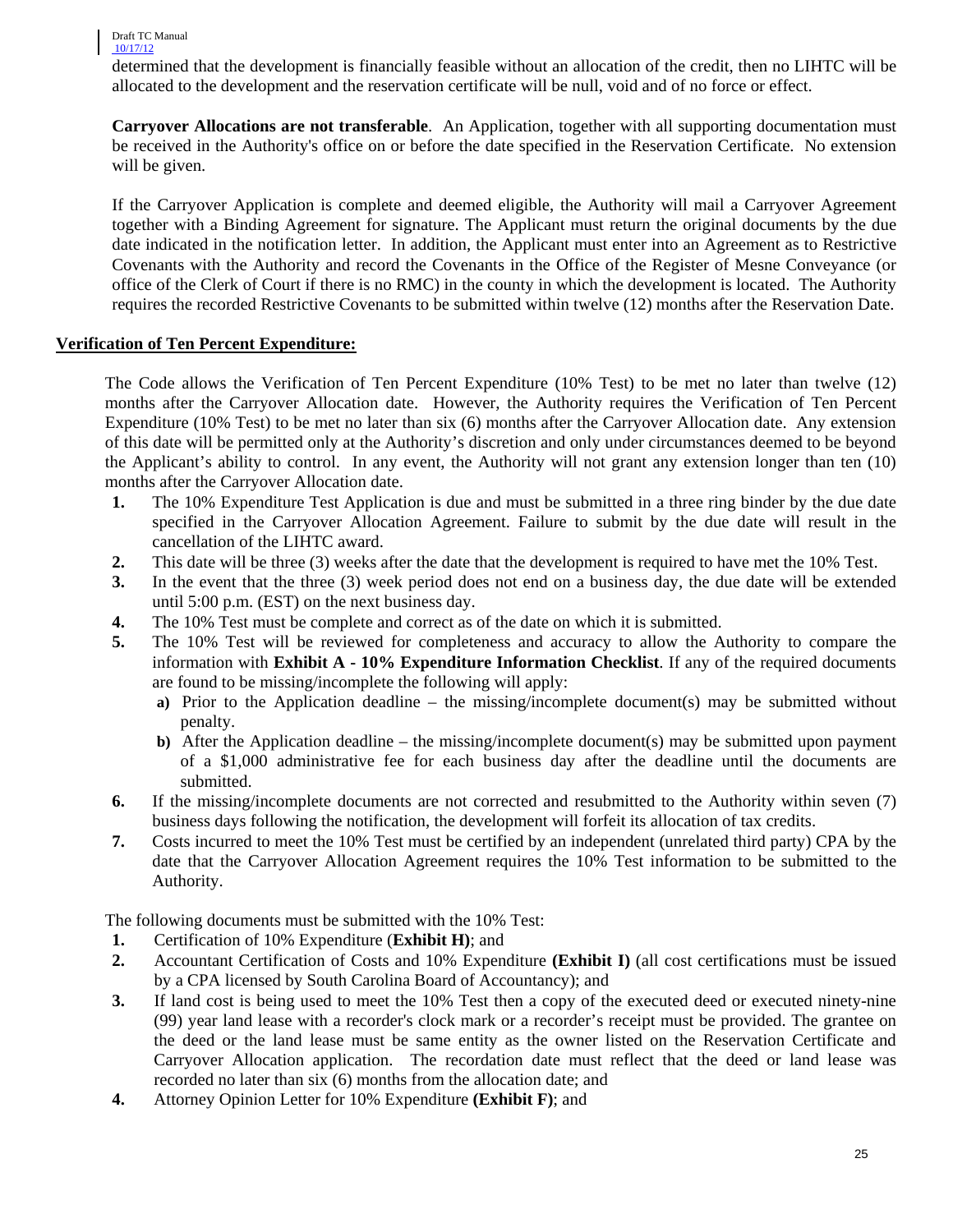**5.** All supporting documentation required by the application Checklist **(Exhibit A- 10% Expenditure Checklist).**

# **VI. DEVELOPMENT PROGRESS REPORT REQUIREMENTS**

#### **Exhibit L Progress Reports- (For Developments/Buildings from Reservation through initial Rent-up period):**

- **1.** The Authority will accept **Exhibit L** Progress Reports by fax (803) 551-4925 or email.
- **2.** The Applicant must file quarterly Exhibit L Progress Reports. The first  $(1<sup>st</sup>)$  Report will be due on April 7 of the calendar year following Reservation/Carryover. Subsequent reports are due July 7, October 7, and January 7 thereafter until the development reaches a stabilized occupancy of at least ninety-three percent (93%). "Stabilized occupancy" is defined as sustaining at least ninety-three percent (93%) occupancy for six (6) consecutive months.
- **3.** Exhibit L Progress Reports must accurately describe the status of the development and will be used to track the initial lease-up progress of the development.
- **4.** All developments are subject to inspection by Authority staff at any time.
- **5.** A fine of \$1,000 will be assessed against any development for which Exhibit L Progress Reports are not received by the due date. Report dates falling on Saturday, Sunday, or state holidays will be due the next business day.

Applicants are required to submit Exhibit L Progress Reports until the development reaches stabilized occupancy. Failure to submit the required Exhibit L Progress Report within seven (7) business days of the due date may result in a revocation of the reservation award or Carryover Allocation.

From the date of reservation, the applicant is expected to adhere to the time constraints as outlined below. The Authority may grant a forty-five (45) calendar day extension of certain items for a fee of \$1,000. The Authority will only accept and grant extensions for individual categories and will not accept or approve an overall blanket extension for all categories. All extension requests must be in writing and submitted not less than one (1) week prior to the deadline. Fees must be paid at the same time the extension request is submitted. After the first approved extension the fee for any additional extensions will be \$2,000 per request. Additional extensions will only be made for thirty (30) days at a time.

# **Eight (8) Months after the Reservation Date:**

- **1.** Final architect certified development plans and specifications for LIHTC developments are due to the Authority before 5:00 p.m. (EST) not later than eight (8) months after the reservation date. Development plans and specifications must incorporate all **Exhibit G** design and amenity items. The development architect must include a letter certifying that all design and amenity items are incorporated into the plans and specifications.
- **2.** The land must be purchased by the ownership entity, and the deed and/or land lease recorded as evidenced by a copy of the recorded document. If the recorded deed and/or land lease was previously provided as part of the 10% Test, then another copy is not required.
- **3.** All building permits must be obtained and copies submitted to the Authority.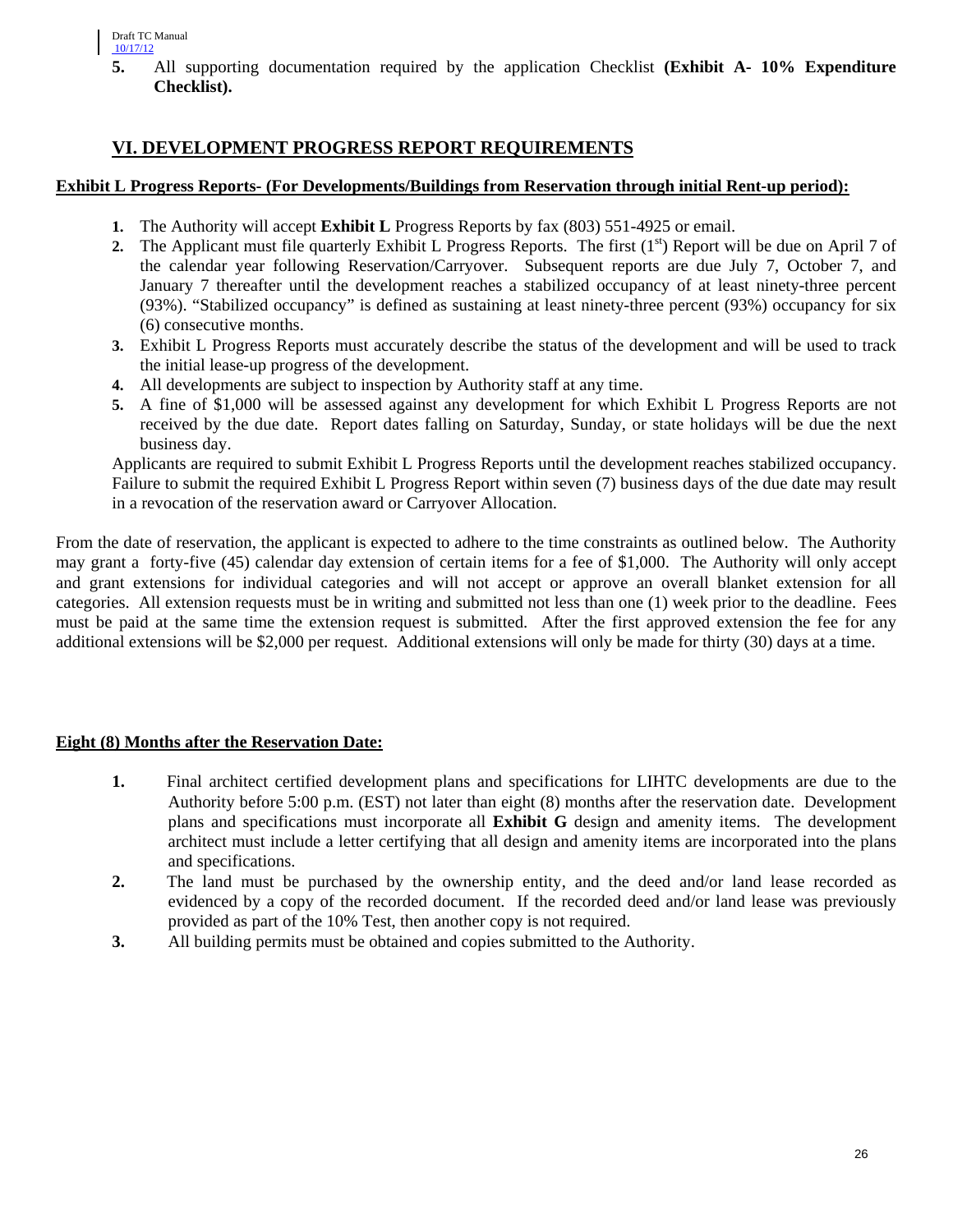- **1.** A certified copy of the executed, recorded, FINAL construction mortgage document for all LIHTC developments is due before 5:00 p.m. (EST) not later than ten (10) months after the reservation date. The construction mortgage document must have the recorder's clock mark date stamp showing the date, book, and page number of recording.
- **2.** The executed and recorded Restrictive Covenants for all LIHTC developments are due before 5:00 p.m. (EST), not later than ten (10) months after the reservation date.
- **3.** The executed binding commitment for syndication for all LIHTC developments is due before 5:00 p.m. (EST), not later than ten (10) months after the reservation date.
- **4.** Applicants must list their development on the South Carolina Housing Search website, [www.SCHousingSearch.com](http://www.schousingsearch.com/) . The South Carolina Housing Search website is a database, sponsored by the Authority, that assists South Carolina residents in locating available affordable housing units. This is a free service with no fees charged for listing the development or maintaining development information throughout the compliance period. The applicant must provide evidence that the development has been listed on the website.

# **Twelve (12) Months after the Reservation Date:**

- **1.** All developments must be under construction.
	- **a)** New construction developments must have all footings in place not later than twelve (12) months after the reservation date, as evidenced by photographs submitted with a Progress Report that is certified by the development architect or development engineer. The Authority will allow the use of monolithic slabs as a substitute for the footings requirement.
	- **b)** Rehabilitation developments must have begun actual rehabilitation of the units no later than twelve (12) months after the reservation date, as evidenced by photographs submitted with a Progress Report certified by the development architect.
- **2.** Rehabilitation and new construction must be continuous and progressive from this date to completion. If it is determined that an Applicant started the construction or rehabilitation only to technically meet this requirement, then the Authority will determine that these criteria have not been met.

# **VII. PLACED-IN-SERVICE ALLOCATION**

Placed-In-Service allocations will be issued only in the name of the Applicant named on the initial application. Transfers subsequent to the issuance of the placed in service allocation are subject to provisions of Section 42 (j) (6) of the Code. If the Placed-In-Service application is complete and deemed eligible, the Authority will execute and mail a Form 8609 to the owner following the final underwriting.

# **Placed-in-Service Allocation Requirements:**

The Authority will issue a Form 8609 on a building-by-building basis; however, a Form 8609 will not be issued to a multi-building development until the last building in the development has been placed in service*.* In addition, **the Authority requires that all rental units in all buildings be complete and suitable for occupancy before a Form 8609 will be issued.** The owner must submit to the Authority a Placed-In-Service application on or before the second Monday in December not later than 5:00 p.m. (EST). The Placed-In-Service application must be submitted in a three ring binder and must include the following:

- **1.** All unpaid fees or charges owed the Authority to include development monitoring or administrative fees; and
- **2.** All applicable updated attorney opinion letters, (**Exhibits C, D, & E** ), and final allocation CPA certification package (**Exhibits J-1, J-2, J-3 & J-4**); and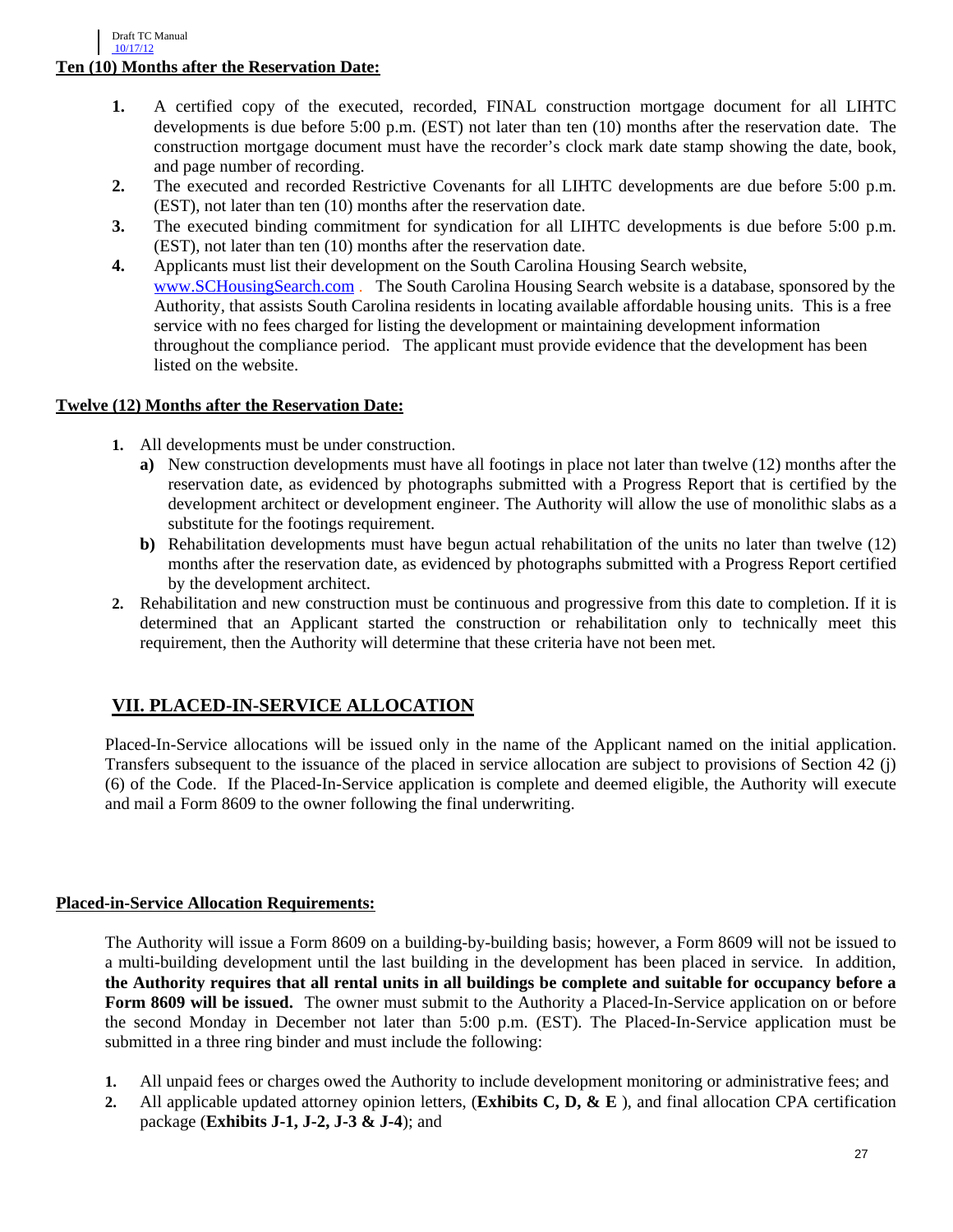Draft TC Manual 10/17/12

- **3.** A final partnership agreement, if the owner entity on the application is a partnership, must be submitted. The final partnership agreement must reflect the annual LIHTC allocation and syndication proceeds. If the owner entity is a limited liability corporation, the operating agreement must also be submitted; and
- **4.** All supporting documentation required by the application Checklist (**Exhibit A**).

This process is subject to change to comply with additional guidance, notices, or regulations issued by the IRS. All deadlines have been established to allow the Authority sufficient time for processing and underwriting. The owner must enter into any agreements that may be required by federal regulations to return unused credits.

### **Placed-In-Service Application Submission:**

Placed-In-Service applications are due on or before the second Monday in December not later than 5:00 p.m. (EST). The development's compliance monitoring fees, for the first fifteen (15) years, payable in certified funds, must be included or the application will not be accepted. The fee is equal to **\$35.00** for each LIHTC unit in the development. Once the development begins year sixteen (16) of the extended compliance monitoring period, the Authority will collect the then current monitoring fee on an annual basis.

- **1.** Placed-In-Service applications not received by the due date stated above may be submitted until 5:00 p.m. (EST) on the last business day in December, upon payment of an administrative fee equal to \$1,000 for each business day after the second Monday in December. All administrative fees must be paid to the Authority when the late application is submitted.
- **2.** Placed-In-Service applications will be reviewed in the order received for completeness, allowing staff to review the submission against the application Checklist (**Exhibit A-Placed-In-Service Checklist**). If any of the required documents are found to be incomplete or missing, the following will apply:
	- **a)** Prior to the second Monday in December the documents may be submitted without penalty.
	- **b**) After the second Monday in December the documents may be submitted upon payment of a \$1,000 administrative fee for each business day after notification until the documents are submitted.
- **3.** If the Authority does not receive the corrected or missing documents and administrative fee within ten (10) business days following December 31, the development will lose its allocation of tax credits.
- **4. The Authority requires that all units in all buildings must be one hundred percent (100%) complete and available for immediate occupancy by the placed in service deadline.** This must be documented by the Certificates of Occupancy or the equivalent provided by the local government entity. Failure to meet this criterion will result in cancellation of the LIHTC allocation.
- **5.** After a Placed-In-Service application is submitted, the Authority will review the Application and inspect the development to ensure it was constructed as described in the application and in accordance with the representations contained in **Exhibit G.** The development must comply with **Exhibit G** before any Form 8609 will be issued.
- **6.** Should the Authority be required to amend a Form 8609 due to errors in the application submitted, the Applicant must submit an administrative fee of \$100 for each corrected Form 8609. This fee must be paid prior to the issuance of the corrected Form 8609.
- **7.** In accordance with Revenue Procedure 94-57, the IRS will treat the gross rent floor defined in Section  $42(g)(2)(a)$  for a building as taking effect on the date that an allocation of tax credits is made to the building unless the owner elects to have the gross rent floor take effect on the date that the building is placed in service. For buildings described in Section  $42(h)(4)(B)$  (a bond financed building), with respect to the gross rent floor effective date for each building in the development, the building owner must submit an executed gross rent floor designation (**Exhibit N**) with the Placed-In-Service Application.

# **Cost Certification Requirements:**

As part of the Application for final allocation of tax credits, the Applicant is required to submit a cost certification acceptable to the Authority. **The cost certification must be in the form outlined in Exhibit J-2 and must include line item costs and a building-by-building breakout of building designation, building identification number, address, applicable fraction, placed in service date, applicable federal rate, and eligible and qualified basis costs.** The cost certification must be prepared and certified as to accuracy by a CPA licensed by the South Carolina Board of Accountancy. It must also state that a significant portion of the CPA's practice relates to tax matters and the interpretation of the Code. It must include a statement that a final copy of all costs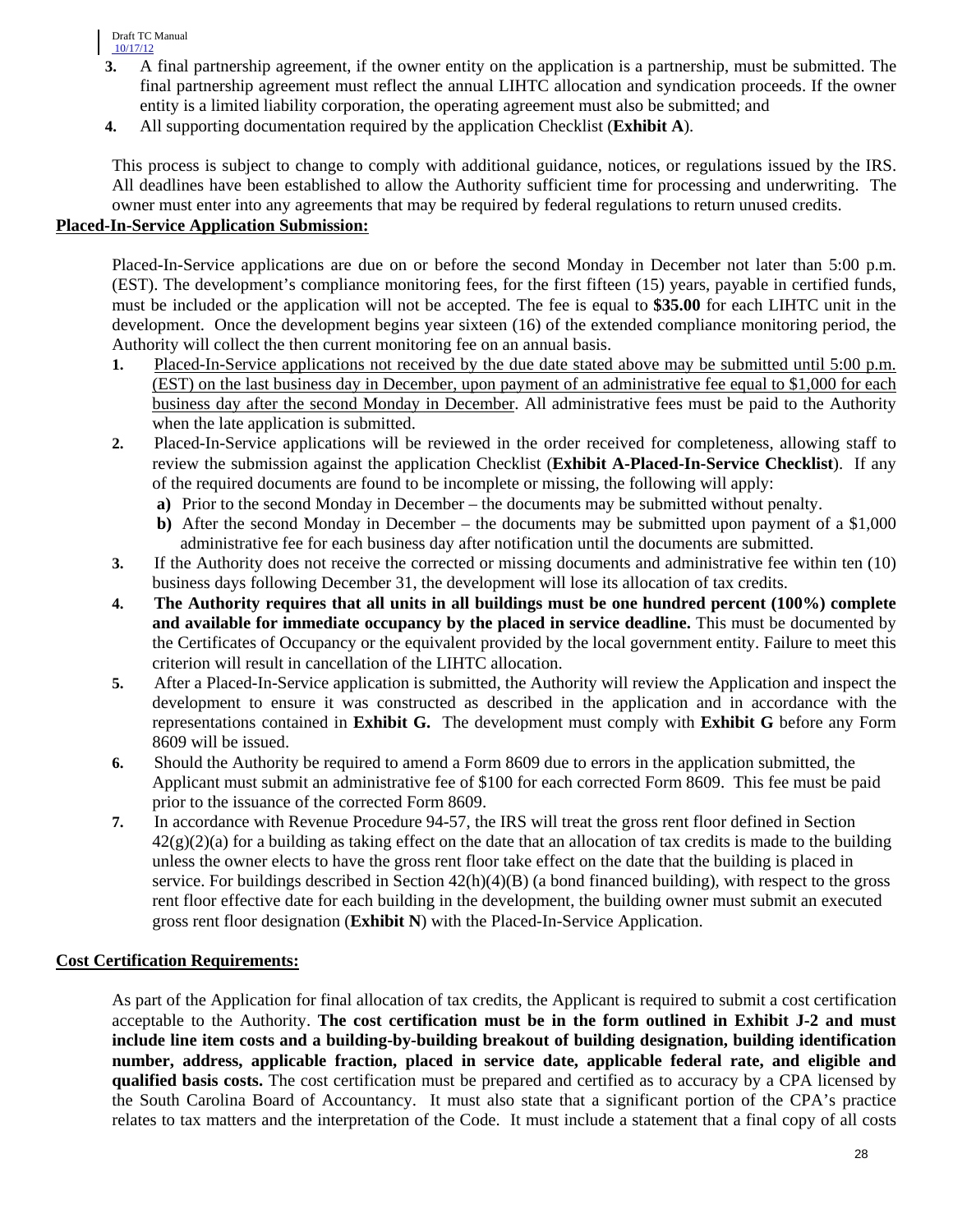incurred has been reviewed and is in accordance with the requirements of the LIHTC Program. The certification must indicate that after careful review and investigation into the eligible basis, the costs that are not includable have been excluded from the eligible basis. The Authority considers ineligible costs to include, but not to be limited to, costs for land, reserves, syndication, and permanent loan origination fees. **The Authority reserves the right to require an attorney opinion for costs that are questionable as to their eligibility for tax credit purposes. The Authority assumes no responsibility for determining which costs are eligible and urges the Applicant and their tax attorney/CPA to perform an independent investigation into the eligibility of all cost items.**

# **VIII. COMPLIANCE MONITORING PROCEDURES**

These procedures are applicable to all buildings receiving LIHTC to include tax-exempt bond financed developments. Section 1.42-5 (a) of U.S. Treasury Regulations (the "Regulations") requires that each QAP include a procedure that the housing credit agency will follow in monitoring for noncompliance with the provisions of the Code and in notifying the IRS of any noncompliance of which the Authority becomes aware. The procedure for monitoring contained in the QAP must contain procedures consistent with the Regulations that address the following areas: record keeping and record retention; certification and review; on-site inspection; and notification as to noncompliance. This section of the LIHTC Manual complies with the mandate of the Regulations. The Authority reserves the right to make such alteration or amendment to its monitoring procedures as may be required. Such alteration or amendment is expressly permitted without further public hearings. The specific procedures that owners must follow to remain in compliance with program requirements are outlined in the LIHTC Compliance Monitoring Manual. Changes and updates to the manual can be found on the Authority's web site. The web site address is [www.schousing.com.](http://www.schousing.com/)

# **Rent Increases:**

All developments funded in the 2013 funding cycle and forward must have Authority approval to increase rents. Rents can **only** be increased on an annual basis. For those developments restricted to threshold market advantage criteria, the Authority will use its third party market analyst to determine whether the development's rent increase request meets the required QAP threshold. All rent increase requests should be uploaded to the Authority's Extranet webpage and placed in the applicable Tax Credit section. Instruction for uploading files is included as an Addendum to this Manual.

# **Annual Audited Financial Statements:**

All developments, regardless of when funded, must submit not later than March  $1<sup>st</sup>$  of each year the annual audited financial statements for developments. In addition, annual operating expense information for developments must also be submitted, on the Authority approved form. The form should be included with the annual audited financial statements and must be certified to by the CPA/Ownership Entity. All financial information is to be uploaded to the Authority's Extranet webpage and placed in the applicable Tax Credit section. Instructions for uploading files is included as an Addendum to this Manual.

# **Record Keeping:**

In the manner prescribed by the Authority, the owner of a LIHTC development must keep records for each building in the development to which an allocation has been made that show for each year of the compliance period:

- **1.** The total number of residential rental units in the building (including the number of bedrooms and the size, in square feet, of each residential rental unit);
- **2.** The percentage of residential rental units in the building which are LIHTC units;
- **3.** The rent charged on each residential rental unit in the building (including utility allowances);
- **4.** The number of occupants in each LIHTC unit;
- **5.** The LIHTC vacancies in the building and information that shows when, and to whom, the next available units were rented;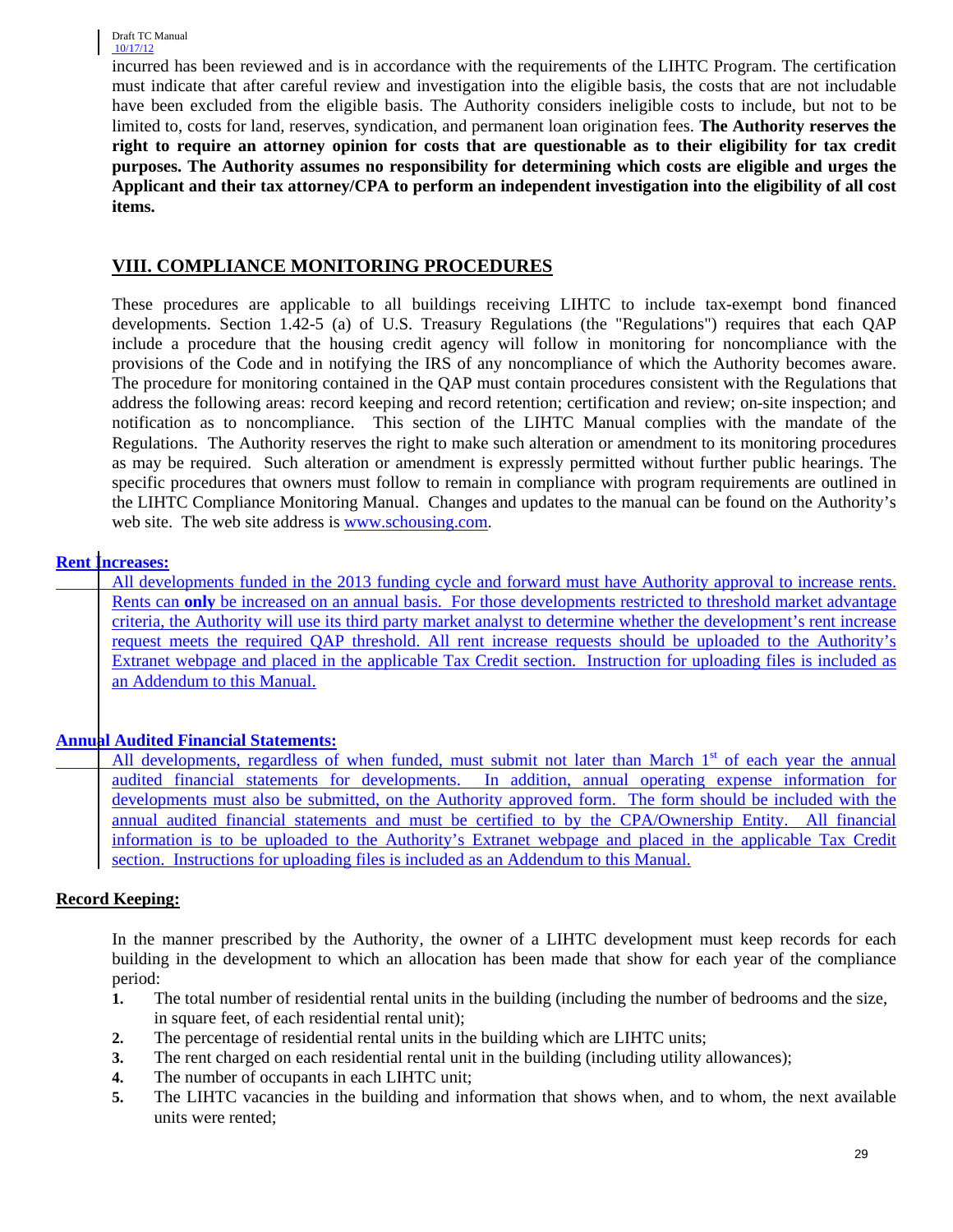Draft TC Manual 10/17/12

- **6.** The annual income certification of each low-income tenant per unit. The Tenant Income Certification Form (TIC) or other Authority approved income certification must be signed and dated by each adult member of the household and executed on or before the date of initial move-in. Thereafter, gross annual household income must be re-certified every twelve (12) months unless the owner has applied for and received the Waiver of Annual Income Re-certification as described in IRS Revenue Procedure 94-64;
- **7.** Documentation to support each low-income tenant's income certification consisting of verifications of income from third parties such as employers or state agencies paying unemployment compensation. Such third party verifications may be supported by copies of the tenant's federal income tax returns or W-2 forms. All income verification documentation must be received before the TIC may be executed. Income verifications are valid for one hundred twenty (120) days from the date of the verifying party's signature or printout. Owners may not rely on verifications that are more than one hundred and twenty (120) days old to support an annual income certification. Tenant income must be calculated in a manner consistent with the determination of income under Section 8 and not in accordance with the determination of gross income for federal income tax liability. In the case of a tenant receiving housing assistance payments under the Section 8 program, the documentation requirement of this paragraph is satisfied if the public housing authority administering the Section 8 program provides the building owner with a statement that the tenants' income does not exceed the applicable income limit under Section 42(g);
- **8.** The eligible basis and qualified basis of the building at the end of the first year of the credit period;
- **9.** The character and use of the nonresidential portion of the building included in eligible basis under Section 42(d) (for example, (i) tenant facilities that are available on a comparable basis to all tenants and for which no separate fee is charged for use of the facilities, or (ii) facilities reasonably required by the development);
- **10.** Copies of executed IRS Forms 8609, Schedules A, Forms 8586, or other applicable documentation filed with the IRS for the purposes of claiming the LIHTC must be retained and available for inspection for the entire compliance period.

# **Record Retention:**

Other than the records for the first year of the credit period, the owner of a LIHTC development must retain the records for at least six (6) years after the due date (with extensions) for filing the federal income tax returns for that year. The records for the first year of the credit period must be retained for at least six (6) years beyond the due date (with extensions) for filing the federal income tax return for the last year of the compliance period of the building.

# **Annual Owners Certification:**

The owner of a LIHTC development must provide to the Authority on or before the first day of February of each year after a development has been placed in service, an annual Owner's Certification for the preceding calendar year which certifies:

- **1.** The development met the requirements of the twenty percent (20%) of the units at fifty percent (50%) of AMI requirement under Section 42(g)(1)(A*),* or the forty (40%) of the units at sixty (60%) of the AMI requirement under Section 42(g)(1)(B*)*, whichever set-aside was applicable to the development;
- **2.** If applicable, the development met the fifteen percent (15%) of the units at forty percent (40%) of AMI requirement under Sections  $42(g)(4)$  and  $142(d)(4)(B)$  for "deep rent skewed" developments;
- **3.** There was no change in the applicable fraction (as defined in Section  $42(c)(1)(B)$ ) of any building in the development, or that there was a change and a description of the changes;
- **4.** The owner has received an annual income certification from each low-income tenant, and documentation which supports the accuracy of that certification, or, in the case of tenants receiving Section 8 housing assistance payments, a statement from the public housing authority, or the owner has a re-certification waiver letter from the IRS in good standing that waives the requirement to obtain third party verification at re-certification and has received an annual income certification from each low-income household and documentation to support the certification at their initial occupancy;
- **5.** Each LIHTC unit in the development was rent-restricted under Section  $42(g)(2)$ ;
- **6.** All units in the development were for use by the general public and used on a non-transient basis (except for transitional housing for the homeless under Section  $42(i)(3)(B)(iii)$ ;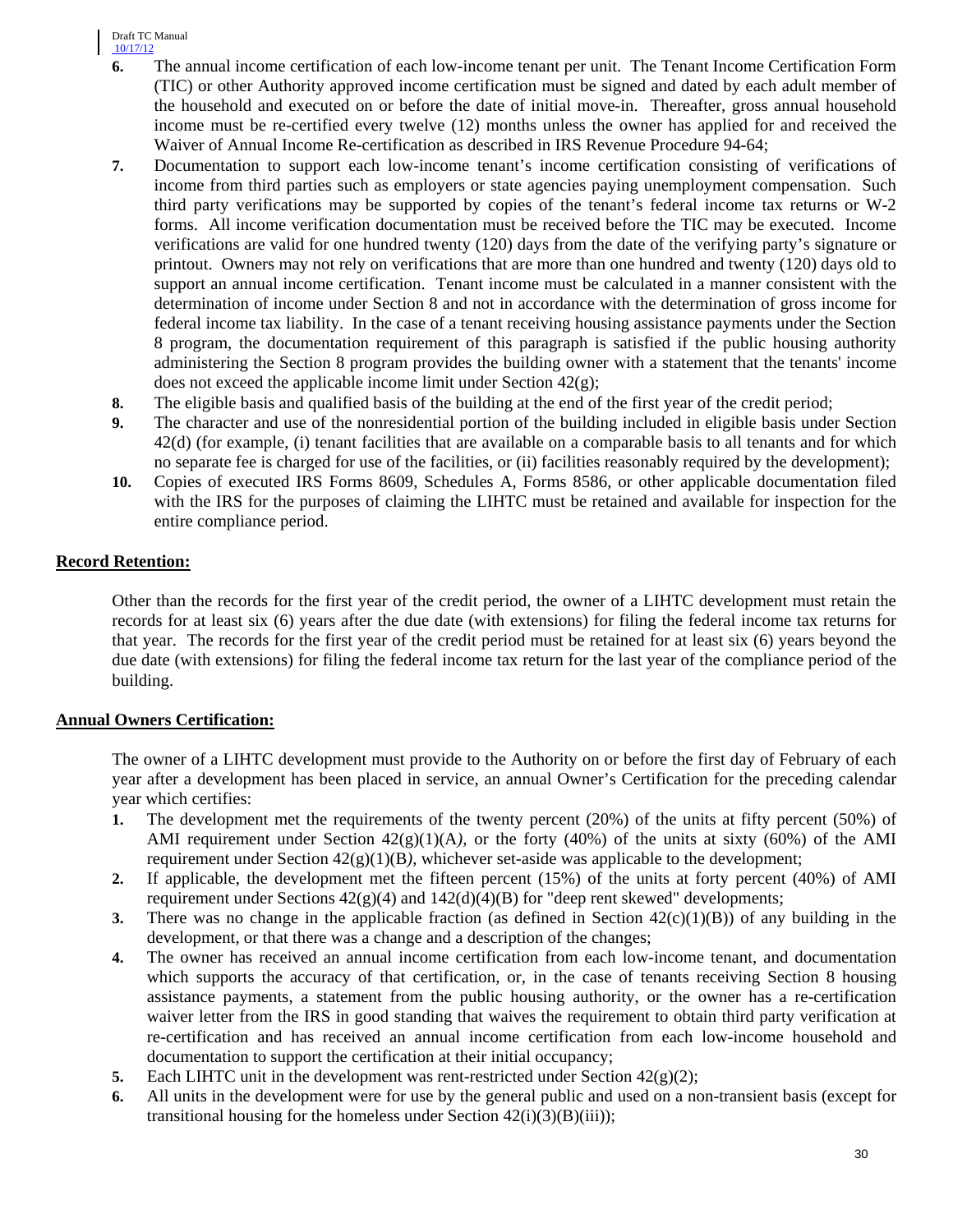Draft TC Manual 10/17/12

- **7.** Under the Fair Housing Act, 42 U.S.C. 3601-3619, no finding of discrimination to include any adverse final decision by HUD, an adverse final decision by a substantially equivalent state or local fair housing agency, or an adverse judgment from a federal court;
- **8.** Each building in the development was suitable for occupancy, taking into account local health, safety, and building codes, and the state or local government unit responsible for making building code inspections did not issue a report of a violation for any building or LIHTC unit in the development;
- **9.** There was no change in the eligible basis (as defined in Section 42(d)) of any building in the development, or if there was a change, the nature of the change (for example, a common area has become commercial space, or a fee is charged for a tenant facility formerly provided without charge);
- **10.** All tenant facilities included in the eligible basis under Section 42(d) of any building in the development, such as swimming pools, other recreational facilities, parking areas, washer/dryer hookups, and appliances were provided on a comparable basis without charge to all tenants in the building;
- **11.** If a LIHTC unit in the building became vacant during the year, that reasonable attempts were or are being made to rent that unit or the next available unit of comparable or smaller size to tenants having a qualified income before any units in the development were or will be rented to tenants not having a qualifying income;
- **12.** If the income of tenants of a LIHTC unit in the development increased above the limit allowed in Section  $42(g)(2)(D)(ii)$ , the next available unit of comparable or smaller size in the development was or will be rented to tenants having a qualifying income;
- **13.** The LIHTC extended commitment as described in Section 42(h)(6) was in effect (for buildings subject to Section  $7108(c)(1)$  of the Revenue Reconciliation Act of 1989), including the requirement that an owner cannot refuse to lease a unit in the development to a tenant because the tenant holds a voucher or certificate of eligibility under Section 8 of the United States Housing Act of 1937, 42 U.S.C. 1437f, and the owner has not refused to lease a unit to a tenant based solely on their status as a holder of a Section 8 voucher or certificate of eligibility under Section 8 of the United States Housing Act of 1937, 42 U.S.C.1437f;
- **14.** The development meets the provisions, including any special provisions, outlined in the LIHTC extended use commitment;
- **15.** The owner received its credit allocation from the portion of the state ceiling for a development involving "qualified nonprofit organizations" under Section 42(h)(5) of the Code and its nonprofit entity materially participated in the operation of the development within the meaning of Section 469(h) of the Code;
- **16.** There has been no change in the ownership or management of the development, or provide details of changes in ownership or management of the development.

# **Document Review:**

Annually, the Authority will inspect at least thirty-three percent (33%) of LIHTC developments to which it has made an allocation under the Code. In each development selected for review, the Authority will review the lowincome certifications, the documentation the owner has received to support that certification, and the rent record for no fewer than twenty percent (20%) of the LIHTC units located in each such development. Records relating tenant income, supporting documentation and rent records will be selected at random by the Authority's monitoring officer at the time the review is held. In addition, the Authority's monitoring officer will conduct a physical inspection of each LIHTC unit that receives a record review. The purpose of the physical inspection is to determine whether the units meet Uniform Physical Condition Standards as defined by HUD. The owner will be notified prior to the arrival of the Authority's compliance monitoring officer conducting the management review.

The Authority will review all required certifications submitted to determine whether or not the requirements of the Code have been complied with by the owner. As necessary, the Authority will review documentation to support a nonprofit's continued participation in the development throughout the compliance period as described in the development agreement.

#### **Frequency of Certification Documents:**

Certifications are required annually each year of the credit period. The Certifications are a legally binding document to be made under oath and subject to the penalties of perjury as provided by law. The Authority reserves the right to require additional submissions of any Certifications for review more frequently than an annual basis.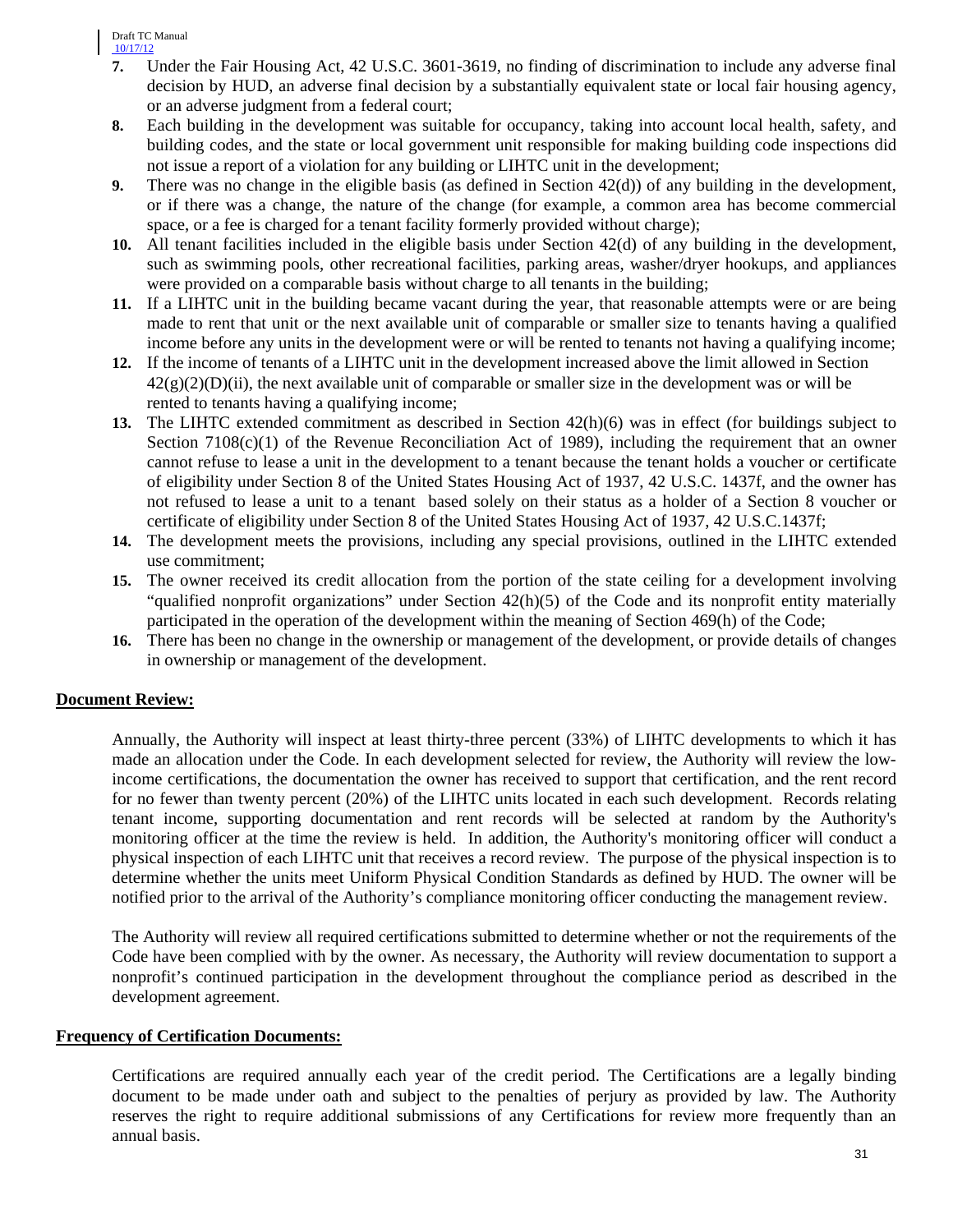The Authority reserves the right to perform a physical inspection at its discretion of any LIHTC development. The Authority's right to perform such inspection shall be ongoing and shall continue at least through the end of the compliance period and any extended use period.

#### **Authority Retention of Records:**

The Authority will retain records of noncompliance or failure to certify for a period of six (6) years beyond the Authority's filing of the respective Form 8823. In all other cases the Authority shall retain certifications, inspection reports and other records for a period of three (3) years from the end of the calendar year in which the Authority has received or generated the certifications or reports.

#### **Notification of Noncompliance:**

The Authority will provide written notice to the owner of a LIHTC development if the Authority does not receive the required certifications, if it is not permitted to review tenant income certifications, supporting documentation and rent records, or if it discovers by inspection, review, or in some other manner, that the development is not in compliance with the provisions of the Code.

The Authority will file Form 8823, "Low-Income Housing Credit Agencies Report of Noncompliance" with the IRS no later than forty-five (45) days after the end of the Cure Period (including any permitted extensions), and no earlier than the end of the Cure Period, whether the noncompliance or failure to certify has been corrected*.*  The Authority shall explain on Form 8823 the nature of the noncompliance or failure to certify and shall indicate whether the owner has corrected the noncompliance or failure to certify. Any change in either the applicable fraction or the eligible basis that results in a decrease in the qualified basis of the development under Section  $42(c)(1)(A)$  is noncompliance and must be reported to the IRS. Should the Authority report on Form 8823 that a building is entirely out of compliance and will not be in compliance at any time in the future, the Authority need not file additional Form 8823's in subsequent years to report that building's noncompliance.

#### **Cure Period:**

The owner will be given the opportunity to supply any missing documentation or correct physical deficiencies to bring the development into compliance with the Code requirements. The Cure Period will not exceed ninety (90) days and will begin on the date of the written notice given by the Authority. The Cure Period for violations that threaten the health and/or safety of tenants will not exceed forty-eight (48) hours. The Authority may grant an extension an additional period not to exceed six (6) months only in the event of judicially caused delays in the eviction of tenants.

#### **Compliance Monitoring Fees:**

The owner of each building to which an allocation of LIHTC has been made by the Authority, prior to the 2011 tax credit funding cycle, shall pay to the Authority an annual compliance monitoring fee of **\$35** for each LIHTC unit contained in each building. All compliance monitoring fees must be certified funds paid to the Authority within thirty (30) days of the date on which the building is PIS and on or before the first day of February of each succeeding year throughout the remainder of the fifteen (15) year compliance period and any extended use period. Checks should be made payable to the Authority. The Authority will assess a ten percent (10%) late fee of the total outstanding balance for payments received after thirty (30) days from the date due. The minimum late fee will be **\$50**. The Authority reserves the right to make adjustments in the amount of the annual compliance monitoring fee to defray the cost of compliance monitoring. Such an adjustment by the Authority shall not be treated as an amendment of the QAP.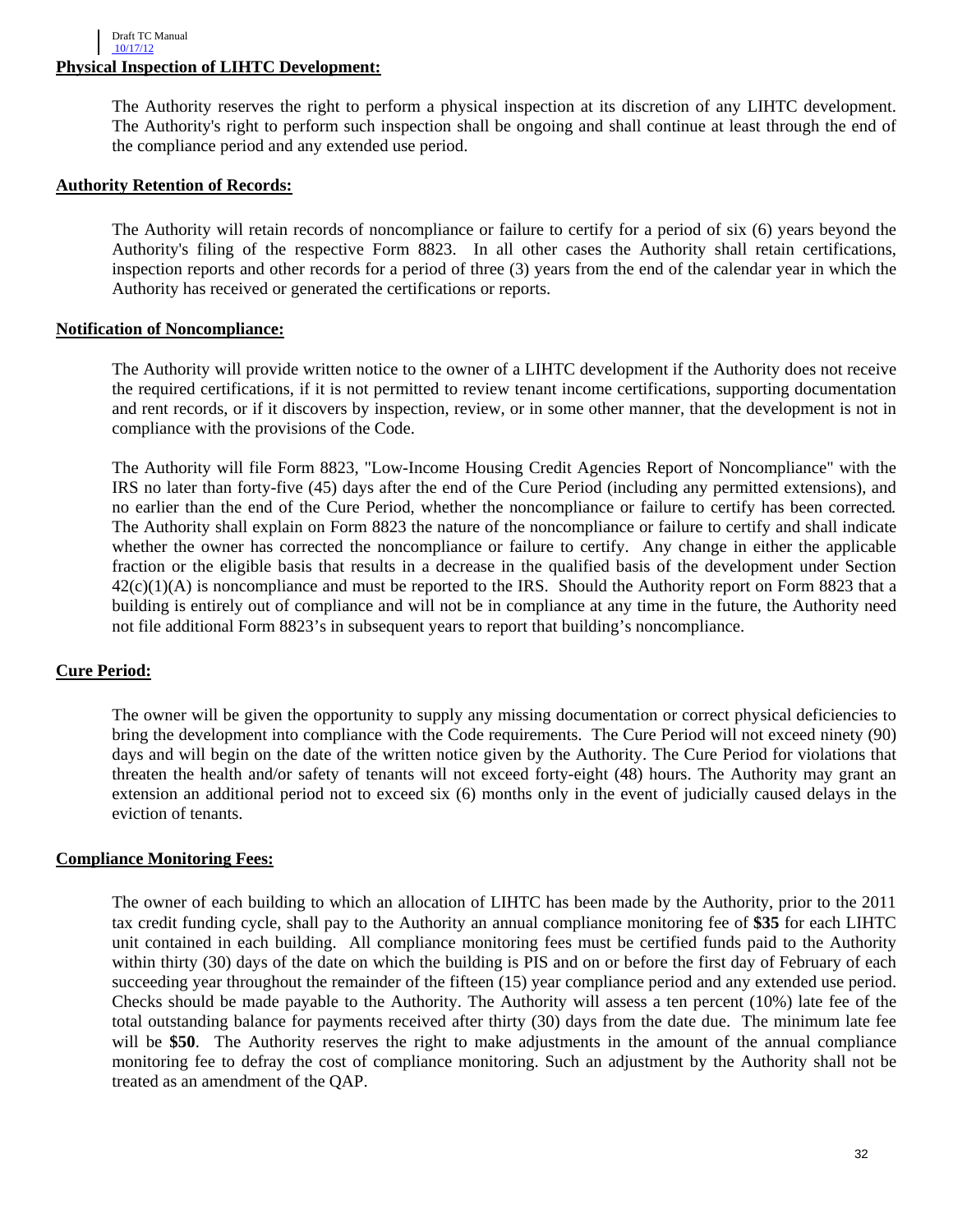Developments receiving non-competitive tax credits in conjunction with tax exempt bonds issued by the Authority shall pay monitoring fees according to the bond program. If the bond program's compliance period expires prior to the end of the tax credit compliance period, monitoring fees shall be assessed as described above. Developments receiving non-competitive tax credits in conjunction with tax exempt bonds not issued by the Authority shall pay monitoring fees as described above.

# **IX. DEVELOPMENTS UTILIZING NON-COMPETITIVE TAX CREDITS WITH TAX EXEMPT BOND FINANCING**

# **Preliminary Opinion of Eligibility (QAP Requirements):**

Developments proposed for financing by private activity bonds may be eligible to receive an approximate four percent (4%) tax credit without competing for an allocation of tax credits. To be considered for a non-competitive allocation, a development must satisfy the requirements of Sections  $42(h)(4)$ ,  $42(m)(1)(D)$  and  $42(m)(2)(D)$  of the Code. The development must also comply with the applicable procedures and requirements of the QAP and the LIHTC Manual. The LIHTC allocated to a development shall not exceed the amount the housing credit agency determines is necessary for its financial feasibility and viability as a qualified low-income housing development throughout the credit period.

To receive an allocation of tax credits, a bond-financed development must be eligible to receive a tax credit allocation under the QAP for the year in which the application for bond financing is filed with the Authority. If tax credits are sought as a funding source, the Applicant must notify the Authority of this at the time of the application for bond financing. Upon notification that a development intends to utilize non-competitive LIHTC, the Authority will evaluate the proposal and will provide a preliminary, non-binding statement as to whether the development, as described to the Authority, is eligible to receive funding under the current QAP. preliminary Authority evaluation of the proposal will consist of reviewing the site and market of the proposed development for conformity with the QAP. The site must meet all site threshold criteria for consideration for tax credits. If the project is to be financed by bonds offered for sale to the public, the market study must be ordered by the DUS lender and prepared by an independent third-party analyst. If the project is to be financed by bonds that are privately placed or sold as a limited offering to sophisticated investors, the Applicant will notify the Authority and the Authority will either order the market study at the Applicant's expense or require the bond purchaser to order a market study prepared by an independent third-party analyst. The Authority reserves the right to use its own judgment in making a final decision on the site and/or market.

For a development proposing rehabilitation, a Physical Needs Assessment Report (PNA) must be submitted with the Application. The PNA must follow the guidelines provided in the QAP and LIHTC Manual. Developments must meet the minimum rehabilitation standards and all mandatory construction design criteria identified in the QAP and LIHTC Manual to be eligible for low-income housing tax credits.

If the Authority review is favorable, the preliminary, non-binding statement provided by the Authority shall state: (i) that it is based upon information provided to the Authority regarding the development, the accuracy of which has not been finalized; (ii) that it assumes that the development as PIS will exactly match the development described to the Authority; and (iii) that the opinion is preliminary, non-binding, and may not be relied upon by any party. THE APPLICANT ASSUMES ALL RISK FOR REPRESENTATIONS MADE TO THE AUTHORITY IN THE APPLICATION FOR FINANCING.

# **Application for an Allocation of Non-Competitive LIHTC:**

For bond-financed developments that are seeking LIHTC, an application for LIHTC must be submitted to the Authority only after the development is Placed-In-Service. A Final Cost Certification Package, prepared and certified as to accuracy by a third-party Certified Public Accountant licensed by the South Carolina Board of Accountancy, must accompany this application. This cost certification must follow the format and guidelines identified in the LIHTC Manual. In addition, the CPA must attest that the 50% aggregate basis test has been met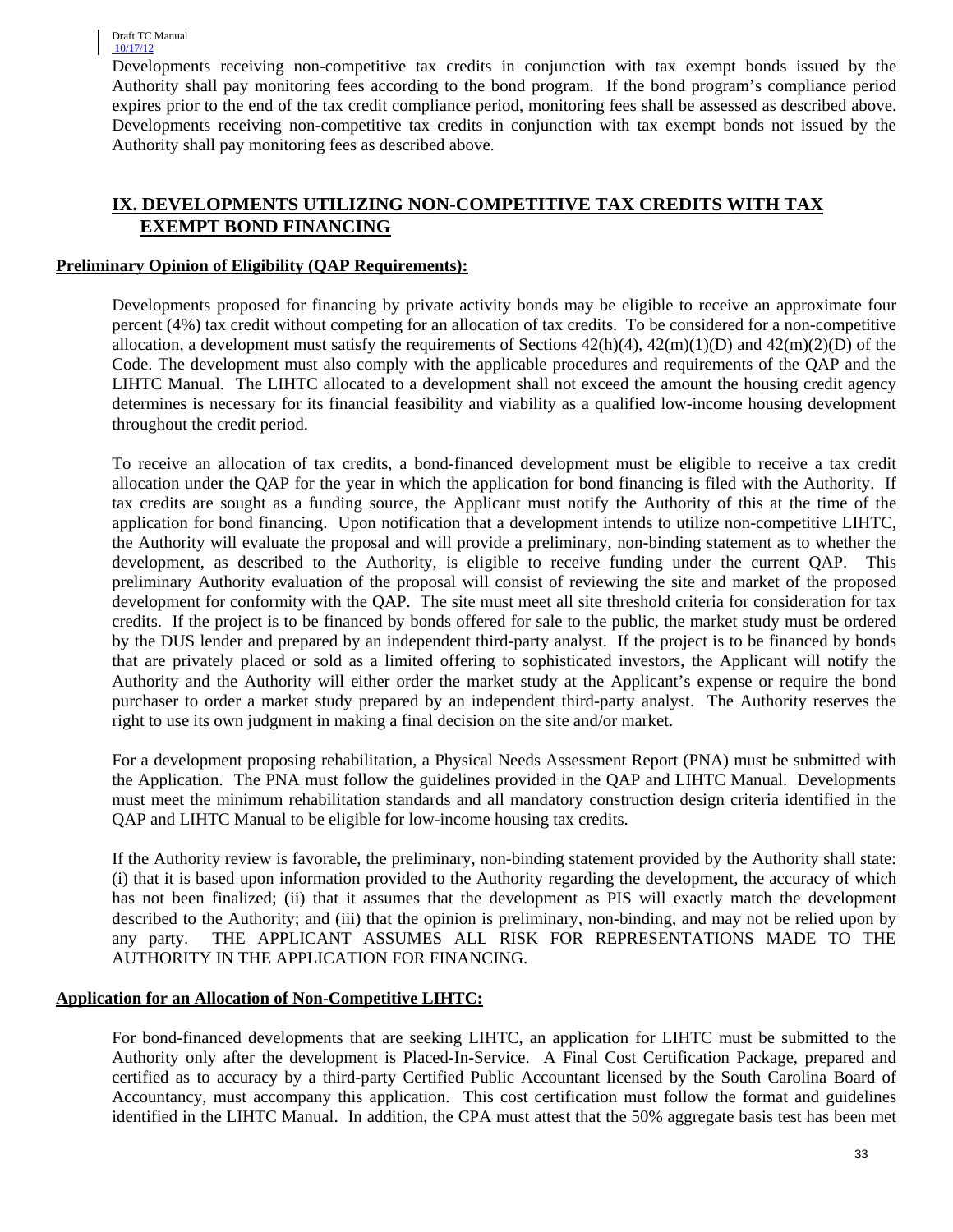to qualify the development for tax credits. This requirement shall be met with a signed opinion accompanied by the CPA's detailed calculation of the aggregate basis financed by the tax-exempt bonds.

The development must meet all financial underwriting standards identified in the QAP and LIHTC Manual except those that are superceded by the following requirements applying only to developments with tax-exempt bond financing:

**1. Operating Reserves:** Bond-financed developments are required to establish and maintain minimum operating reserves equal to three (3) months of projected operating expenses. These reserves must be established at the time the development places-in-service.

**2. Developer Fees:** Developer fees are limited as a percentage of development costs adjusted for project size. For new construction and/or rehabilitation costs, the sum of Developer Fees + Developer Overhead + Consulting Fees is limited as follows:

| Up to 100 units   | 15% of Adjusted Development Costs*   |
|-------------------|--------------------------------------|
| $101 - 150$ units | 12.5% of Adjusted Development Costs* |
| 151 units or more | 10% of Adjusted Development Costs*   |

For acquisition costs, the sum of Developer Fees + Developer Overhead + Consulting Fees is limited to a maximum of 5% of Adjusted Development Costs.\*

Adjusted Development Costs\* are defined below. Line numbers refer to page 10 of the LIHTC Application:

Total Development Cost (Line 51)

- Less Land (Line 1)
- Less Consulting Fees (Line 20)
- Less Developer Fees (Line 45)
- Less Developer Overhead (Line 46)
- Less Other Developer Costs (Line 47)

If an identity of interest exists between the developer and any construction contractor, any payments rebated to the developer must be identified and itemized.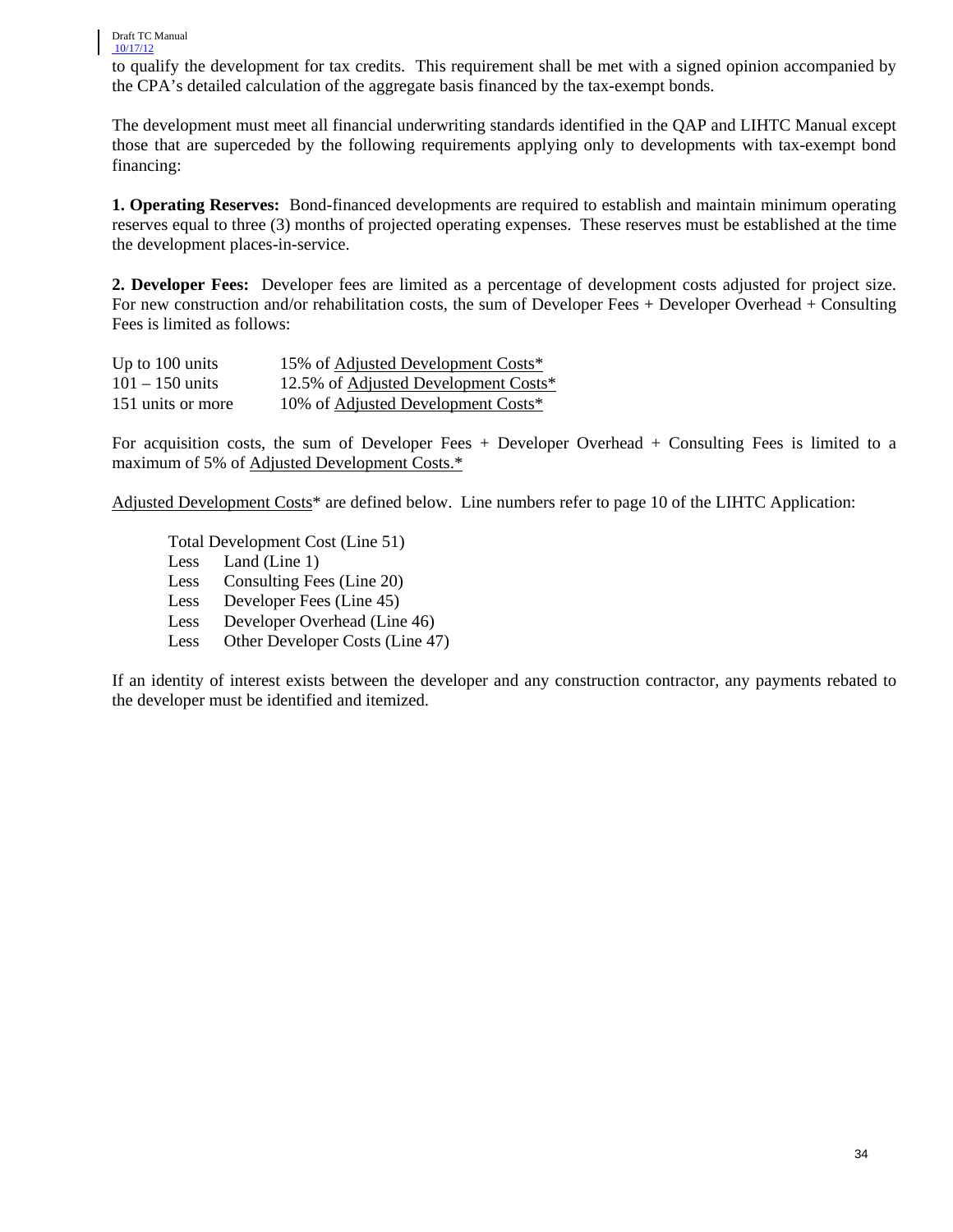# **2012 2013 Market Study Guideline Procedures**

\*All relevant tables should be placed with corresponding text.

#### **Market Study Process:**

The Applicant will be required to submit a cashier's check in the amount of **\$600.00** at Application submission or the Application will be disqualified.

- **1.** Applicants must use an Authority approved market analyst to complete market studies. All market analysts **must adhere** to Market Study terminology as sanctioned by the National Council of Affordable Housing Market Analysts. The Market Study Terminology list is available at: [www.housingonline.com/Resources.aspx.](http://www.housingonline.com/Resources.aspx) An electronic copy of the market study must be submitted with the Tax Credit Application in the form of a CD, DVD or Flash Drive.
- **2.** Submitted market studies must conform to the requirements in these Guideline Procedures and Exhibit **S – 2**. The market study should reflect conclusions based on the proposed development. This includes capture rates, absorption periods, market advantage, etc. A Exhibit S – 2 form **and** a 2012 2013 Rent Calculation Worksheet must be completed and included with the market study.
- **3.** Each market study submitted with an Application must include the following:
	- a) A map of the Primary Market Area (PMA);
	- b) A physical description of the PMA including the methodology used to define it;
	- c) Census tracts that encompass the PMA; and
	- d) A list of the comparable/competitive developments to be used in the market study.
- **4.** The Applicant's market analyst must indicate within the conclusion and recommendations section of the market study a determination as to how many units the designated PMA can absorb.
- **5.** Upon receipt of the Tax Credit Applications, the Authority will forward a copy of the market study to the Authority's third party market analyst who will perform a review of each individual market study.
- **6.** The Authority's third party market analyst will have six (6) weeks to complete the review of all market studies. Applicants and the market analyst that prepared the market study will be notified by the Authority's analyst via email of any deficiencies are found in the submitted market study. All issues must be resolved to the satisfaction of the Authority's market analyst and Authority staff in order for the study to be deemed acceptable.
- **7.** In conjunction with the Authority's third party market analyst, the Authority will consider the market study, the market, marketability factors, and any additional information available to determine if an acceptable market exists for a development as proposed. The Authority is not bound by the conclusions or recommendations of the market study submitted and reserves the right to disqualify any application in the competition if it determines an acceptable market does not exist.

#### **Market Study Requirements:**

#### **A. Project Description**

- 1. Give the following information for the proposed subject as provided by the LIHTC Applicant:
	- a. Development Location;
	- b. Construction Type: New Construction, Rehab, Acquisition and Rehab, Adaptive Reuse;
	- c. Occupancy Type: Family, Older Persons, etc.;
	- d. Target Income Group: 50% AMI, 60% AMI, Market Rate;
	- e. Special Needs Population (if applicable);
	- f. Number of units by bedroom/bathroom;
	- g. Number of buildings and stories and if there will be an elevator;
	- h. Unit Size(s);
	- i. Structure Type/Design: Townhouse, Garden Apartment, etc.;
	- j. Proposed Rents and Utility Allowances including energy source (Gas, Oil, Electric) and if utility is Tenant or Owner's responsibility;
	- k. Status of Project Based Rental Assistance: None, Existing, Proposed;
	- l. Proposed Development Amenities;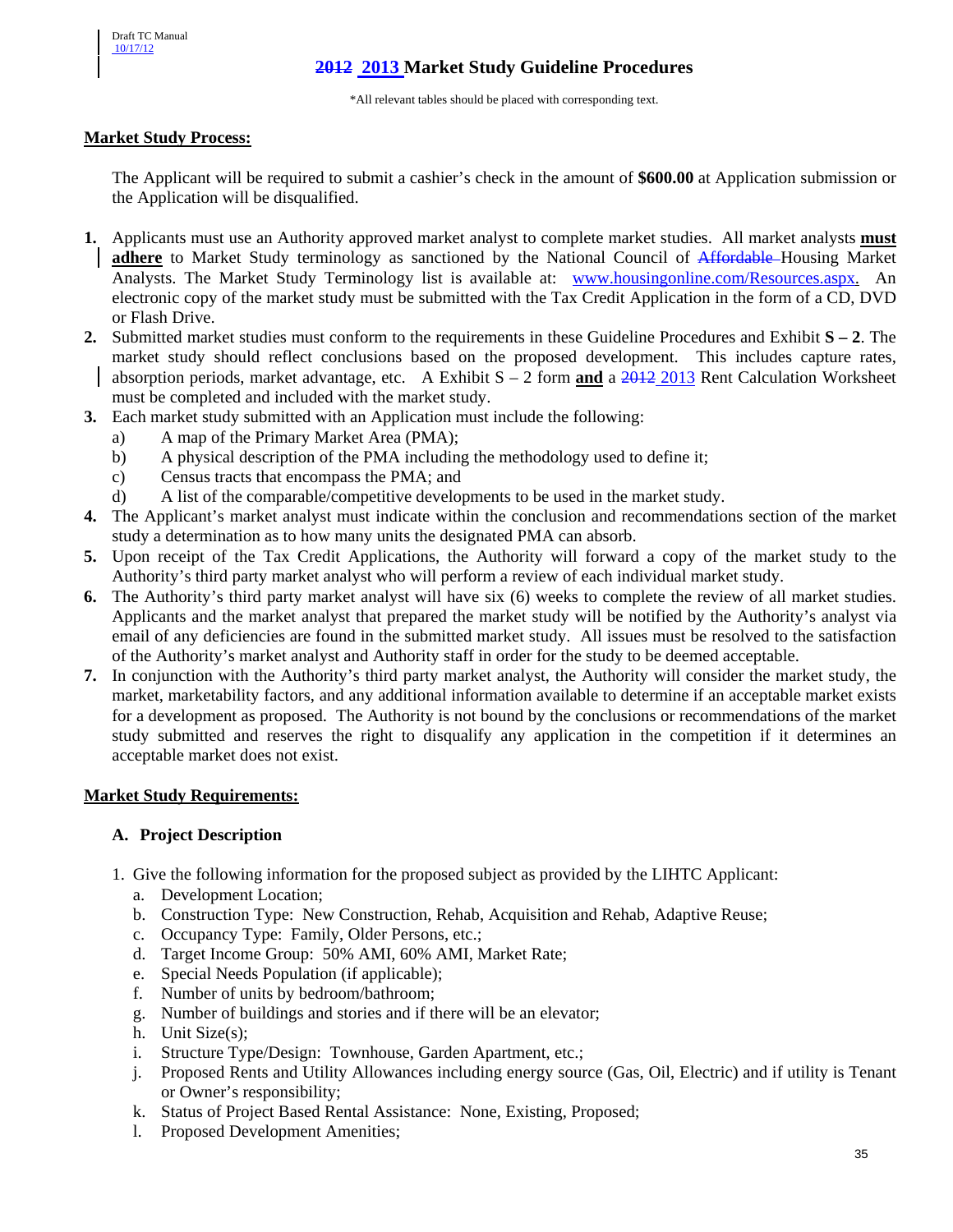- m. Proposed Unit Amenities;
- n. For rehab proposals, please provide: current occupancy levels, current rents being charged (versus proposed rents), tenant incomes, as well as detailed information about the scope of work planned and how the rehabilitation will be carried out.

# **B. Site Description**

- 1. Give the date(s) the senior analyst/market study author made a site visit including surrounding market area developments.
- 2. Describe physical features of the site, adjacent parcels, surrounding structures and neighborhoods. Give a brief description of the surrounding land uses. Note any obvious environmental concerns or any other visible concerns.
- 3. Give the site's general physical location to surrounding roads, public transportation, community amenities, employment, and services. It is extremely important to identify the closest shopping areas, schools, and employment centers, medical facilities and other amenities that would be important to the targeted population.
- 4. Indicate if there are any road or infrastructure improvements planned or under construction in the proposed market area.
- 5. Provide information or statistics as well as local perceptions of crime in the neighborhood, if applicable.
- 6. Comment on access, ingress/egress, and visibility to site.
- 7. Describe overall positive and negative attributes about the site as they relate to marketability.

# **C. MARKET AREA**

- 1. Provide all Primary Market Area pre-market analysis information.
- 2. The analyst may provide information about the secondary market area if desired.

# **D. MARKET AREA ECONOMY**

- 1. A **map** of the site as compared to the locations of major employment concentrations.
- 2. Employment by industry--numbers and percentages (i.e. Manufacturing: 150,000 (20%)).
- 3. The major current employers and anticipated expansions, contractions in their workforces, as well as newly planned employers and their impact on employment in the market area.
- 4. Total workforce figures and employment and unemployment trends for the market area and, where possible, the county. Provide numbers and percentages for both. Provide annualized figures for these trends (i.e. average annual increase of unemployment of 1.2%).
- 5. If relevant, comment on the availability of housing for low- to very low-income employees of businesses and industries that draw from the PMA.
- 6. Provide commuting patterns for workers such as how many workers in the PMA commute from surrounding areas outside the PMA.

# **E. COMMUNITY DEMOGRAPHIC DATA**

Provide the following demographic information for the market area, giving historical data as well as current data and estimates. Include data on population and household trends from 2000 to 2011 and projected to 2014. Projections must be prepared by a reputable source such as Claritas or ESRI. U.S. Census data prior to the 2000 Census is only acceptable as historical data. If the Market Analyst does not agree with these projections, s/he must provide the reasoning, along with substitute projections. Both numbers and percentages should be shown for the data below. Annualized growth figures should be included. Please include a brief narrative of overall conclusions.

# 1. Population Trends

- a. Total Population
- b. Population by age groups
- c. Number of older persons (for older persons projects)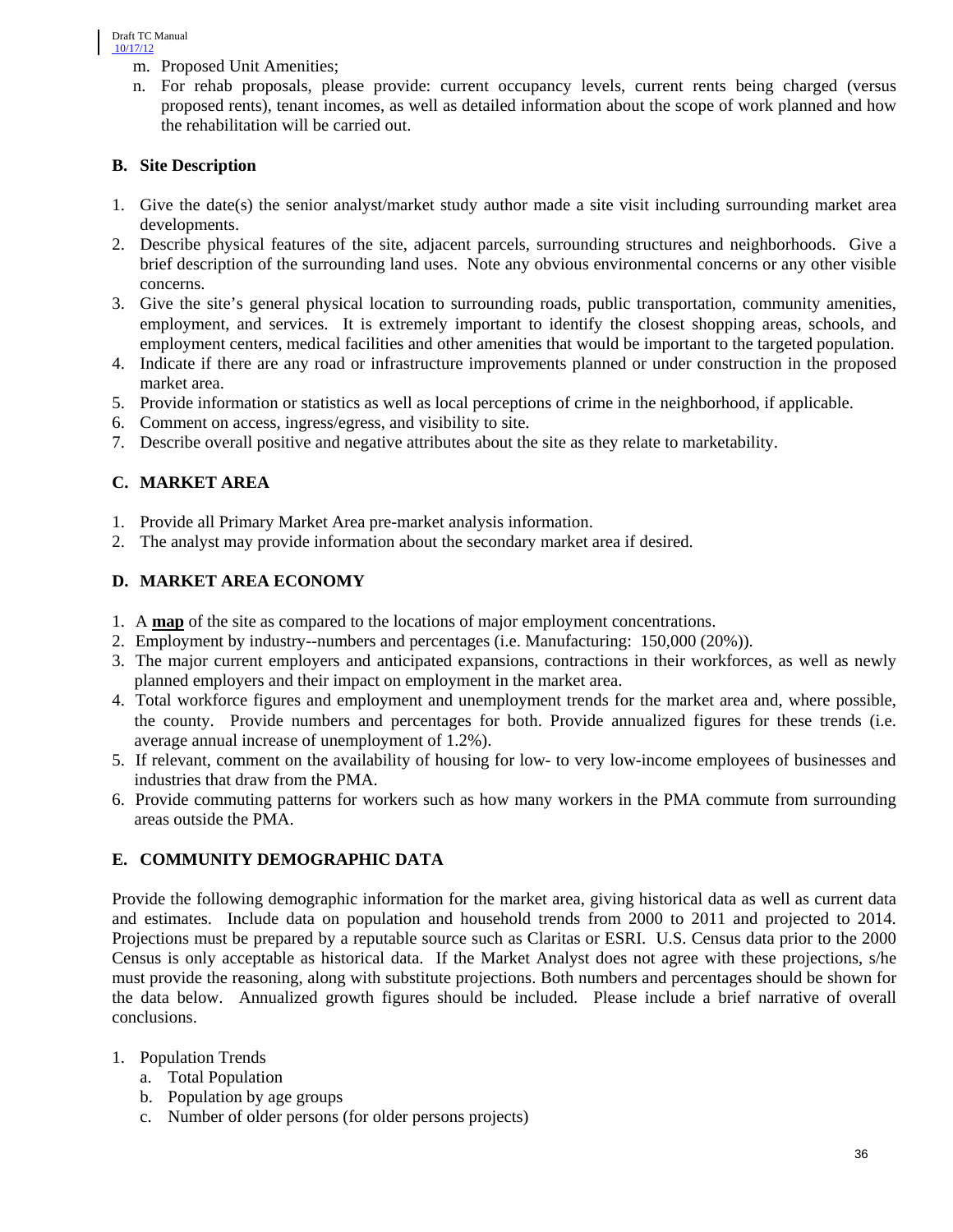- d. If a special population is proposed for the development (i.e. migrant workers, homeless), provide additional information on population growth patterns specifically related to this population.
- 2. Household Trends
	- a. Total number of households, average household size, and group quarter.
	- b. Households by tenure (If appropriate, breakout by older persons and non-older persons).
	- c. Households by income. (Older person(s) proposals should reflect the income distribution of those households only).
	- d. Renter households by number of persons in the household.

# **F. PROJECT SPECIFIC DEMAND ANALYSIS**

- 1. **Income Restrictions**: Use the applicable incomes and rents in the subject's application. Be aware of the specific income restrictions which apply to the tax credit program. Analysts must take the income restrictions designated in the application into account when estimating demand.
- 2. **Affordability**: Analysts must assume that no family households are able to pay more than 35% of gross income towards gross rent and no elderly households are able to pay more than 40% of their gross income toward gross rent. Any such additional indicators should be calculated separately and be easily added or subtracted from the required demand analysis.
- 3. The demand analysis should clearly indicate the minimum and maximum income range for each targeted group.

In cases where the proposed rents for projects with Project Based Rental Assistance are higher than the maximum allowable LIHTC rents, two separate demand analyses must be shown: One with the rental assistance (thereby allowing \$0 for the minimum income) and one without the rental assistance. For the second demand calculation without rental assistance, analysts should use tax credit rents regardless of market conditions.

For projects with market rate units, the analyst must make some reasonable determination of a maximum income level beyond which a household would not likely be a participant in the rental market. The analyst should clearly state the assumptions used in making the aforementioned determination.

- 4. **Demand**: The demand should be derived from the following sources using data established from a reputable source:
	- a. **Demand from New Renter Households**: New rental units required in the market area due to projected renter household growth. Determinations must be made using the current base year of  $2011$  2012 and projecting forward to the anticipated placed-in-service date of 2014. The population projected must be limited to the age and income cohort and the demand for each income group targeted (i.e. 50% of median income) must be shown separately.
		- In instances where a significant number (more than 20%) of proposed rental units are comprised of three-and four-bedroom units, analysts must refine the analysis by factoring in the number of large households (generally 4+ persons). A demand analysis which does not take this into account may overestimate demand.
	- b. **Demand from Existing Households**: The second source of demand should be determined using 2000 census data, 2010 census data (as it rolls out), ACS 5 year estimates or demographic estimates provided by reputable companies such as Claritas, ESRI, etc., as long as firms are using the same source for all tables and projected from:
		- 1) **Rent over-burdened households**, if any, within the age group, income cohort and tenure targeted for the proposed development. In order to achieve consistency in methodology, all analysts should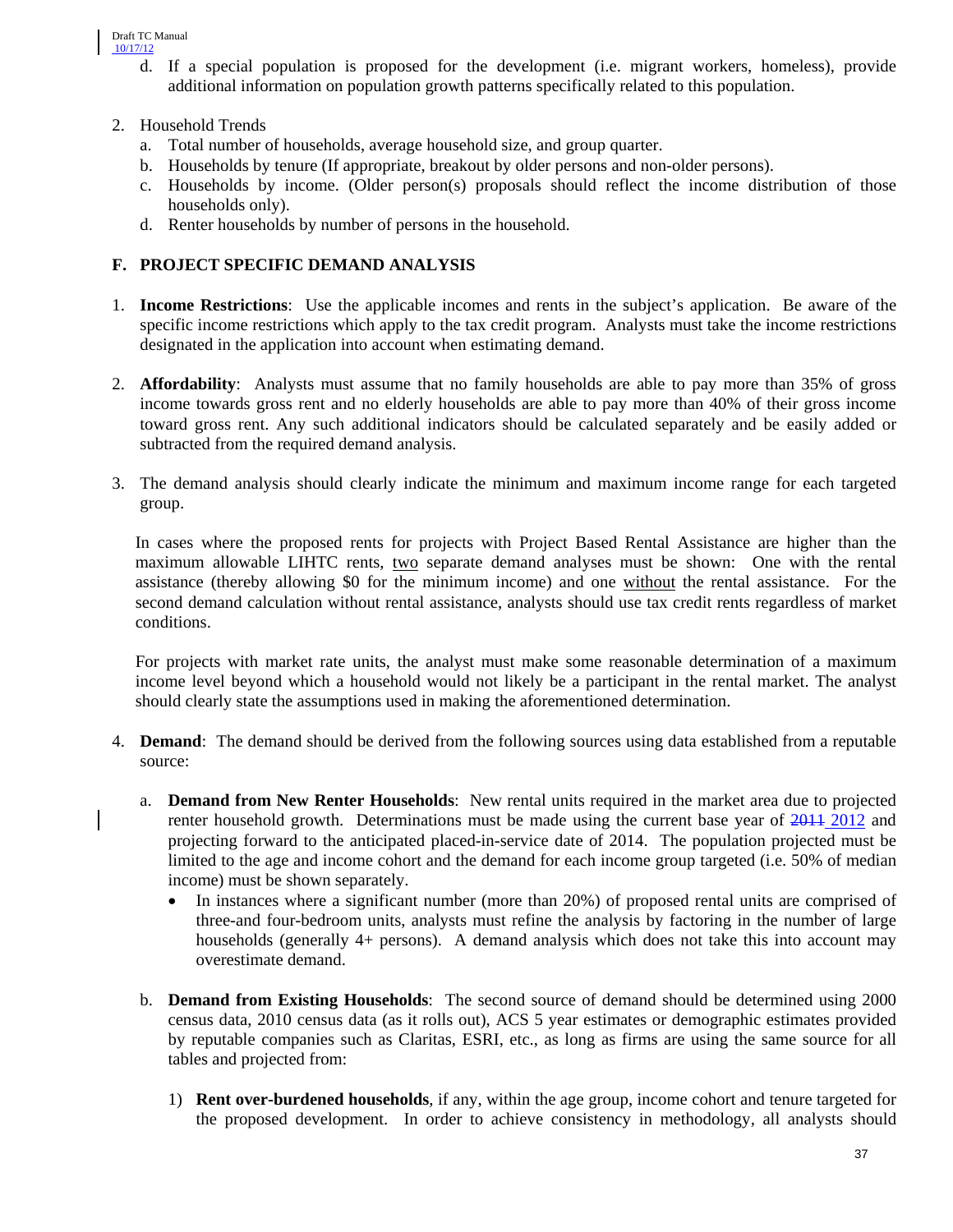assume that the rent-overburdened analysis includes households paying greater than 35% or in the case of elderly 40% of their gross income toward gross rent rather than some greater percentage. If an analyst feels strongly that the rent-overburdened analysis should focus on a greater percentage, they must give an in-depth explanation why this assumption should be included. Any such additional indicators should be calculated separately and be easily added or subtracted from the required demand analysis.

- 2) **Households living in substandard housing**. Households in substandard housing should be adjusted for age, income bands and tenure that apply. The analyst should use their own knowledge of the market area and project to determine if households from substandard housing would be a realistic source of demand.
	- The Market Analyst is encouraged to be conservative in his/her estimate of demand from both households that are rent-overburdened and/or living in substandard housing.
- 3) **Elderly Homeowners likely to convert to rentership**: The Authority recognizes that this type of turnover is increasingly becoming a factor in the demand for elderly tax credit housing. A narrative of the steps taken to arrive at this demand figure should be included.
- 4) **Other**: Please note, the Authority does not, in general, consider household turnover rates other than those of elderly to be an accurate determination of market demand. However, if an analyst firmly believes that demand exists which is not being captured by the above methods, s/he may be allowed to consider this information in their analysis. The analyst may also use other indicators to estimate demand if they can be fully justified (e.g. an analysis of an under-built or over-built market in the base year). Any such additional indicators should be calculated separately and be easily added or subtracted from the demand analysis described above.
- 5. **Method**: Please note that the Authority's stabilized level of occupancy is 93%.
	- a. **Demand**: The two overall demand components added together 4a and 4b above represent demand for the project.
	- b. **Supply**: Comparable/competitive units funded, under construction, or placed in service in 2012 2011 must be subtracted to calculate net demand. Vacancies in projects placed in service prior to 2012 2011 which have not reached stabilized occupancy must also be considered as part of the supply.
	- c. **Capture rates**: Capture rates must be calculated for each targeted income group and each bedroom size proposed as well as for the project overall.
	- d. **Absorption rates**: The absorption rate determination should consider such factors as the overall estimate of new renter household growth, the available supply of comparable/competitive units, observed trends in absorption of comparable/competitive units, and the availability of subsidies and rent specials.

# 6. **Example of Method**:

# **a. Demand**

|                                 | Households at 50% Median     | Households at 60% of Median  |
|---------------------------------|------------------------------|------------------------------|
|                                 | Income                       | Income                       |
|                                 | (min. income to max. income) | (min. income to max. income) |
| Demand from New Households      |                              |                              |
| (age and income appropriate)    |                              |                              |
|                                 |                              |                              |
| Demand from Existing Households |                              |                              |
| Rent-Overburdened               |                              |                              |
|                                 |                              |                              |
| Demand from Existing Households |                              |                              |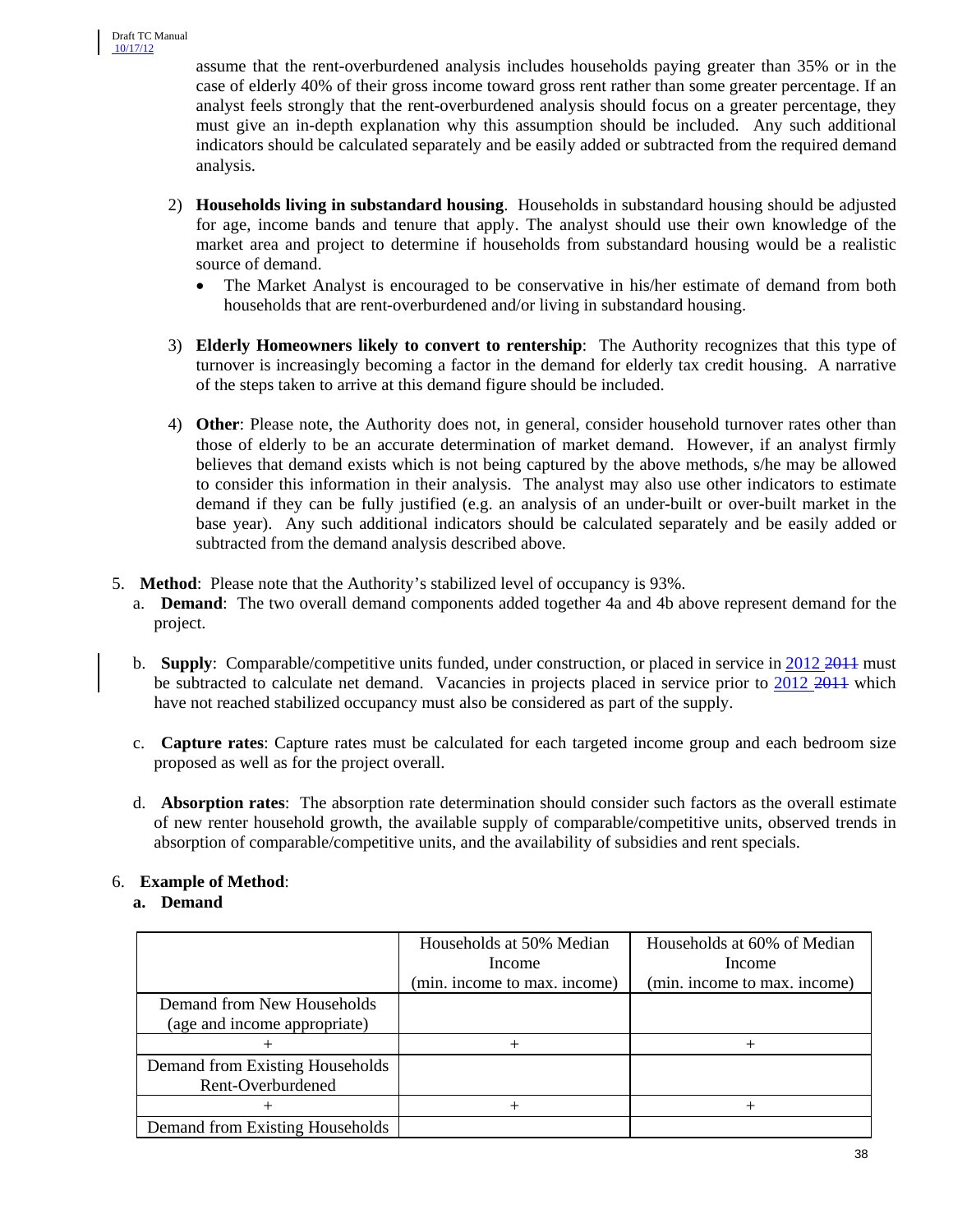| Renters in Substandard Housing    |  |
|-----------------------------------|--|
|                                   |  |
| Demand from Existing Households   |  |
| <b>Elderly Homeowner Turnover</b> |  |
|                                   |  |
| <b>Total Demand</b>               |  |
|                                   |  |
| Supply                            |  |
|                                   |  |
| <b>Excess Demand/Supply</b>       |  |

# **b. Net Demand and Capture Rates**

| <b>Bedrooms</b>      | <b>Total</b><br><b>Demand</b> | <b>Supply</b> | <b>Net Demand</b> | <b>Units</b><br><b>Proposed</b> | <b>Capture Rate</b> |
|----------------------|-------------------------------|---------------|-------------------|---------------------------------|---------------------|
| 1 Bedroom<br>% AMI   |                               |               |                   |                                 |                     |
| 2 Bedroom<br>% AMI   |                               |               |                   |                                 |                     |
| 3 Bedroom<br>$%$ AMI |                               |               |                   |                                 |                     |
| 4 Bedroom<br>% AMI   |                               |               |                   |                                 |                     |

# **G. SUPPLY ANALYSIS (Comparable/Competitive Rental Developments)**

The supply analysis will be given significant weight in the Authority's review of the market study. The senior analyst/market study author must visit all comparable/competitive developments. The analysis must include all existing LIHTC projects and other projects that would compete with or be affected by the proposed project. The analyst must include and consider all developments under construction and/or in the pipeline in the analysis.

- 1. Provide a copy of the email in which the Authority finalized the list of most directly comparable/competitive developments in the pre-market analysis.
- 21. The following information should be included for each comparable/competitive development:
	- a. Name, Address, and Phone Number
	- b. Contact Person's Name and staffing of the comparable/competitive property development
	- c. Photograph
	- d. Monthly Rents and utilities included in the rent, if any
	- e. Type of development (RHS, tax credit, conventional, bond, bond and tax credits, etc.)
	- f. Breakdown of unit sizes by bedroom/bathroom count
	- g. Square footage for each comparable/competitive unit type
	- h. Project age and Condition
	- i. Population Served
	- j. Description of unit amenities (include kitchen equipment) and site amenities
	- k. Concessions given, if any
	- l. Current vacancy rates broken down by bedroom size. Vacancy rates are to be determined using 2011 second and fourth quarter information provided by property management.
	- m. Waiting list information, if any
	- n. Number of units receiving rental assistance, description of assistance as project or tenant based.
	- o. For developments in the planning or construction stages, provide the name, address/location, name of owner, number of units, unit configuration, rent structure, estimated date of market entry, and any other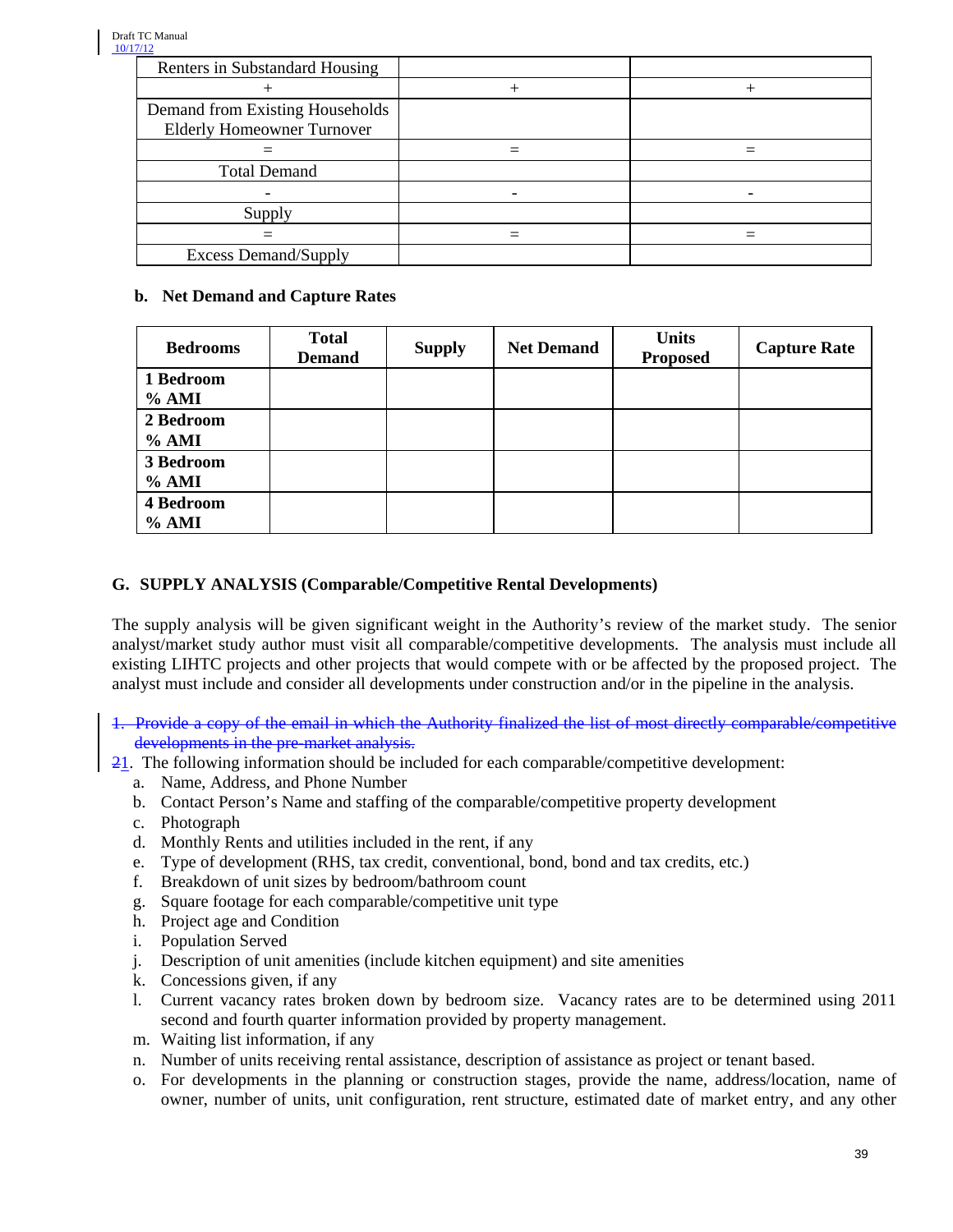relevant market analysis information. If there are no developments in the planning stages or under construction, a statement to that effect must be provided.

p. If the proposed project is an additional phase of an existing project, include a tenant profile as well as any information about a waiting list.

The above information should be provided in a comparative framework **including** the proposed project and those projects under construction and/or in the pipeline. For example, in addition to providing a page of information along with a picture for each comparable/competitive development, the analyst should also provide comparative charts that show such factors as the proposed project's rents, square footages, amenities, etc. as compared to the other projects.

- 2. A **map** showing the comparable/competitive developments in relation to the proposed site. The map should have an identifiable usable scale.
- 3. If applicable to the proposed development, provide data on three and four bedroom single-family rentals, OR provide information on rental trailer homes and single family homes in rural areas lacking sufficient three and four bedroom rental units in an attempt to identify where potential tenants are currently living.
- 4. Derive the programmatic rent and compare them to the proposed development's rents. Quantify and discuss market advantage of the subject and impact on marketability.
- 5. Calculate the overall market vacancy rate, the overall comparable/competitive vacancy rate, and the overall vacancy rate for all LIHTC projects in the market area. (Do not include new projects in the process of "renting up" in vacancy rate.)
- 6. The cost and availability of homeownership and mobile home living, if applicable.
- 7. Conclusion as to the impact that the proposed project will have on the occupancy of other assisted housing projects in the market area.
- 8. Discuss the availability of affordable housing options, including purchase or sale of homes.
- 9. The Market Analyst should note any primary housing voids in the market and comment whether the proposed project will fill such a void or not.

# **H. INTERVIEWS**

The results of formal or informal interviews with property managers, town planning officials or anyone with relevant information relating to the overall demand for the proposed development should be summarized in this section.

# **I. RECOMMENDATIONS**

Market Analysts must provide a recommendation that clearly states whether a proposed project should be awarded tax credits. The Market Analyst must provide a brief summary of all the major factors that led to their conclusion.

The completed market study must meet the minimum threshold requirements stated in the 2012 2013 QAP. If the development cannot meet the threshold requirements the development will be disqualified.

# **J. SIGNED STATEMENT**

The signed statement must include the following language:

I affirm that I have made a physical inspection of the market and surrounding area and the information obtained in the field has been used to determine the need and demand for LIHTC units. I understand that any misrepresentation of this statement may result in the denial of further participation in the South Carolina State Housing Finance & Development Authority's programs. I also affirm that I have no financial interest in the project or current business relationship with the ownership entity and my compensation is not contingent on this project being funded. This report was written according to the SCSHFDA's market study requirements. The information included is accurate and can be relied upon by SCSHFDA to present a true assessment of the lowincome housing rental market.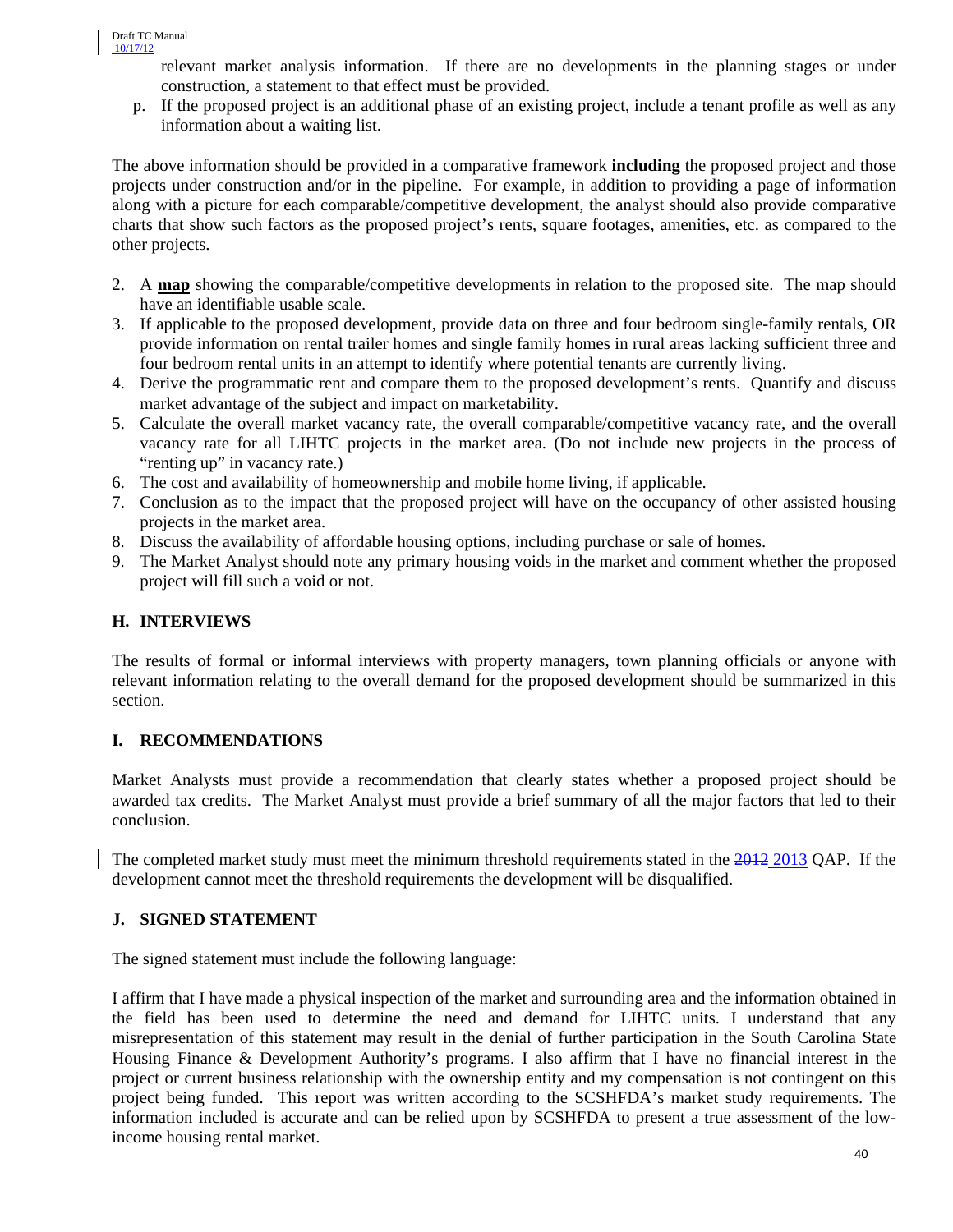# Market Analyst Author

\_\_\_\_\_\_\_\_\_\_\_\_\_\_\_\_\_\_\_\_\_\_\_\_\_\_\_\_\_\_\_\_\_\_\_\_\_\_\_\_\_\_\_\_\_\_

\_\_\_\_\_\_\_\_\_\_\_\_\_\_\_\_\_\_\_\_\_\_\_\_\_\_\_\_\_\_\_\_\_\_\_\_\_\_\_\_\_\_\_\_\_\_

Date

 $\overline{\phantom{a}}$ 

# **2012 2013 LIHTC Program Schedule**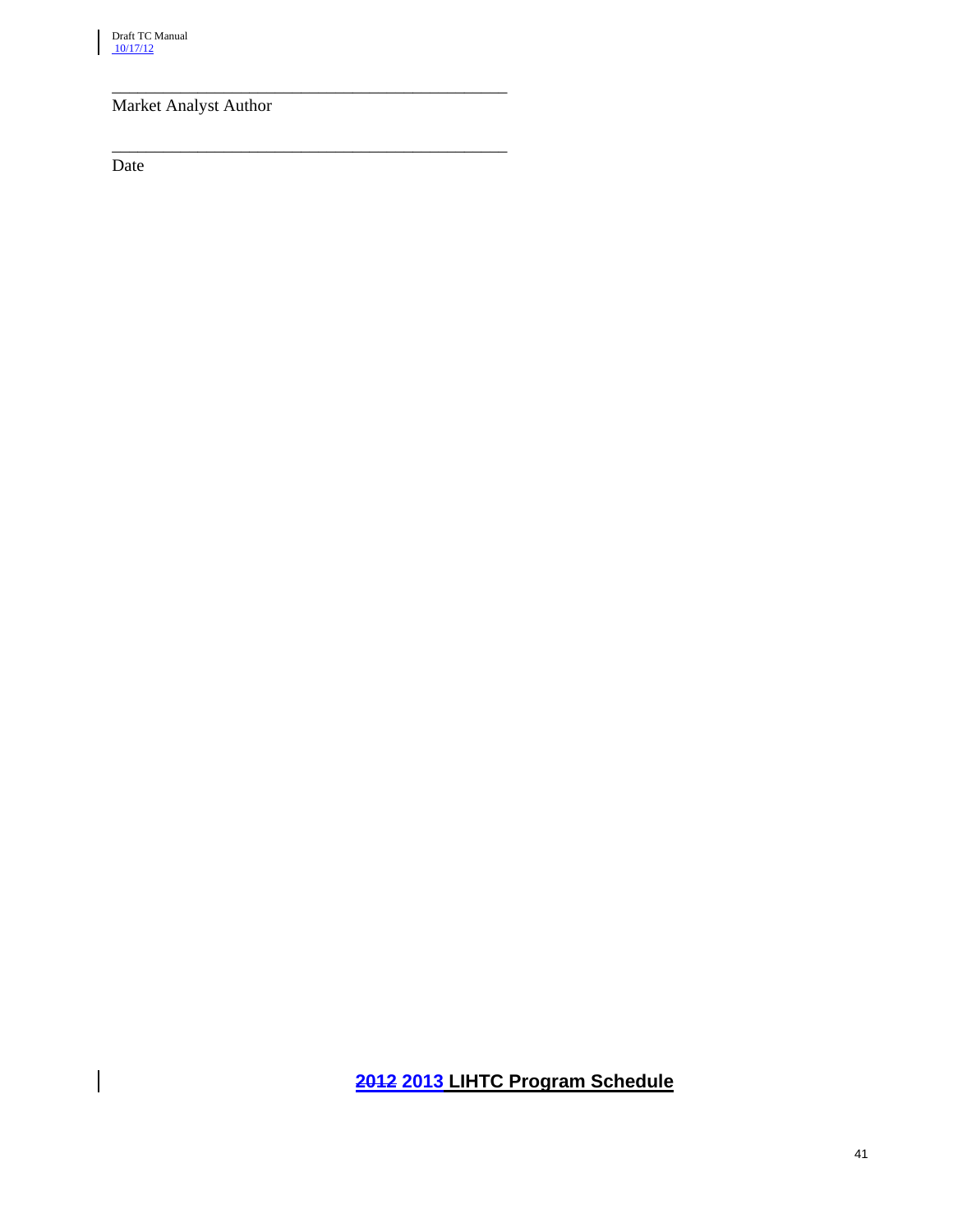#### **November 1, 2012 October 31, 2011**

A Public Hearing will be held at the Authority's Office, 300-C Outlet Pointe Blvd, Columbia, SC from 10:00 a.m. to 12:00 p.m. (EST).

# **By January 18, 2013 27, 2012**

Application packages will be posted on the Authority's web site: [www.schousing.com](http://www.schousing.com/)

The Authority will provide fill in applications on CDs. The fill-in applications do not require any special system requirements or software to operate on a PC running Windows 95, Windows 98, Windows 2000, Windows NT, or Windows XP. A separate application package must be submitted for each development.

#### **January (date TBD) 2013 2012**

A workshop will be held in Columbia, SC. Authority staff will provide information on the 2012 2013 tax credit program and review the 2012 2013 application procedures. Although attendance is not mandatory, it is strongly recommended. Notification of the exact date of the workshop will be posted on the Authority's website at [www.schousing.com](http://www.schousing.com/)

After the workshop, specific questions regarding the 2012 2013 tax credit program and/or application should be e-mailed to Laura Nicholson at *laura.nicholson@schousing.com* or faxed to (803) 551-4925. The Authority will respond in writing and will post any programmatic clarifications on the website.

### **March 18-22, 2013 19-23, 2012**

Tax Credit Applications are due along with the application fee and the market study review fee. No application will be accepted, under any circumstance, after 5:00 p.m. (EST), March 22, 2013 23, 2012.

#### **June 2013 2012**

It is anticipated that Applicants will be notified of their Application point scores in June. Point scores will be posted on the Authority's website at [www.schousing.com](http://www.schousing.com/)

#### **July 2013 2012**

It is anticipated that notification of the Final Tax Credit Reservations will be made in July.

**List of Code Numbers for South Carolina Counties:**

**1 Abbeville**